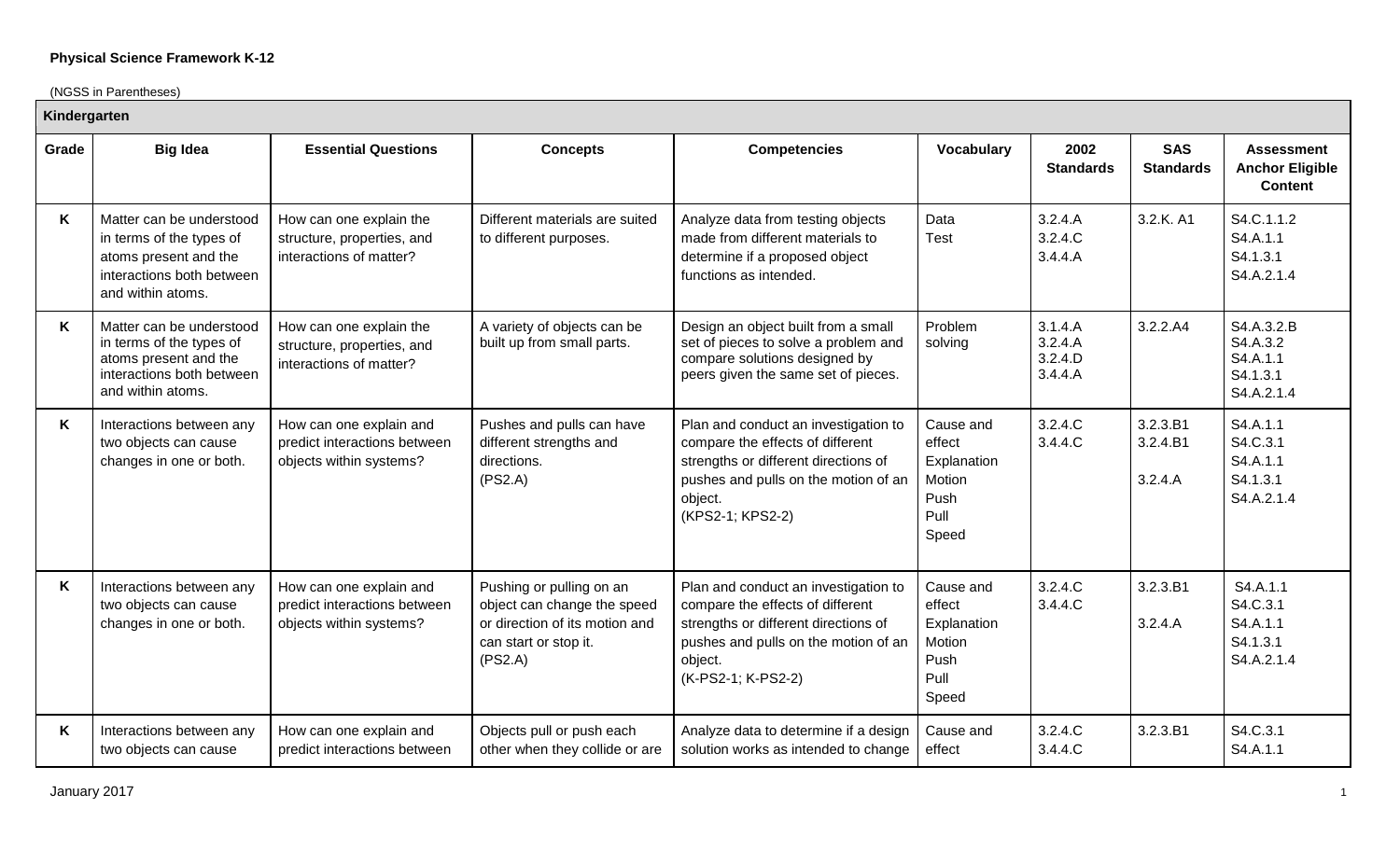|   | changes in one or both.                                                                                                                            | objects within systems?                                                            | connected and can change<br>motion.<br>(PS2.B)                                                  | the direction or speed of an object<br>with a push or a pull.<br>$(K-PS2-1)$                                                                                                    | Design<br>Speed                                                                      |                    |                                  | S4.1.3.1<br>S4.A.2.1.4                                                                   |
|---|----------------------------------------------------------------------------------------------------------------------------------------------------|------------------------------------------------------------------------------------|-------------------------------------------------------------------------------------------------|---------------------------------------------------------------------------------------------------------------------------------------------------------------------------------|--------------------------------------------------------------------------------------|--------------------|----------------------------------|------------------------------------------------------------------------------------------|
| K | Interactions between any<br>two objects can cause<br>changes in one or both.                                                                       | How can one explain and<br>predict interactions between<br>objects within systems? | A bigger push or pull makes<br>things speed up or slow down<br>more quickly.<br>(PS3.C)         | Plan and conduct a simple test to<br>compare the effects of different<br>strengths or different directions of<br>pushes and pulls on the motion of an<br>object.<br>$(K-PS2-1)$ | Investigation<br>Speed                                                               | 3.2.4.C<br>3.4.4.C | 3.2.3.B1<br>3.2.4.B1             | S4.C.3.1<br>S4.A.1.1<br>S4.1.3.1<br>S4.A.2.1.2<br>S4.A.2.1.4                             |
| K | Interactions between any<br>two objects can cause<br>changes in one or both.                                                                       | How can one explain and<br>predict interactions between<br>objects within systems? | When objects touch or collide,<br>they push on one another and<br>can change motion.<br>(PS3.B) | Analyze data to determine if a design<br>solution works as intended to change<br>the speed or direction of an object<br>with a push or pull.<br>$(K-PS2-1)$                     | Data<br>Design<br>Solution                                                           | 3.2.4.C<br>3.4.4.C | 3.2.3.B1<br>3.2.6.B1             | S4.C.3.1<br>S4.A.1.1<br>S4.1.3.1<br>S4.A.2.1.4                                           |
| K | Interactions of objects or<br>systems of objects can be<br>predicted and explained<br>using the concept of<br>energy transfer and<br>conservation. | How is energy transferred and<br>conserved?                                        | The more an object is pushed<br>or pulled makes things speed<br>up or slow down.<br>(PS3.C)     | Carry out investigations to provide<br>evidence that energy is being<br>transferred or conserved by objects.<br>$(K-PS2-1)$                                                     | Conserved<br>Energy<br>Investigation<br>Transfer                                     | 3.2.4.C<br>3.4.4.C | 3.2.4.B1<br>3.2.4.B2<br>3.2.4.B6 | S4.C.3.1.1<br>S4.C.3.1.2<br>S4.3.1.3<br>S4.A.1.1<br>S4.1.3.1<br>S4.A.2.1.2<br>S4.A.2.1.4 |
| K | Interactions of objects or<br>systems of objects can be<br>predicted and explained<br>using the concept of<br>energy transfer and<br>conservation. | How is energy transferred and<br>conserved?                                        | The amount and position of<br>mass affect how an object<br>moves.<br>(PS2.A)                    | Carry out investigations to provide<br>evidence that energy is being<br>transferred or conserved by objects.<br>$(K-PS2-1)$                                                     | <b>Balance</b><br>Conserved<br>Energy<br>Investigation<br>Mass<br>Rotate<br>Transfer | 3.4.4.C            | 3.2.4.B1<br>3.2.4.B2             | S4.C.3.1.1<br>S4.C.3.1.2<br>S4.3.1.3<br>S4.A.1.1<br>S4.1.3.1<br>S4.A.2.1.4               |
| K | Waves are a repeating<br>pattern of motion that<br>transfers energy from<br>place to place without                                                 | How are waves used to<br>transfer energy and<br>information?                       | N/A                                                                                             | N/A                                                                                                                                                                             | N/A                                                                                  | N/A                | N/A                              | N/A                                                                                      |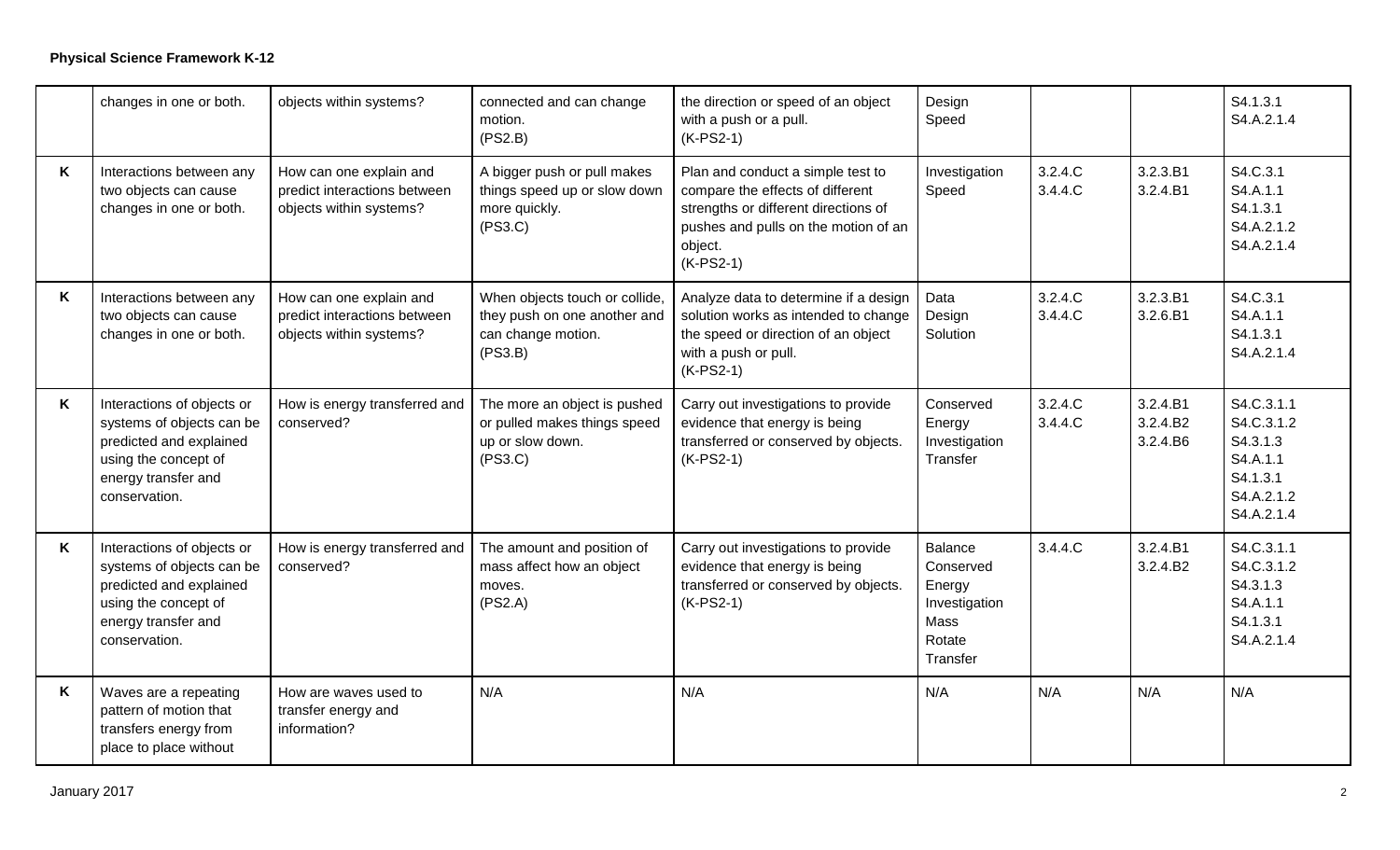|                      | overall displacement of<br>matter.                                                                                                                 |                                                                                    |                                                                                               |                                                                                                                                          |                                                                            |                                          |                                  |                                                               |
|----------------------|----------------------------------------------------------------------------------------------------------------------------------------------------|------------------------------------------------------------------------------------|-----------------------------------------------------------------------------------------------|------------------------------------------------------------------------------------------------------------------------------------------|----------------------------------------------------------------------------|------------------------------------------|----------------------------------|---------------------------------------------------------------|
| <b>First Grade</b>   |                                                                                                                                                    |                                                                                    |                                                                                               |                                                                                                                                          |                                                                            |                                          |                                  |                                                               |
| Grade                | <b>Big Idea</b>                                                                                                                                    | <b>Essential Questions</b>                                                         | <b>Concepts</b>                                                                               | <b>Competencies</b>                                                                                                                      | <b>Vocabulary</b>                                                          | 2002<br><b>Standards</b>                 | <b>SAS</b><br><b>Standards</b>   | <b>Assessment</b><br><b>Anchor Eligible</b><br><b>Content</b> |
| 1                    | Matter can be understood<br>in terms of the types of<br>atoms present and the<br>interactions both between<br>and within atoms.                    | How can one explain the<br>structure, properties, and<br>interactions of matter?   | N/A                                                                                           | N/A                                                                                                                                      | N/A                                                                        | N/A                                      | N/A                              | N/A                                                           |
| $\blacktriangleleft$ | Interactions between any<br>two objects can cause<br>changes in one or both.                                                                       | How can one explain and<br>predict interactions between<br>objects within systems? | N/A                                                                                           | N/A                                                                                                                                      | N/A                                                                        | N/A                                      | N/A                              | N/A                                                           |
| $\mathbf 1$          | Interactions of objects or<br>systems of objects can be<br>predicted and explained<br>using the concept of<br>energy transfer and<br>conservation. | How is energy transferred and<br>conserved?                                        | N/A                                                                                           | N/A                                                                                                                                      | N/A                                                                        | N/A                                      | N/A                              | N/A                                                           |
| $\mathbf{1}$         | Waves are a repeating<br>pattern of motion that<br>transfers energy from<br>place to place without<br>overall displacement of<br>matter.           | How are waves used to<br>transfer energy and<br>information?                       | Sound can make matter<br>vibrate, and vibrating matter<br>can make sound.<br>(PS4.A)          | Plan and conduct investigations to<br>provide evidence that vibrating<br>materials can make sound.<br>$(1-PS4-1)$                        | Energy<br>Investigation<br><b>Materials</b><br>Sound<br>Vibration<br>Waves | 3.4.4.C<br>3.2.4.A<br>3.2.4.B<br>3.2.4.C | 3.2.3.B5<br>3.2.4.B5<br>3.2.1.B5 | S4.A.1.1<br>S4.1.3.1<br>S4.A.2.1.4<br>S4.A.1.3.3              |
| $\mathbf 1$          | Waves are a repeating<br>pattern of motion that<br>transfers energy from<br>place to place without<br>overall displacement of                      | How are waves used to<br>transfer energy and<br>information?                       | An object can be seen when<br>light reflected from its surface<br>enters the eyes.<br>(PS4.B) | Investigate and explain that for an<br>object to be seen, light must be<br>reflected off the object and enter the<br>eye.<br>$(1-PS4-2)$ | Energy<br>Light<br>Reflection<br>Surface<br>Wave                           | 3.4.4.C<br>3.2.4.A<br>3.2.4.B<br>3.2.4.C | 3.2.3.B5<br>3.2.4.B5<br>3.2.1.B5 | S4.A.1.1<br>S4.1.3.1<br>S4.A.2.1.4<br>S4.A.1.3.3              |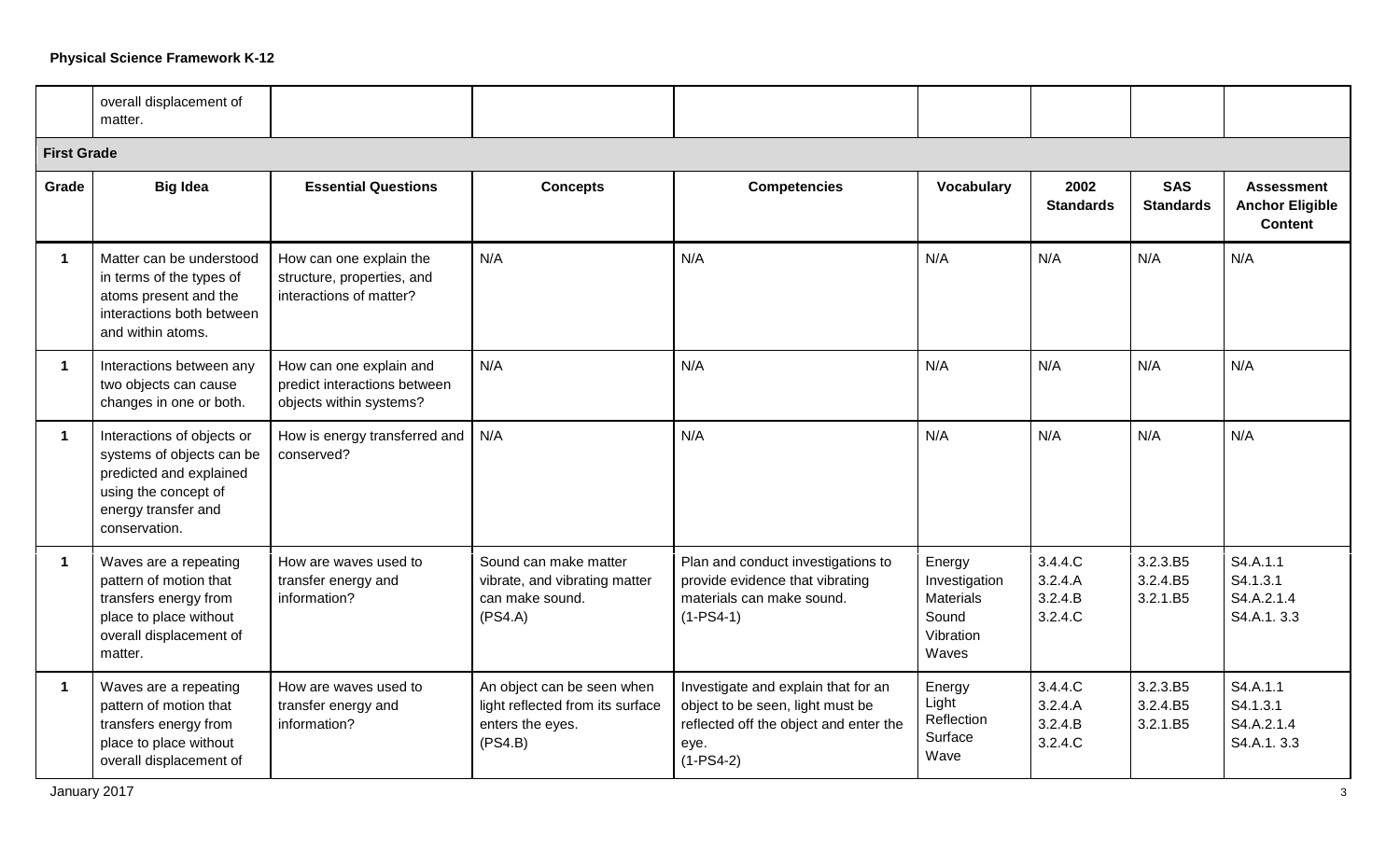|                      | matter.                                                                                                                                  |                                                              |                                                                                                                             |                                                                                                                                                    |                                                          |                                                     |                                  |                                    |
|----------------------|------------------------------------------------------------------------------------------------------------------------------------------|--------------------------------------------------------------|-----------------------------------------------------------------------------------------------------------------------------|----------------------------------------------------------------------------------------------------------------------------------------------------|----------------------------------------------------------|-----------------------------------------------------|----------------------------------|------------------------------------|
| $\mathbf 1$          | Waves are a repeating<br>pattern of motion that<br>transfers energy from<br>place to place without<br>overall displacement of<br>matter. | How are waves used to<br>transfer energy and<br>information  | Light travels from place to<br>place.<br>(PS4.B)                                                                            | Make observations to construct an<br>evidence-based account that light<br>travels from place to place.                                             | Light                                                    | 3.2.4.B                                             | 3.2.3.B5                         | S4A1.3.3<br>S4A.2.1.3              |
| $\blacktriangleleft$ | Waves are a repeating<br>pattern of motion that<br>transfers energy from<br>place to place without<br>overall displacement of<br>matter. | How are waves used to<br>transfer energy and<br>information? | Mirrors can be used to reflect<br>light.<br>(PS4.B)                                                                         | Plan and conduct an investigation to<br>redirect light beams using mirrors.<br>$(1-PS4-3)$                                                         | Light beam<br>Mirror<br>Reflection                       | 3.4.4.C<br>3.4.4.B<br>3.2.4.A<br>3.2.4.B<br>3.2.4.C | 3.2.3.B5<br>3.2.4.B5<br>3.2.1.B5 | S4.A.1.1<br>S4.1.3.1<br>S4.A.2.1.4 |
| $\mathbf 1$          | Waves are a repeating<br>pattern of motion that<br>transfers energy from<br>place to place without<br>overall displacement of<br>matter. | How are waves used to<br>transfer energy and<br>information? | Materials allow light to pass<br>through them in varying<br>degrees.<br>(PS4.B)                                             | Investigate to determine the effect of<br>placing objects made of different<br>materials in a beam of light.<br>$(1-PS4-3)$                        | <b>Materials</b><br>Opaque<br>Translucent<br>Transparent | 3.2.4.C                                             | 3.2.3.B5                         | S4.A.1.3.2<br>S4.A.2.1.3           |
| $\mathbf{1}$         | Waves are a repeating<br>pattern of motion that<br>transfers energy from<br>place to place without<br>overall displacement of<br>matter. | How are waves used to<br>transfer energy and<br>information? | Objects can be seen if light is<br>available to illuminate the<br>object or if they give off their<br>own light.<br>(PS4.B) | Make observations to construct an<br>evidence-based account that objects<br>can be seen when illuminated.<br>$(1-PS4-2)$                           | Illuminate<br>Light                                      | 3.2.4.B                                             | 3.2.1.B5<br>3.2.1.B7             | S.4.A.2.1.3                        |
| $\mathbf{1}$         | Waves are a repeating<br>pattern of motion that<br>transfers energy from<br>place to place without<br>overall displacement of<br>matter. | How are waves used to<br>transfer energy and<br>information? | A variety of devices are used<br>to communicate over long<br>distances.<br>(PS4.C)                                          | Use tools and materials to design a<br>device that uses light or sound to<br>solve the problem of communicating<br>over a distance.<br>$(1-PS4-4)$ | Communicate<br><b>Distance</b><br>Sound                  | 3.2.4.D<br>3.8.4. A<br>3.8.4.B                      | 3.4.3.D1<br>3.2.1.B7             | S4.A.2.2                           |
| $\mathbf{1}$         | Waves are a repeating<br>pattern of motion that<br>transfers energy from<br>place to place without                                       | How are waves used to<br>transfer energy and<br>information? | People depend on various<br>technologies in their lives;<br>human lives would be<br>different without technology.           | Design and build a device that uses<br>light to communicate.<br>$(1-PS4-4)$                                                                        | Communicate<br>Design<br>Device                          | 3.2.4.D<br>3.8.4. A<br>3.8.4.B                      | 3.2.1.B7<br>3.4.3.E4             | S.4.A.1.1.                         |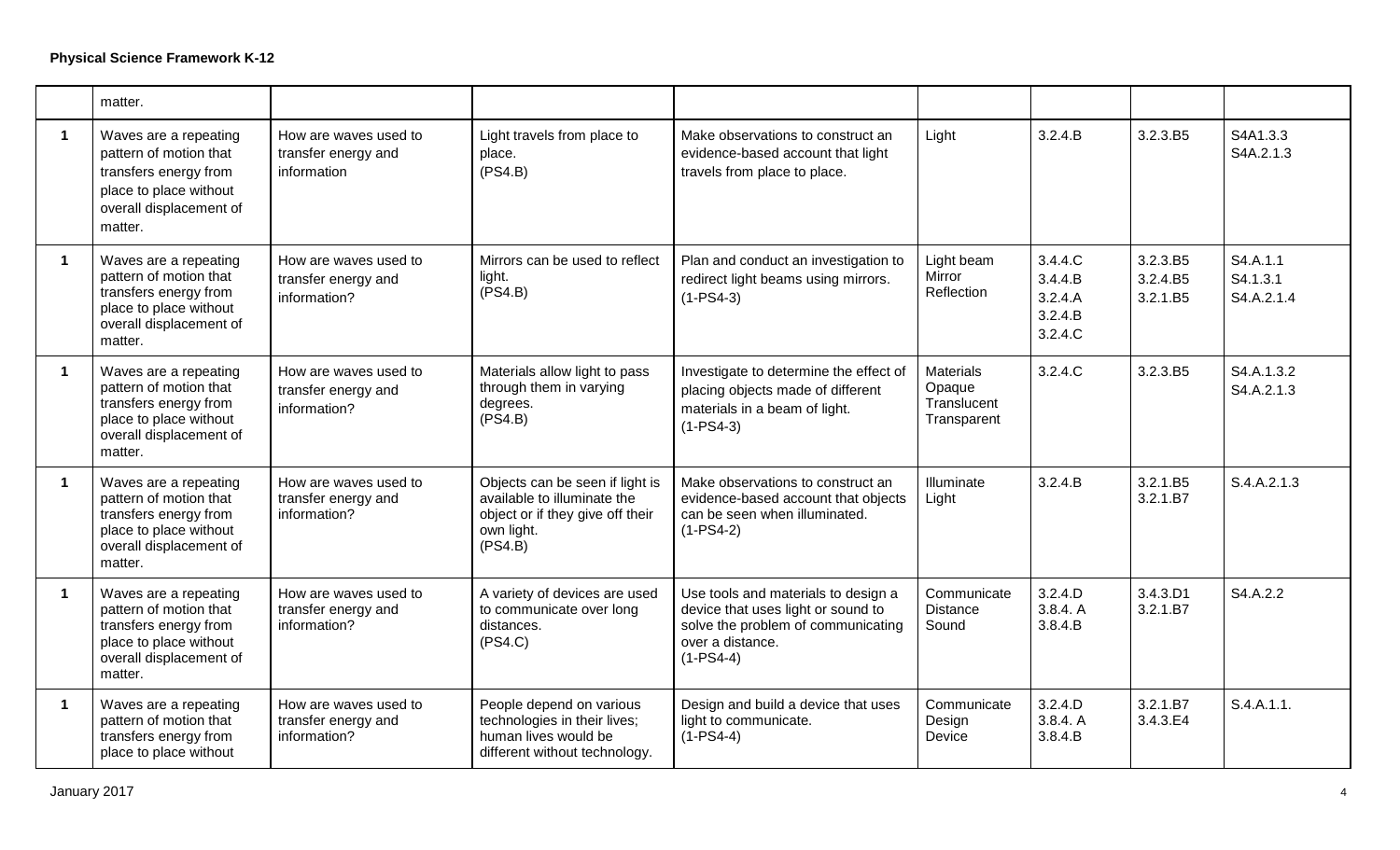|                     | overall displacement of<br>matter.                                                                                              |                                                                                  | (PS4.C)                                                                                       |                                                                                                                                                                                                                 |                                                                                                    |                          |                                                   |                                                  |
|---------------------|---------------------------------------------------------------------------------------------------------------------------------|----------------------------------------------------------------------------------|-----------------------------------------------------------------------------------------------|-----------------------------------------------------------------------------------------------------------------------------------------------------------------------------------------------------------------|----------------------------------------------------------------------------------------------------|--------------------------|---------------------------------------------------|--------------------------------------------------|
| <b>Second Grade</b> |                                                                                                                                 |                                                                                  |                                                                                               |                                                                                                                                                                                                                 |                                                                                                    |                          |                                                   |                                                  |
| Grade               | <b>Big Idea</b>                                                                                                                 | <b>Essential Question</b>                                                        | <b>Concepts</b>                                                                               | <b>Competencies</b>                                                                                                                                                                                             | Vocabulary                                                                                         | 2002<br><b>Standards</b> | <b>SAS</b><br><b>Standards</b>                    | <b>Anchor Eligible</b><br><b>Content</b>         |
| $\mathbf{2}$        | Matter can be understood<br>in terms of the types of<br>atoms present and the<br>interactions both between<br>and within atoms. | How can one explain the<br>structure, properties, and<br>interactions of matter? | Different kinds of matter exist<br>in various states.<br>(PS1.A)                              | Observe, describe, and classify<br>matter by properties and uses (e.g.,<br>size, shape, weight, solid, liquid,<br>gas).<br>$(2-PS1-1)$                                                                          | Classify<br>Describe<br>Gas<br>Liquid<br>Matter<br>Patterns<br>Solid<br>Weight                     | 3.4.4A                   | 3.2.3.A1<br>3.2.4.A1<br>3.2.3.A2                  | S4.C.1.1.1<br>S4.A.1.1<br>S4.1.3.1<br>S4.A.2.1.4 |
| $\overline{2}$      | Matter can be understood<br>in terms of the types of<br>atoms present and the<br>interactions both between<br>and within atoms. | How can one explain the<br>structure, properties, and<br>interactions of matter? | Matter can be described and<br>classified by its observable<br>properties.<br>(PS1.A)         | Observe, describe, and classify<br>matter by properties and uses (e.g.,<br>size, shape, weight, texture,<br>flexibility, hardness, color, etc.).<br>$(2-PS1-1)$                                                 | Color<br>Flexibility<br>Gas<br>Liquid<br><b>Matter</b><br>Properties<br>Solid<br>Texture<br>Weight | 3.4.4A                   | 3.2.3. A1<br>3.2.4. A1<br>3.2.3.A2<br>3.2.K.A.1   | S4.C.1.1.1<br>S4.A.1.1<br>S4.1.3.1<br>S4.A.2.1.4 |
| $\mathbf{2}$        | Matter can be understood<br>in terms of the types of<br>atoms present and the<br>interactions both between<br>and within atoms. | How can one explain the<br>structure, properties, and<br>interactions of matter? | Different kinds of matter exist<br>in various states, depending<br>on temperature.<br>(PS1.A) | Plan and carry out investigations to<br>test the idea that warming some<br>materials causes them to change<br>from solid to liquid and cooling<br>causes them to change from liquid to<br>solid.<br>$(2-PS1-1)$ | Investigations<br>Liquid<br>Solid                                                                  | 3.4.4A                   | 3.2.1.A.1<br>3.2.1.A.3<br>3.2.2.A.3<br>3.2.3.A.3. | S4.C.1.1.1<br>S4.A.1.1<br>S4.1.3.1<br>S4.A.2.1.4 |
| $\mathbf{2}$        | Matter can be understood<br>in terms of the types of<br>atoms present and the<br>interactions both between<br>and within atoms. | How can one explain the<br>structure, properties, and<br>interactions of matter? | Matter can be described and<br>classified by its observable<br>properties.<br>(PS1.B)         | Plan and carry out investigations to<br>test the idea that warming some<br>materials causes them to change<br>from solid to liquid and cooling<br>causes them to change from liquid to                          | Liquid<br>Solid                                                                                    | 3.4.4A                   | 3.2.1.A.3<br>3.2.1.A.4<br>3.2.K.A.1               | S4.1.1.2<br>S4.A.1.1<br>S4.1.3.1<br>S4.A.2.1.4   |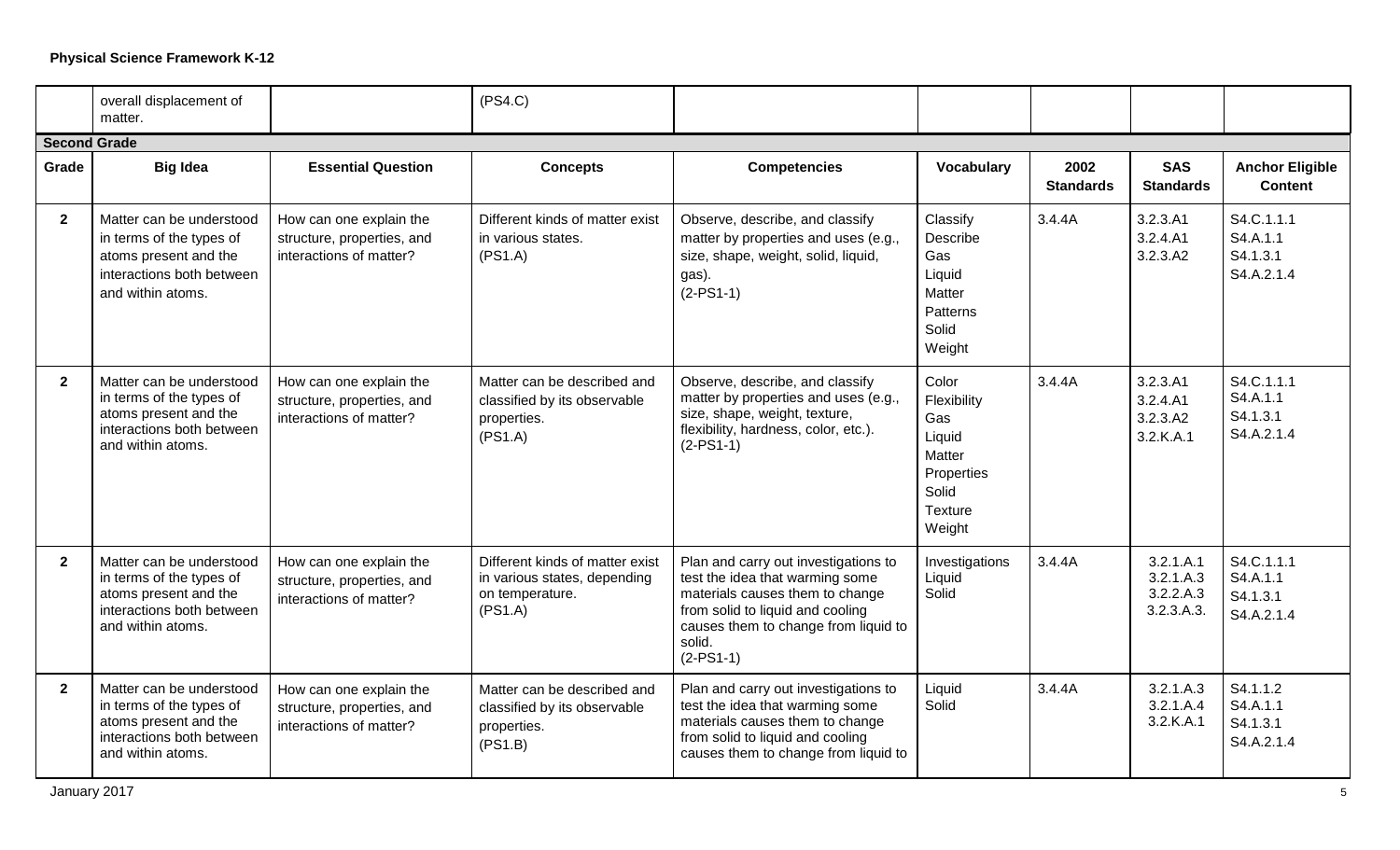|                |                                                                                                                                 |                                                                                    |                                                                                                                                                                      | solid. (2PS1-4)                                                                                                                                                    |                                                                                                 |                 |                        |                                                              |
|----------------|---------------------------------------------------------------------------------------------------------------------------------|------------------------------------------------------------------------------------|----------------------------------------------------------------------------------------------------------------------------------------------------------------------|--------------------------------------------------------------------------------------------------------------------------------------------------------------------|-------------------------------------------------------------------------------------------------|-----------------|------------------------|--------------------------------------------------------------|
| $\mathbf{2}$   | Matter can be understood<br>in terms of the types of<br>atoms present and the<br>interactions both between<br>and within atoms. | How can one explain the<br>structure, properties, and<br>interactions of matter?   | Heating or cooling a<br>substance may cause<br>changes that can be<br>observed. Sometimes these<br>changes are reversible, and<br>sometimes they are not.<br>(PS1.B) | Construct an argument and provide<br>evidence that some changes caused<br>by heating or cooling can be<br>reversed and some cannot.<br>$(2-PS1-4)$                 | Argument<br><b>Boiling</b><br>Cause and<br>effect<br>Evidence<br>Freezing<br>Melting<br>Reverse | 3.4.4A          | 3.2.2.A.3<br>3.2.1.A.4 | S4.C.1.1.1<br>S4.A.1.1<br>S4.1.3.1<br>S4.A.2.1.4             |
| $\overline{2}$ | Matter can be understood<br>in terms of the types of<br>atoms present and the<br>interactions both between<br>and within atoms. | How can one explain the<br>structure, properties, and<br>interactions of matter?   | Different properties are suited<br>for different purposes.<br>(PS1.A)                                                                                                | Analyze data from testing objects<br>made from different materials to<br>determine if a proposed object<br>functions as intended.<br>$(2-PS1-2)$                   | Data<br><b>Functions</b><br>Test                                                                | 3.4.4A          |                        | S4.C.1.1.2<br>S4.A.1.1<br>S4.1.3.1<br>S4.A.2.1.4             |
| $\mathbf{2}$   | Matter can be understood<br>in terms of the types of<br>atoms present and the<br>interactions both between<br>and within atoms. | How can one explain the<br>structure, properties, and<br>interactions of matter?   | A great variety of objects can<br>be built up from a small set of<br>pieces.<br>(PS1.A)                                                                              | Design an object built from a small<br>set of pieces to solve a problem and<br>compare solutions designed by<br>peers given the same set of pieces.<br>$(2-PS1-3)$ | Construct<br>Design<br>Engineer<br>Problem<br>solving<br>Solutions                              | 3.1.4<br>3.2.4C |                        | S4.A.3.2.B<br>S4.A.3.2<br>S4.A.1.1<br>S4.1.3.1<br>S4.A.2.1.4 |
| $\mathbf{2}$   | Matter can be understood<br>in terms of the types of<br>atoms present and the<br>interactions both between<br>and within atoms. | How can one explain the<br>structure, properties, and<br>interactions of matter?   | A great variety of objects can<br>be built up from a small set of<br>pieces.<br>(PS1.A)                                                                              | Make observations of how an object<br>made of small set of pieces can be<br>disassembled and made into a new<br>object.<br>$(2-PS1-3)$                             | Construct<br>Design<br>Disassemble<br>Engineer<br>Problem<br>solving<br>Solutions               | 3.1.4<br>3.2.4C |                        | S4.A.3.2.B<br>S4.A.3.2<br>S4.A.1.1<br>S4.1.3.1<br>S4.A.2.1.4 |
| $\mathbf{2}$   | Interactions between any<br>two objects can cause<br>changes in one or both.                                                    | How can one explain and<br>predict interactions between<br>objects within systems? | N/A                                                                                                                                                                  | N/A                                                                                                                                                                | N/A                                                                                             | N/A             | N/A                    | N/A                                                          |
| $\mathbf{2}$   | Interactions of objects or<br>systems of objects can be                                                                         | How is energy transferred and<br>conserved?                                        | N/A                                                                                                                                                                  | N/A                                                                                                                                                                | N/A                                                                                             | N/A             | N/A                    | N/A                                                          |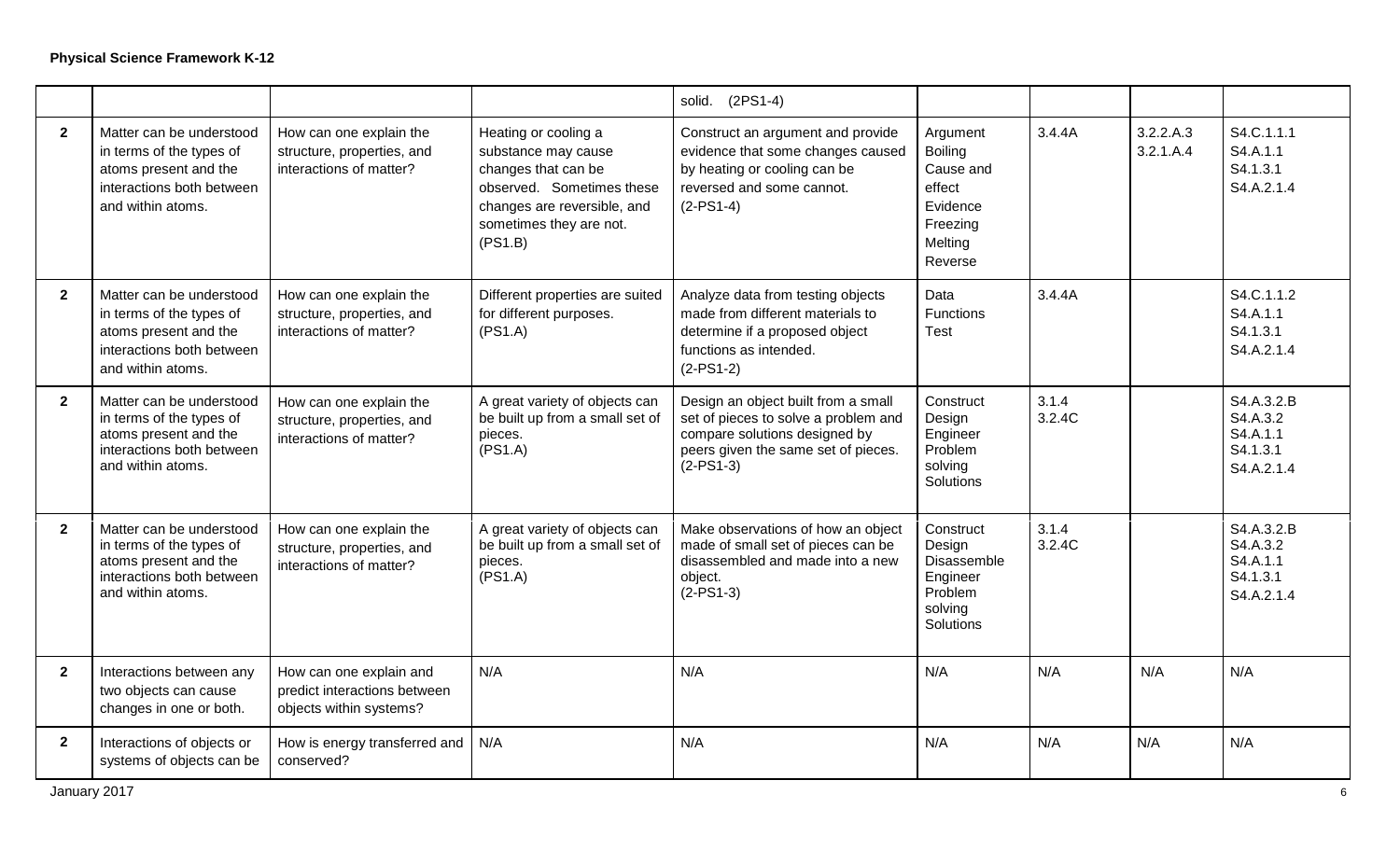| $\mathbf{2}$       | predicted and explained<br>using the concept of<br>energy transfer and<br>conservation.<br>Waves are a repeating<br>pattern of motion that<br>transfers energy from<br>place to place without<br>overall displacement of<br>matter. | How are waves used to<br>transfer energy and<br>information?                       | N/A                                                                                                                                  | N/A                                                                                                                                                                    | N/A                                                     | N/A                      | N/A                                                      | N/A                                                                       |
|--------------------|-------------------------------------------------------------------------------------------------------------------------------------------------------------------------------------------------------------------------------------|------------------------------------------------------------------------------------|--------------------------------------------------------------------------------------------------------------------------------------|------------------------------------------------------------------------------------------------------------------------------------------------------------------------|---------------------------------------------------------|--------------------------|----------------------------------------------------------|---------------------------------------------------------------------------|
| <b>Third Grade</b> |                                                                                                                                                                                                                                     |                                                                                    |                                                                                                                                      |                                                                                                                                                                        |                                                         |                          |                                                          |                                                                           |
| Grade              | <b>Big Idea</b>                                                                                                                                                                                                                     | <b>Essential Questions</b>                                                         | <b>Concepts</b>                                                                                                                      | <b>Competencies</b>                                                                                                                                                    | Vocabulary                                              | 2002<br><b>Standards</b> | <b>SAS</b><br><b>Standards</b>                           | <b>Assessment</b><br><b>Anchor Eligible</b><br><b>Content</b>             |
| 3                  | Matter can be understood<br>in terms of the types of<br>atoms present and the<br>interactions both between<br>and within atoms.                                                                                                     | How can one explain the<br>structure, properties, and<br>interactions of matter?   | N/A                                                                                                                                  | N/A                                                                                                                                                                    | N/A                                                     | N/A                      | N/A                                                      | N/A                                                                       |
| $\mathbf{3}$       | Interactions between any<br>two objects can cause<br>changes in one or both.                                                                                                                                                        | How can one explain and<br>predict interactions between<br>objects within systems? | Each force acts on one<br>particular object and has both<br>strength and a direction.<br>(PS2.A)                                     | Investigate the variables that may<br>affect how objects move across a<br>floor, down a ramp, etc.<br>$(3-PS2-1)$                                                      | Acceleration<br>Force<br>Speed<br>Velocity              | 3.2.4.C<br>3.4.4.C       | 3.2.3.B1<br>3.2.3.B2<br>3.2.4.B1<br>3.2.4.B2<br>3.2.3.B6 | S4.C.3.1                                                                  |
| $\mathbf{3}$       | Interactions between any<br>two objects can cause<br>changes in one or both.                                                                                                                                                        | How can one explain and<br>predict interactions between<br>objects within systems? | An object at rest typically has<br>multiple forces acting on it,<br>but they add to give zero net<br>force on the object.<br>(PS2.A) | Construct an explanation for why an<br>object subjected to multiple pushes<br>and pulls might stay in one place or<br>move.<br>$(3-PS2-1)$                             | Systems                                                 | 3.4.4.C                  | 3.2.4.B1                                                 | S4.C.3.1                                                                  |
| 3                  | Interactions between any<br>two objects can cause<br>changes in one or both.                                                                                                                                                        | How can one explain and<br>predict interactions between<br>objects within systems? | Forces that do not sum to<br>zero can cause changes in<br>the object's speed or direction<br>of motion.<br>(PS2.A)                   | Through the use of objects, design<br>an investigation and demonstrate<br>that forces can cause changes on an<br>object's speed or direction of motion.<br>$(3-PS2-1)$ | Design<br>Direction<br>Investigation<br>Motion<br>Speed | 3.4.4.C                  | 3.2.3.B1                                                 | S4.A.2.1<br>S4.A.2.1.4<br>S4.A.2.2<br>S4.A.2.2.1<br>S4.C.3.1<br>S4.C3.1.1 |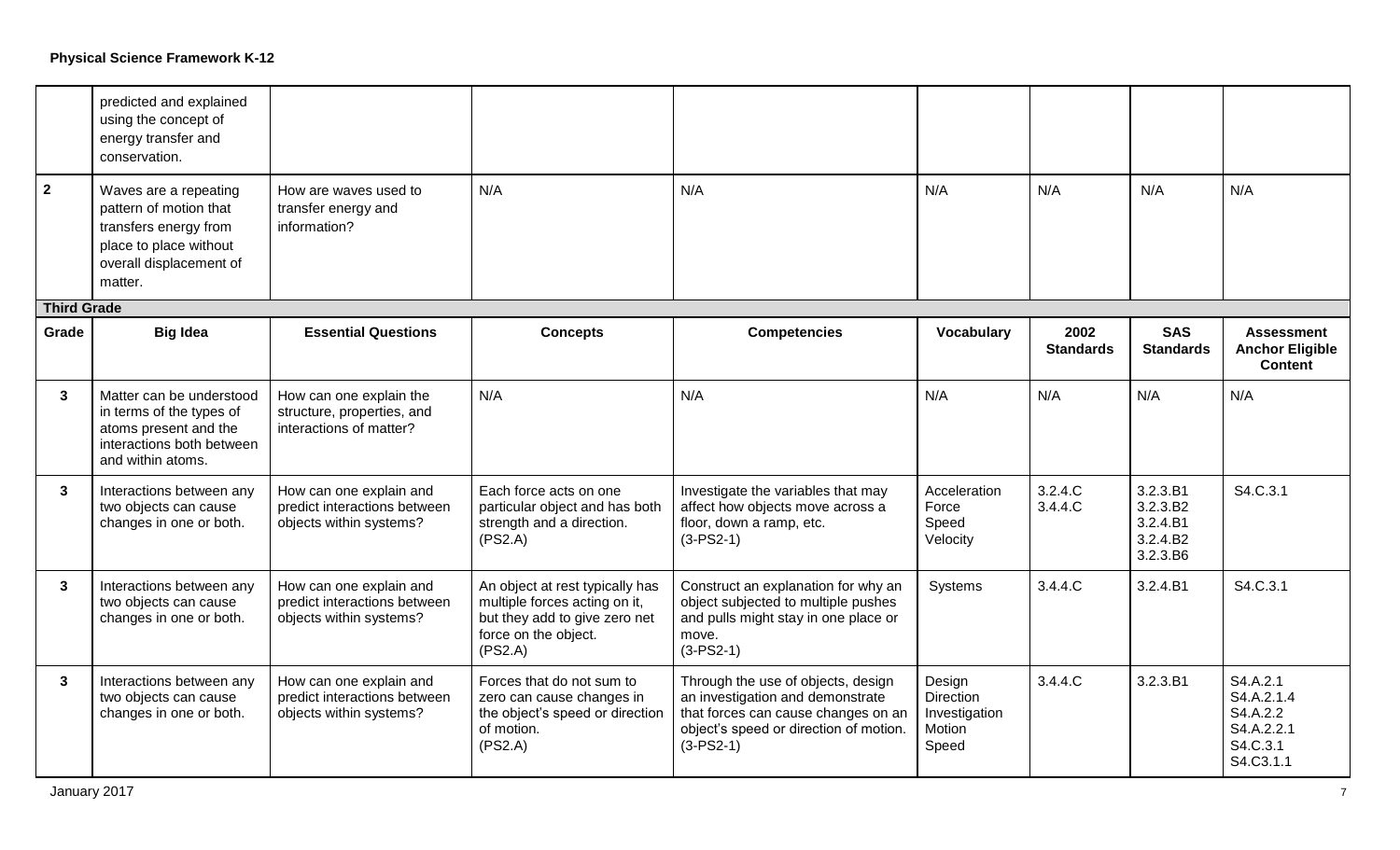| $\mathbf{3}$ | Interactions between any<br>two objects can cause<br>changes in one or both.                                                                       | How can one explain and<br>predict interactions between<br>objects within systems? | Patterns of an object's motion<br>in various situations can be<br>observed and measured.<br>(PS2.A)   | Take measurements of objects in<br>motion and represent the movement<br>of objects in multiple representations.<br>$(3-PS2-1)$       | Motion<br>Net Zero<br>Pattern<br>Prediction         | 3.1.4.C<br>3.1.4.D<br>3.4.4.C | 3.2.3.B1             | S4.A.1.3<br>S4A.4.<br>S4A.1.3.1<br>S4.C.3.1.3                             |
|--------------|----------------------------------------------------------------------------------------------------------------------------------------------------|------------------------------------------------------------------------------------|-------------------------------------------------------------------------------------------------------|--------------------------------------------------------------------------------------------------------------------------------------|-----------------------------------------------------|-------------------------------|----------------------|---------------------------------------------------------------------------|
| $\mathbf{3}$ | Interactions between any<br>two objects can cause<br>changes in one or both.                                                                       | How can one explain and<br>predict interactions between<br>objects within systems? | When past motion exhibits a<br>regular pattern, future motion<br>can be predicted from it.<br>(PS2.A) | Investigate the motion of objects to<br>determine observable and<br>measurable patterns to predict future<br>motions.<br>$(3-PS2-2)$ | Force<br>Gravity<br>Net force<br>Pattern<br>Predict | 3.4.4.C<br>3.4.4.D            | 3.2.3.B1<br>3.2.4.B1 | S4.C.3.1                                                                  |
| $\mathbf{3}$ | Interactions between any<br>two objects can cause<br>changes in one or both.                                                                       | How can one explain and<br>predict interactions between<br>objects within systems? | When past motion exhibits a<br>regular pattern, future motion<br>can be predicted from it.<br>(PS2.A) | Provide evidence that a pattern can<br>be used to predict future motion.<br>$(3-PS2-2)$                                              | Force<br>Pattern                                    | 3.4.4.C<br>3.4.4.D            | 3.2.3.B1<br>3.2.4.B1 | S4.C.3.1                                                                  |
| $\mathbf{3}$ | Interactions between any<br>two objects can cause<br>changes in one or both.                                                                       | How can one explain and<br>predict interactions between<br>objects within systems? | Objects in contact exert<br>forces on each other.<br>(PS2.B)                                          | Design and implement an<br>investigation to demonstrate that<br>objects in contact exert forces on<br>each other.<br>$(3-PS2-1)$     |                                                     | 3.4.4.C                       | 3.2.3.B1             | S4.A.2.1<br>S4.A.2.1.4<br>S4.A.2.2<br>S4.A.2.2.1<br>S4.C.3.1<br>S4.C3.1.1 |
| $\mathbf{3}$ | Interactions of objects or<br>systems of objects can be<br>predicted and explained<br>using the concept of<br>energy transfer and<br>conservation. | How is energy transferred and<br>conserved?                                        | N/A                                                                                                   | N/A                                                                                                                                  | N/A                                                 | N/A                           | N/A                  | N/A                                                                       |
| $\mathbf{3}$ | Waves are a repeating<br>pattern of motion that<br>transfers energy from<br>place to place without<br>overall displacement of<br>matter.           | How are waves used to<br>transfer energy and<br>information?                       | N/A                                                                                                   | N/A                                                                                                                                  | N/A                                                 | N/A                           | N/A                  | N/A                                                                       |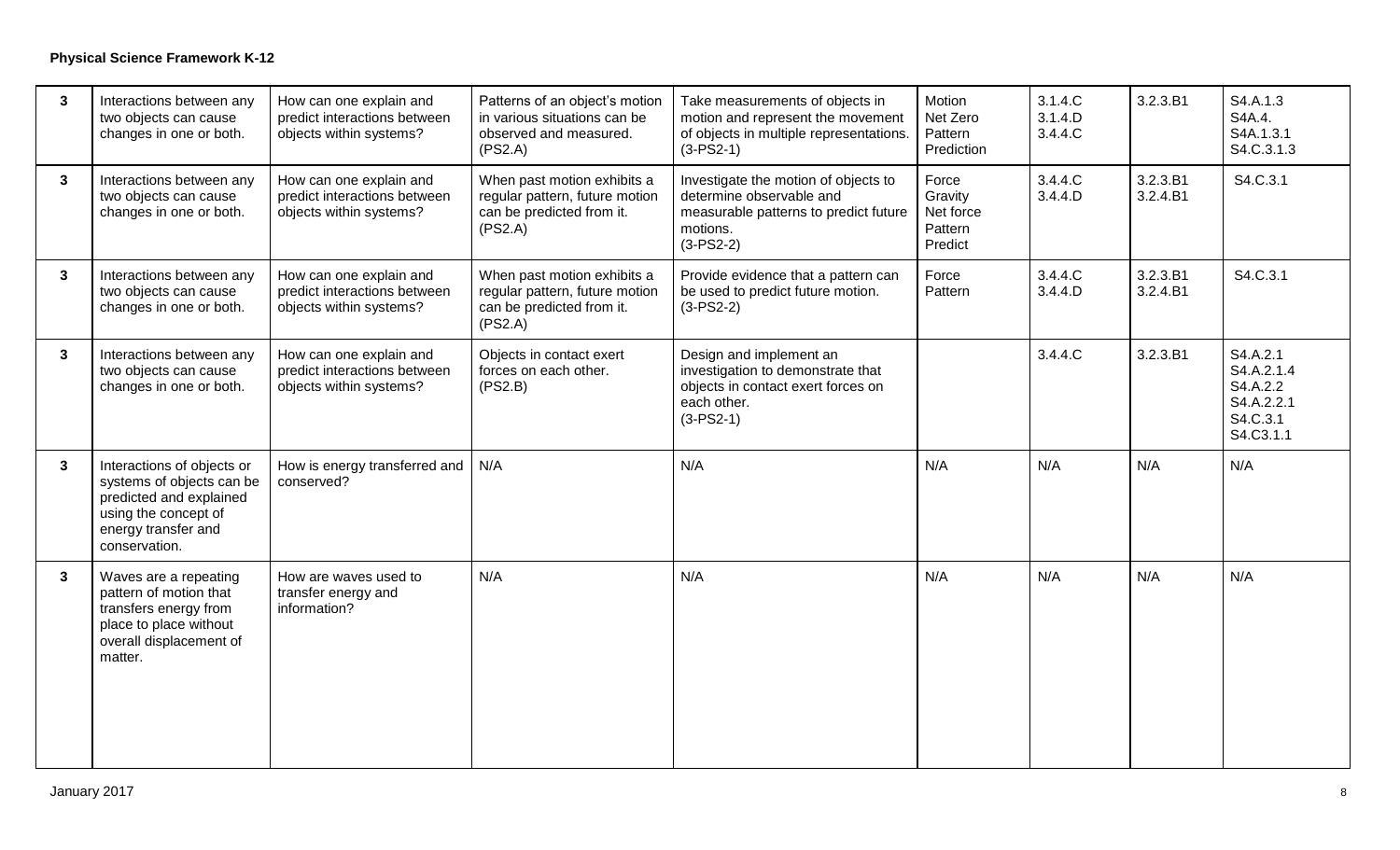|                         | <b>Fourth Grade</b>                                                                                                             |                                                                                    |                                                                                                                                                                                                                                                          |                                                                                                                                    |                                                                 |                          |                                                                      |                                                               |  |  |  |
|-------------------------|---------------------------------------------------------------------------------------------------------------------------------|------------------------------------------------------------------------------------|----------------------------------------------------------------------------------------------------------------------------------------------------------------------------------------------------------------------------------------------------------|------------------------------------------------------------------------------------------------------------------------------------|-----------------------------------------------------------------|--------------------------|----------------------------------------------------------------------|---------------------------------------------------------------|--|--|--|
| Grade                   | <b>Big Idea</b>                                                                                                                 | <b>Essential Questions</b>                                                         | <b>Concepts</b>                                                                                                                                                                                                                                          | <b>Competencies</b>                                                                                                                | Vocabulary                                                      | 2002<br><b>Standards</b> | <b>SAS</b><br><b>Standards</b>                                       | <b>Assessment</b><br><b>Anchor Eligible</b><br><b>Content</b> |  |  |  |
| $\boldsymbol{4}$        | Matter can be understood<br>in terms of the types of<br>atoms present and the<br>interactions both between<br>and within atoms. | How can one explain the<br>structure, properties, and<br>interactions of matter?   | N/A                                                                                                                                                                                                                                                      | N/A                                                                                                                                | N/A                                                             | N/A                      | N/A                                                                  | N/A                                                           |  |  |  |
| 4                       | Interactions between any<br>two objects can cause<br>changes in one or both.                                                    | How can one explain and<br>predict interactions between<br>objects within systems? | When objects touch or collide,<br>they push on one another and<br>can change motion or shape.<br>Magnets create a magnetic<br>field that can exert an<br>attracting or repelling force on<br>other objects that can affect<br>motion.<br>(PS2.B) (PS3.C) | Investigate the forces between two<br>or more magnets to identify patterns.<br>$(3-PS2-4)$<br>$(3-PS2-2)$                          | Attract<br>Collision<br>Friction<br>Gravity<br>Magnets<br>Repel | 3.4.4 C                  | 3.2.3.B1<br>3.2.3.B2<br>3.2.4.B1<br>3.2.4.B2<br>3.2.4.B4             | S4.C.3.1                                                      |  |  |  |
| 4                       | Interactions between any<br>two objects can cause<br>changes in one or both.                                                    | How can one explain and<br>predict interactions between<br>objects within systems? | Magnets create a magnetic<br>field that can exert an<br>attracting or repelling force on<br>other objects that can affect<br>motion.<br>(PS2.B)                                                                                                          | Investigate the push-and-pull forces<br>between objects not in contact with<br>one another.<br>$(3-PS2-3)$                         | Attract<br>Collision<br>Magnets<br>Repel                        | 3.4.4.C                  | 3.2.3.B1<br>3.2.3.B2<br>3.2.4.B1<br>3.2.4.B2<br>3.2.4.B4             | S4.C.3.1                                                      |  |  |  |
| $\overline{\mathbf{4}}$ | Interactions between any<br>two objects can cause<br>changes in one or both.                                                    | How can one explain and<br>predict interactions between<br>objects within systems? | When objects touch or collide,<br>they push on one another and<br>can change motion or shape.<br>Magnets create a magnetic<br>field that can exert an<br>attracting or repelling force on<br>other objects that can affect<br>motion. (PS2.A)            | Design and refine solutions to a<br>problem by using magnets to move<br>objects not in contact with one<br>another.<br>$(3-PS2-3)$ | Attract<br>Collision<br>Magnets<br>Repel                        | 3.4.4 C                  | 3.2.3.B1<br>3.2.3.B2<br>3.2.4.B1<br>3.2.4.B2<br>3.2.3.B6<br>3.2.4.B4 | S4.C.3.1                                                      |  |  |  |
| $\overline{\mathbf{4}}$ | Interactions between any<br>two objects can cause                                                                               | How can one explain and<br>predict interactions between                            | Materials that allow electricity<br>to flow are conductors; those                                                                                                                                                                                        | Investigate and describe conductors<br>and insulators.                                                                             | Conductor<br>Electricity                                        | 3.4.4 B                  | 3.2.4.B4                                                             | S4, C, 1.1.1<br>S4.C.2.1.3                                    |  |  |  |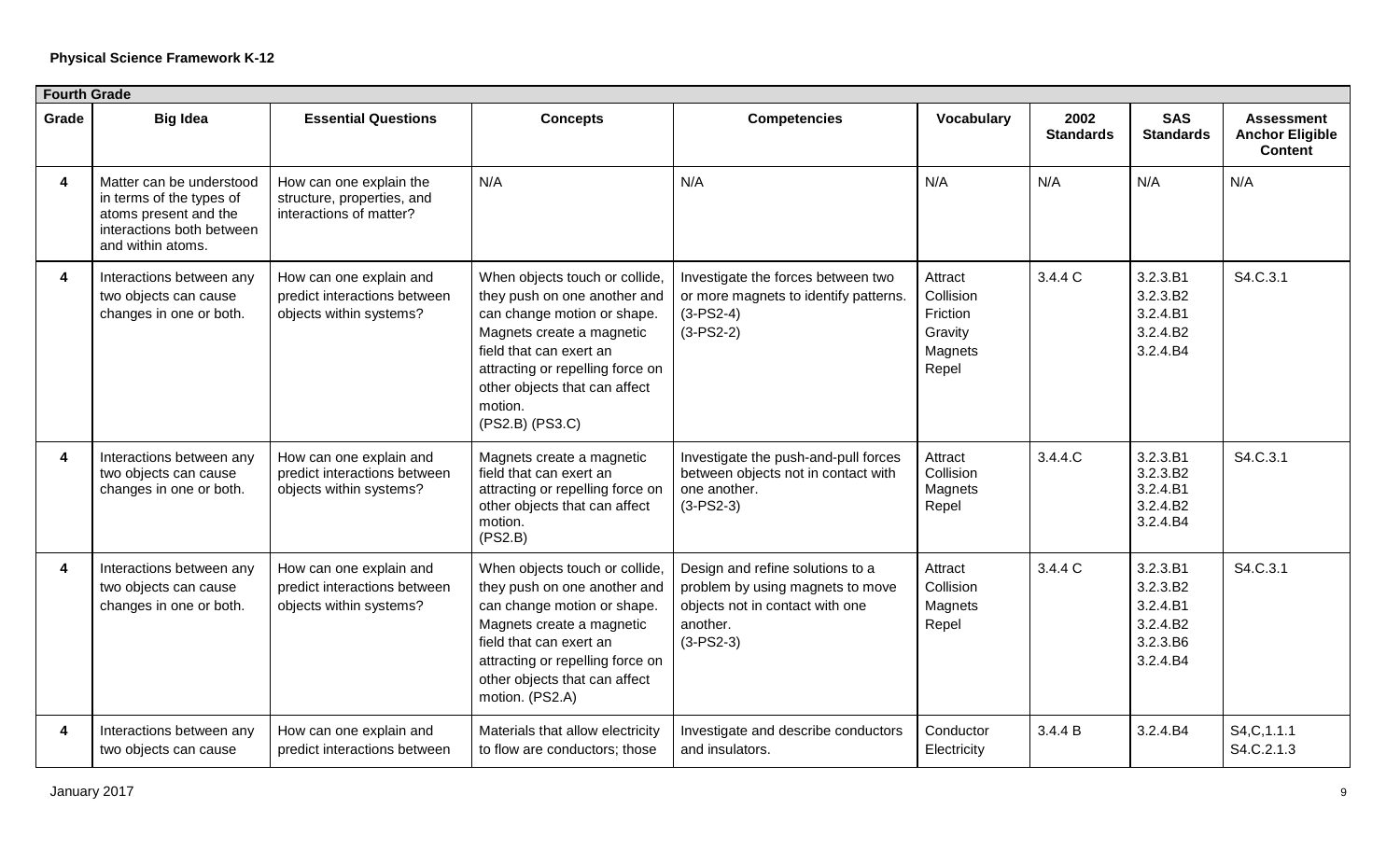|   | changes in one or both.                                                      | objects within systems?                                                            | that do not are insulators.<br>(PS3.A)                                                                                                                                                                                                                 | $(4-PS3-1)$                                                                                                                                                  | Insulator                                          |         |                                              |            |
|---|------------------------------------------------------------------------------|------------------------------------------------------------------------------------|--------------------------------------------------------------------------------------------------------------------------------------------------------------------------------------------------------------------------------------------------------|--------------------------------------------------------------------------------------------------------------------------------------------------------------|----------------------------------------------------|---------|----------------------------------------------|------------|
| 4 | Interactions between any<br>two objects can cause<br>changes in one or both. | How can one explain and<br>predict interactions between<br>objects within systems? | Electrical circuits require a<br>complete loop through which<br>an electrical current can pass.<br>(PS3.A)                                                                                                                                             | Construct serial and parallel circuits<br>and describe the path of electrons in<br>the circuit.<br>$(4-PS3-1)$                                               | Parallel circuit<br>Serial circuit<br>System       | 3.4.4 B | 3.2.4.B4                                     | S4.C.2.1.3 |
| 4 | Interactions between any<br>two objects can cause<br>changes in one or both. | How can one explain and<br>predict interactions between<br>objects within systems? | An open circuit is an<br>incomplete electric pathway; a<br>closed circuit is a complete<br>pathway.<br>(PS3.A)                                                                                                                                         | Demonstrate and explain open and<br>closed circuits utilizing switches.<br>$(4-PS3-1)$                                                                       | Closed circuit<br>Open circuit<br>Switch<br>System | 3.4.4 B | 3.2.3.B4<br>3.2.4.B4                         | S4.C.2.1.3 |
| 4 | Interactions between any<br>two objects can cause<br>changes in one or both. | How can one explain and<br>predict interactions between<br>objects within systems? | A core of iron or steel<br>becomes an electromagnet<br>when electricity flows through<br>a coil of insulated wire<br>surrounding it.<br>(PS3.B) (PS2.B)                                                                                                | Construct an electromagnet and plan<br>an investigation to determine how<br>one can make the electromagnet<br>stronger or weaker.<br>$(4-PS3-4)$ $(3-PS2-3)$ | Current<br>Electromagnet<br>System                 | 3.4.4 B | 3.2.6.B4<br>3.2.4.B6<br>3.2.5.B3<br>3.2.5.B4 | S4.A.2.1.3 |
| 4 | Interactions between any<br>two objects can cause<br>changes in one or both. | How can one explain and<br>predict interactions between<br>objects within systems? | Electromagnetic forces can<br>be attractive or repulsive, and<br>their sizes depend on the<br>magnitudes of the charges,<br>currents, or magnetic<br>strengths involved and on the<br>distances between the<br>interacting objects.<br>(PS3.B) (PS2.B) | Plan and carry out an investigation to<br>determine factors that affect the<br>strength of electric and magnetic<br>forces.<br>(4-PS3-4) (3-PS2-3)           | Current<br>Electromagnetic<br>forces               | 3.4.7.B | 3.2.5.B4<br>3.4.7.C<br>3.6.7.C               | S4.A.2.1.3 |
| 4 | Interactions between any<br>two objects can cause<br>changes in one or both. | How can one explain and<br>predict interactions between<br>objects within systems? | A system can appear to be<br>unchanging when processes<br>within the system are going<br>on at opposite but equal rates<br>(e.g., water behind a dam is<br>at a constant height because                                                                | Construct an explanation using data<br>why an object subjected to multiple<br>pushes and pulls might stay in one<br>place or move.                           | Pull<br>Push<br>Systems                            | 3.1.7.A | 3.2.4.B1                                     | S4.C.3.1   |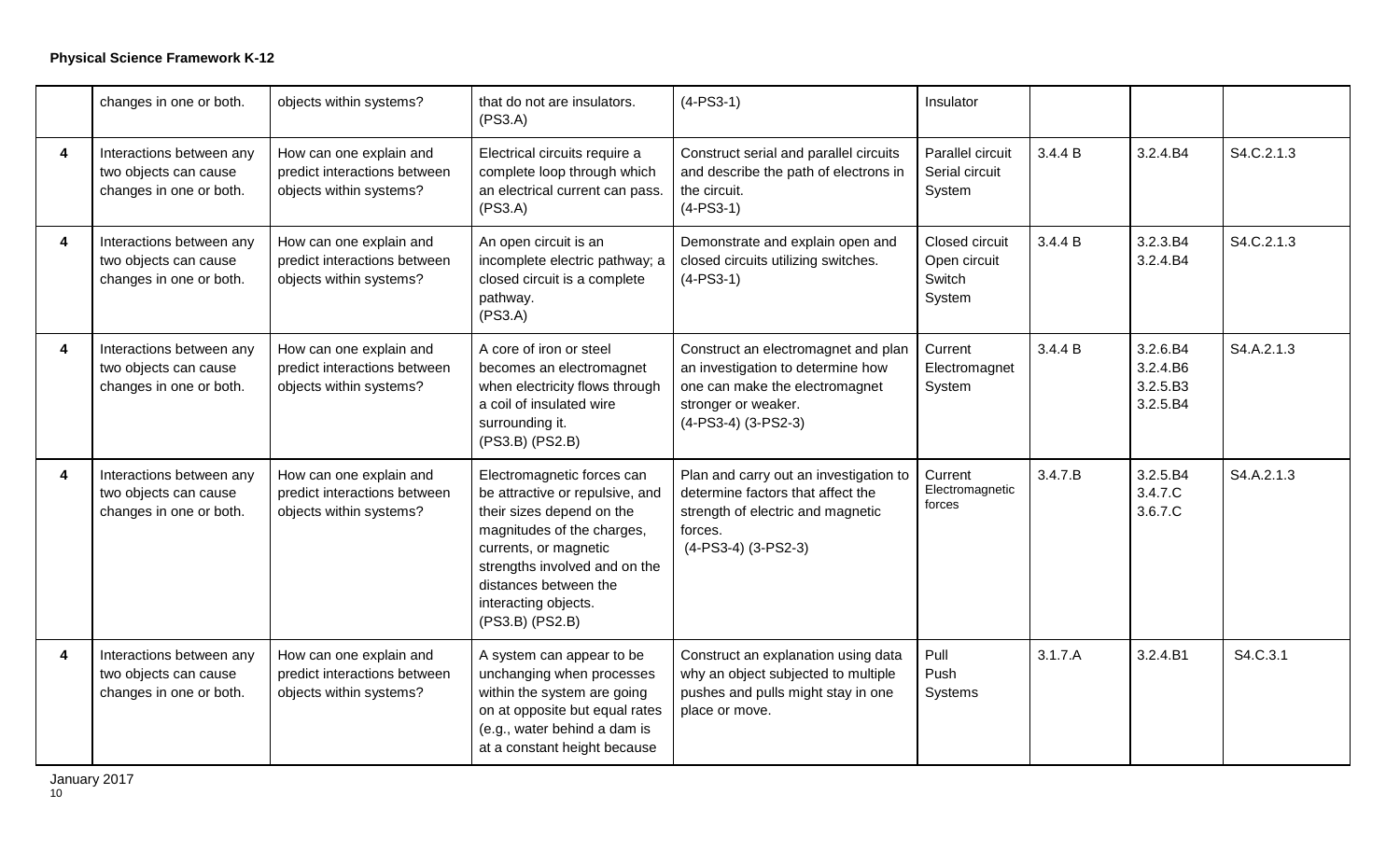|                         |                                                                                                                                                    |                                             | water is flowing in at the same<br>rate that water is flowing out).                                                                                                                                       |                                                                                                                                                                                                                           |                                                                                                |                    |                        |                                                |
|-------------------------|----------------------------------------------------------------------------------------------------------------------------------------------------|---------------------------------------------|-----------------------------------------------------------------------------------------------------------------------------------------------------------------------------------------------------------|---------------------------------------------------------------------------------------------------------------------------------------------------------------------------------------------------------------------------|------------------------------------------------------------------------------------------------|--------------------|------------------------|------------------------------------------------|
| $\overline{\mathbf{4}}$ | Interactions of objects or<br>systems of objects can be<br>predicted and explained<br>using the concept of<br>energy transfer and<br>conservation. | How is energy transferred and<br>conserved? | Magnets can exert forces on<br>other magnets or on<br>materials, causing energy<br>transfer between them (e.g.,<br>leading to changes in motion)<br>even when the objects are not<br>touching.<br>(PS2.B) | Demonstrate the energy transfer<br>between two objects using a magnet<br>and another object.<br>$(3-PS2-3)$                                                                                                               | Energy<br>Force<br>Magnet<br>Transfer                                                          | 3.4.4 B<br>3.4.4 C | 3.2.4.B2<br>3.2.5.B.4  | S4.A.1.1<br>S4.1.3.1<br>S4.A.2.1.4             |
| 4                       | Interactions of objects or<br>systems of objects can be<br>predicted and explained<br>using the concept of<br>energy transfer and<br>conservation. | How is energy transferred and<br>conserved? | The faster a given object is<br>moving, the more energy it<br>possesses.<br>(PS3.A)                                                                                                                       | Use evidence to construct an<br>explanation for the relationship<br>between speed, energy and motion.<br>$(4-PS3-2)$                                                                                                      | Energy<br>Motion                                                                               | 3.4.4 B            | 3.2.3.B2               | S4.C.2.1<br>S4.A.1.1<br>S4.1.3.1<br>S4.A.2.1.4 |
| 4                       | Interactions of objects or<br>systems of objects can be<br>predicted and explained<br>using the concept of<br>energy transfer and<br>conservation. | How is energy transferred and<br>conserved? | Energy can be moved from<br>place to place by moving<br>objects or through sound,<br>light, or electric currents.<br>(PS3.A)                                                                              | Carry out investigations to provide<br>evidence that energy is transferred<br>from place to place by sound, light,<br>heat, electric currents, interacting<br>magnets, and moving or colliding<br>objects.<br>$(4-PS3-2)$ | Collision<br>Electric current<br>Energy<br>Heat<br>Light<br>Magnets<br>Sound<br>Transformation | 3.4.4 B<br>3.4.4 C | 3.2.4.B.2<br>3.2.3.B.2 | S4.A.1.1<br>S4.1.3.1<br>S4.A.2.1.4             |
| 4                       | Interactions of objects or<br>systems of objects can be<br>predicted and explained<br>using the concept of<br>energy transfer and<br>conservation. | How is energy transferred and<br>conserved? | Energy can be moved from<br>place to place by moving<br>objects or through sound,<br>light, or electric currents.<br>(PS3.A)                                                                              | Obtain and communicate information<br>for how technology allows humans to<br>concentrate, transport, and store<br>energy for practical use.<br>$(4-PS3-4)$                                                                | Electric current<br>Energy<br>Light<br>Sound                                                   | 3.4.4 B            | 3.2.3.B2<br>3.2.4.B.2  | S4.C.2.1<br>S4.A.1.1<br>S4.1.3.1<br>S4.A.2.1.4 |
| 4                       | Interactions of objects or<br>systems of objects can be                                                                                            | How is energy transferred and<br>conserved? | Energy can be moved from<br>place to place by moving                                                                                                                                                      | Design and construct a device that<br>converts energy from one form to                                                                                                                                                    | Electric current<br>Energy                                                                     | 3.4.4 B            | 3.2.3.B.2<br>3.2.4.B.2 | S4.C.2.1<br>S4.A.1.1                           |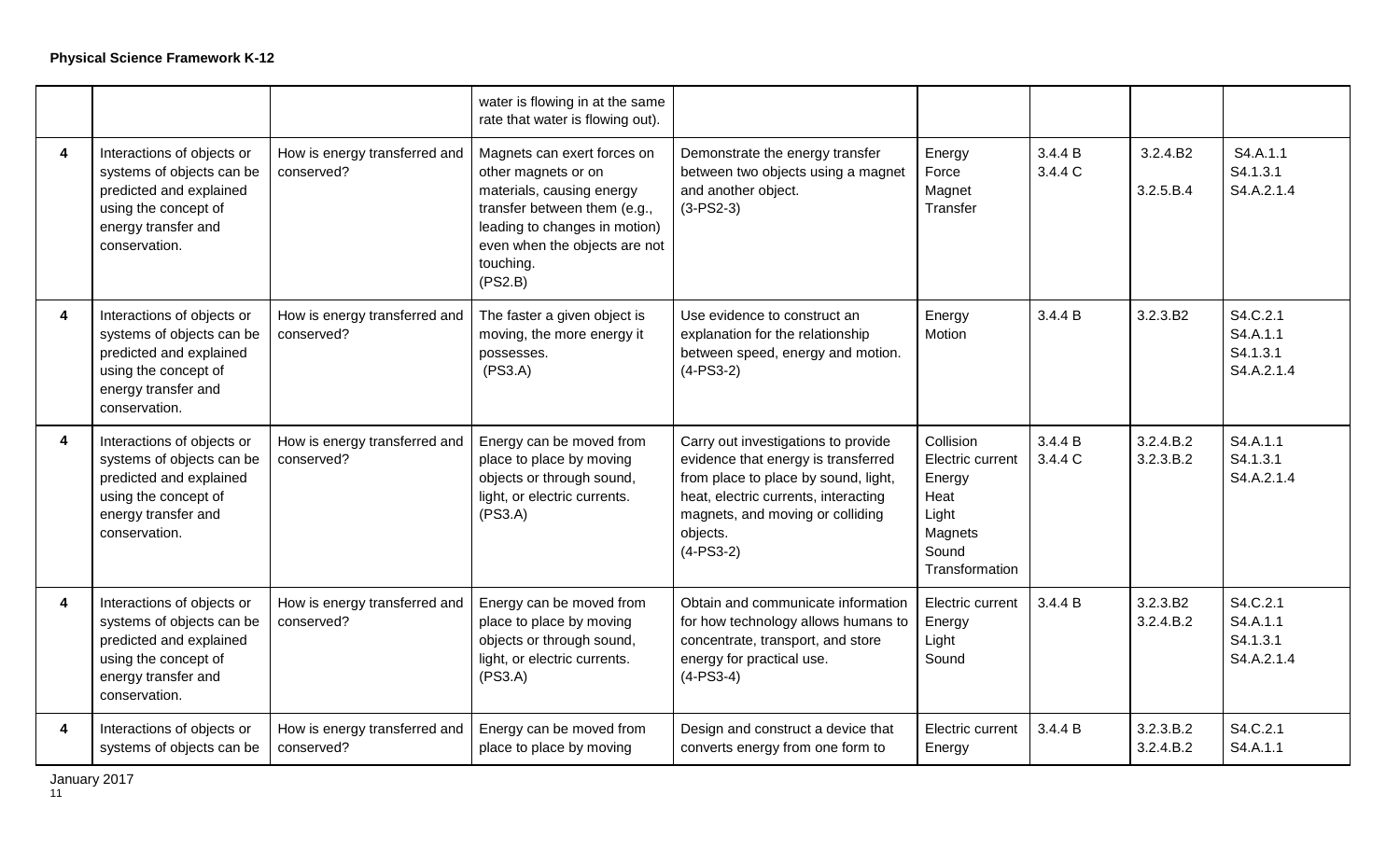|                         | predicted and explained<br>using the concept of<br>energy transfer and<br>conservation.                                                            |                                             | objects or through sound,<br>light, or electric currents.<br>(PS3.A)                                                                                                                                                 | another using given design criteria.<br>$(4-PS3-4)$                                                                                                                                                                       | Energy<br>conversion<br>Light<br>Sound                                               |                    | 3.2.5.B.2              | S4.1.3.1<br>S4.A.2.1.4                         |
|-------------------------|----------------------------------------------------------------------------------------------------------------------------------------------------|---------------------------------------------|----------------------------------------------------------------------------------------------------------------------------------------------------------------------------------------------------------------------|---------------------------------------------------------------------------------------------------------------------------------------------------------------------------------------------------------------------------|--------------------------------------------------------------------------------------|--------------------|------------------------|------------------------------------------------|
| $\overline{\mathbf{4}}$ | Interactions of objects or<br>systems of objects can be<br>predicted and explained<br>using the concept of<br>energy transfer and<br>conservation. | How is energy transferred and<br>conserved? | Energy can be moved from<br>place to place by moving<br>objects or through sound,<br>light, or electric currents.<br>(PS3.B)                                                                                         | Design and test a solution to a<br>problem that utilizes the transfer of<br>electric energy in the solution using<br>given design constraints.<br>$(4-PS3-4)$                                                             | Electric current<br>Energy<br>Light<br>Sound<br>Transfer                             | 3.4.4 B            | 3.2.3.B2               | S4.C.2.1<br>S4.A.1.1<br>S4.1.3.1<br>S4.A.2.1.4 |
| $\overline{\mathbf{4}}$ | Interactions of objects or<br>systems of objects can be<br>predicted and explained<br>using the concept of<br>energy transfer and<br>conservation. | How is energy transferred and<br>conserved? | Energy and fuels that humans<br>use are derived from natural<br>sources, and their use affects<br>the environment in multiple<br>ways. Some resources are<br>renewable over time, and<br>others are not.<br>(ESS3.A) | Develop a model using examples to<br>explain differences between<br>renewable and non-renewable<br>sources of energy.<br>$(4-ESS3-1)$                                                                                     | Electric current<br>Light<br>Non-renewable<br>energy<br>Renewable<br>energy<br>Sound | 3.4.4 B            | 3.2.3.B2               | S4.C.2.1<br>S4.A.1.1<br>S4.1.3.1<br>S4.A.2.1.4 |
| $\overline{\mathbf{4}}$ | Interactions of objects or<br>systems of objects can be<br>predicted and explained<br>using the concept of<br>energy transfer and<br>conservation. | How is energy transferred and<br>conserved? | Energy can be moved from<br>place to place by moving<br>objects or through sound,<br>light, or electric currents.<br>(PS3.B)                                                                                         | Carry out investigations to provide<br>evidence that energy is transferred<br>from place to place by sound, light,<br>heat, electric currents, interacting<br>magnets, and moving or colliding<br>objects.<br>$(4-PS3-4)$ | Collision<br>Electric current<br>Energy transfer<br>Light<br>Magnet<br>Sound         | 3.4.4 B<br>3.4.4 C | 3.2.4.B.2<br>3.2.5.B.4 | S4.C.3.1<br>S4.A.1.1<br>S4.1.3.1<br>S4.A.2.1.4 |
| $\overline{\mathbf{4}}$ | Interactions of objects or<br>systems of objects can be<br>predicted and explained<br>using the concept of<br>energy transfer and<br>conservation. | How is energy transferred and<br>conserved? | Energy can be moved from<br>place to place by moving<br>objects or through sound,<br>light, or electric currents.<br>(PS3.B)                                                                                         | Make observations to provide<br>evidence that energy can be<br>transferred from place to place by<br>sound, light, heat, and electrical<br>currents.<br>$(4-PS3-2)$                                                       | Electric current<br>Energy<br>transfer<br>Light<br>Sound                             | 3.4.4 B            | 3.2.3.B2               | S4.C.2.1<br>S4.A.1.1<br>S4.1.3.1<br>S4.A.2.1.4 |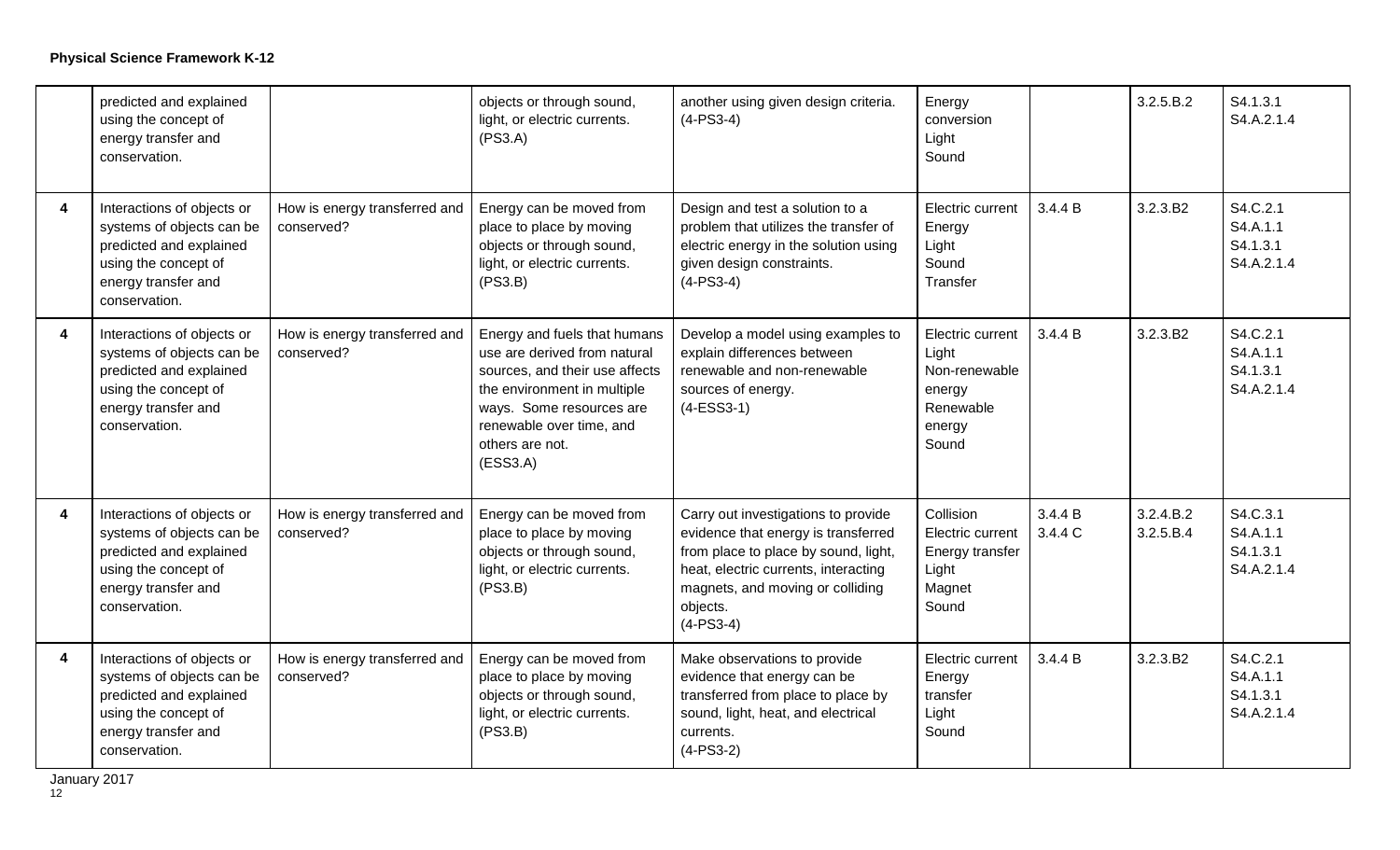| 4 | Interactions of objects or<br>systems of objects can be<br>predicted and explained<br>using the concept of<br>energy transfer and<br>conservation. | How is energy transferred and<br>conserved? | Energy is present whenever<br>there are moving objects,<br>sound, light, or heat.<br>(PS3.B)                                                                                                                                                                                                  | Construct an explanation for the<br>relationship between energy and<br>motion.<br>(4-PS3-2) (4-PS3-3)                                                             | Energy<br>Light<br>Sound                                                            | 3.4.4 B            | 3.2.3.B2<br>3.2.4.B6 | S4.C.2.1<br>S4.A.1.1<br>S4.1.3.1<br>S4.A.2.1.4   |
|---|----------------------------------------------------------------------------------------------------------------------------------------------------|---------------------------------------------|-----------------------------------------------------------------------------------------------------------------------------------------------------------------------------------------------------------------------------------------------------------------------------------------------|-------------------------------------------------------------------------------------------------------------------------------------------------------------------|-------------------------------------------------------------------------------------|--------------------|----------------------|--------------------------------------------------|
| 4 | Interactions of objects or<br>systems of objects can be<br>predicted and explained<br>using the concept of<br>energy transfer and<br>conservation. | How is energy transferred and<br>conserved? | When objects collide, energy<br>can be transferred from one<br>object to another, thereby<br>changing their motion. In such<br>collisions, some energy is<br>typically also transferred to<br>the surrounding air. As a<br>result, the air gets heated and<br>sound is produced.<br>(PS3.C)   | Construct an investigation to<br>demonstrate the relationship<br>between energy and motion.<br>$(4-PS3-3)$                                                        | Collision<br>Energy<br>Energy transfer<br>Heat<br>Force<br>Light<br>Motion<br>Sound | 3.4.4 B<br>3.4.4.C | 3.2.3.B2<br>3.2.4.B6 | S4.C.2.1<br>S4.A.1.1<br>S4.1.3.1<br>S4.A.2.1.4   |
| 4 | Interactions of objects or<br>systems of objects can be<br>predicted and explained<br>using the concept of<br>energy transfer and<br>conservation. | How is energy transferred and<br>conserved? | When objects collide, the<br>contact forces transfer energy<br>so as to change the motion of<br>each object.<br>(PS3.C)                                                                                                                                                                       | Ask questions and predict outcomes<br>about the changes in energy that<br>occur when objects collide.<br>$(4-PS3-3)$                                              | Collision<br>Energy<br>Energy transfer<br>Force<br>Motion                           | 3.4.4 B            | 3.2.4.B2             | S4.C.3.1<br>S4.A.1.1<br>S4.1.3.1<br>S4.A.2.1.4   |
| 4 | Interactions of objects or<br>systems of objects can be<br>predicted and explained<br>using the concept of<br>energy transfer and<br>conservation. | How is energy transferred and<br>conserved? | The expression "produce<br>energy" typically refers to the<br>conversion of stored energy<br>into a desired form for<br>practical use. It is important<br>to be able to concentrate<br>energy so that it is available<br>for use where and when it is<br>needed (e.g., batteries).<br>(PS3.D) | Obtain and communicate information<br>explaining how technology allows<br>humans to concentrate, transport,<br>and store energy for practical use.<br>$(4-PS3-4)$ | Battery<br>Conversion<br>Energy<br>Production<br><b>Stored Energy</b>               | 3.4.4 B<br>3.8.4.A | 3.2.12.B5            | S4.C.2.1.1<br>S4.A.1.1<br>S4.1.3.1<br>S4.A.2.1.4 |
| 4 | Waves are a repeating                                                                                                                              | How are waves used to                       | Waves are regular patterns of                                                                                                                                                                                                                                                                 | Identify the patterns of waves by                                                                                                                                 | Energy                                                                              | 3.4.4 B            | 3.2.4.B5             | S4.A.1.1                                         |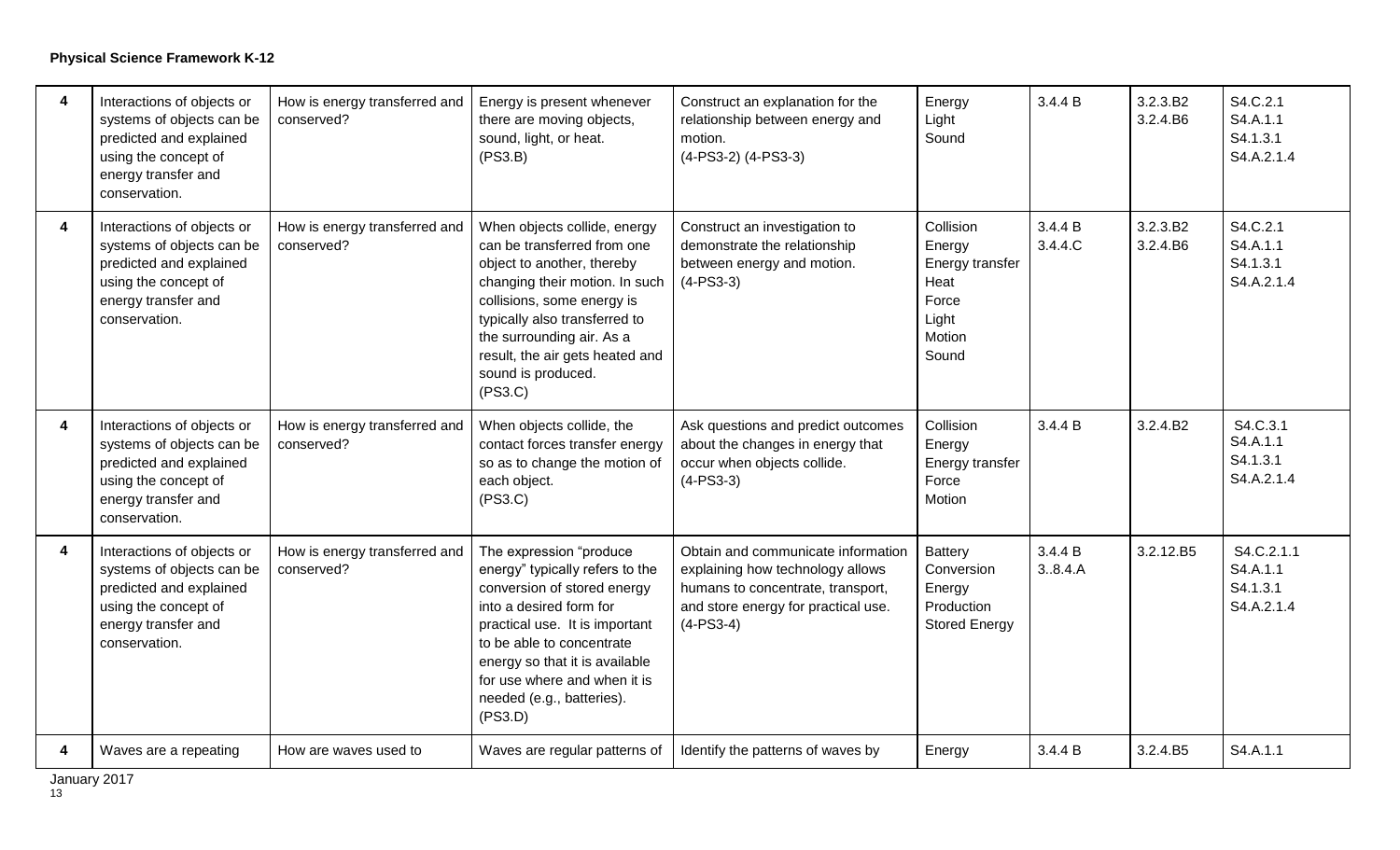|                         | pattern of motion that<br>transfers energy from<br>place to place without<br>overall displacement of<br>matter.                          | transfer energy and<br>information?                          | motion, and can be made in<br>water by disturbing the<br>surface. When waves move<br>across the surface of deep<br>water, the water goes up and<br>down in place; it does not<br>move horizontally.<br>(PS4.A)                                                                                                                                                       | observing their motion in water.<br>$(4-PS4-1)$                                                                                       | Information<br>Motion<br>Waves                    |                    | 3.2.4.B6             | S4.1.3.1<br>S4.A.2.1.4             |
|-------------------------|------------------------------------------------------------------------------------------------------------------------------------------|--------------------------------------------------------------|----------------------------------------------------------------------------------------------------------------------------------------------------------------------------------------------------------------------------------------------------------------------------------------------------------------------------------------------------------------------|---------------------------------------------------------------------------------------------------------------------------------------|---------------------------------------------------|--------------------|----------------------|------------------------------------|
| 4                       | Waves are a repeating<br>pattern of motion that<br>transfers energy from<br>place to place without<br>overall displacement of<br>matter. | How are waves used to<br>transfer energy and<br>information? | Waves are regular patterns of<br>motion, and can be made in<br>water by disturbing the<br>surface. When waves move<br>across the surface of deep<br>water, the water goes up and<br>down in place; it does not<br>move horizontally.<br>(PS4.A)                                                                                                                      | Provide evidence that waves transfer<br>energy to objects as a wave passes.<br>$(4-PS4-1)$                                            | Energy transfer<br>Information<br>Motion<br>Waves | 3.4.4 B            | 3.2.4.B6             | S4.A.1.1<br>S4.1.3.1<br>S4.A.2.1.4 |
| $\overline{\mathbf{4}}$ | Waves are a repeating<br>pattern of motion that<br>transfers energy from<br>place to place without<br>overall displacement of<br>matter. | How are waves used to<br>transfer energy and<br>information? | Waves, which are regular<br>patterns of motion, can be<br>made in water by disturbing<br>the surface. When waves<br>move across the surface of<br>deep water, the water goes<br>up and down in place; it does<br>not move in the direction of<br>the wave-observe, for<br>example, a bobbing cork or<br>seabird-except when the<br>water meets the beach.<br>(PS4.A) | Plan data collection methods and<br>make observations to provide<br>evidence that waves transfer energy<br>to objects.<br>$(4-PS4-1)$ | Energy transfer<br>Waves                          | 3.4.4 B            | 3.2.4.B5<br>3.2.4.B6 | S4.A.1.1<br>S4.1.3.1<br>S4.A.2.1.4 |
| 4                       | Waves are a repeating<br>pattern of motion that<br>transfers energy from                                                                 | How are waves used to<br>transfer energy and<br>information? | Waves of the same type can<br>differ in amplitude (height of<br>the wave) and wavelength                                                                                                                                                                                                                                                                             | Use a model to describe the<br>amplitude and wavelength of waves.<br>$(4-PS4-1)$                                                      | Amplitude<br>Wavelength<br>Waves                  | 3.1.4.B<br>3.4.4 B | 3.2.4.B5<br>3.2.4.B6 | S4.A.1.1<br>S4.1.3.1<br>S4.A.2.1.4 |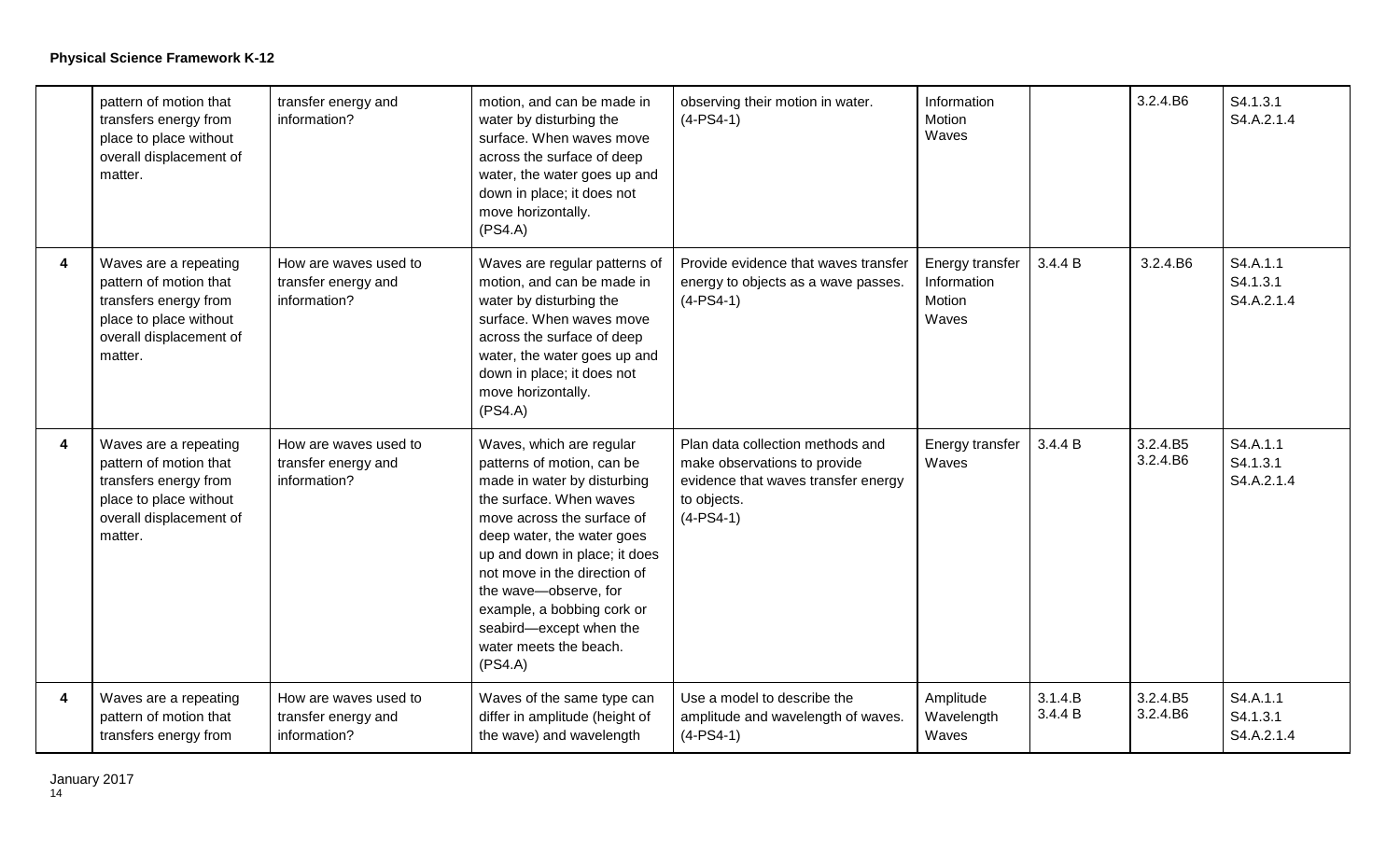|                         | place to place without<br>overall displacement of<br>matter.                                                                             |                                                              | (spacing between wave<br>peaks).<br>(PS4.A)                                                                                                                                                                                                                                  |                                                                                                                                                                                                                           |                                                                    |         |                       |                                    |
|-------------------------|------------------------------------------------------------------------------------------------------------------------------------------|--------------------------------------------------------------|------------------------------------------------------------------------------------------------------------------------------------------------------------------------------------------------------------------------------------------------------------------------------|---------------------------------------------------------------------------------------------------------------------------------------------------------------------------------------------------------------------------|--------------------------------------------------------------------|---------|-----------------------|------------------------------------|
| $\overline{\mathbf{4}}$ | Waves are a repeating<br>pattern of motion that<br>transfers energy from<br>place to place without<br>overall displacement of<br>matter. | How are waves used to<br>transfer energy and<br>information? | Earthquakes cause seismic<br>waves, which are waves of<br>motion in the Earth's<br>crust.(PS4.A)                                                                                                                                                                             | Describe how similar seismic waves<br>are to other types of waves.<br>$(4-PS4-1)$                                                                                                                                         | Earthquake<br>Seismic Waves                                        | 3.4.4 B | 3.2.4.B5<br>3.2.4.B6  | S4.A.1.1<br>S4.1.3.1<br>S4.A.2.1.4 |
| 4                       | Waves are a repeating<br>pattern of motion that<br>transfers energy from<br>place to place without<br>overall displacement of<br>matter. | How are waves used to<br>transfer energy and<br>information? | An object can be seen when<br>light reflected from its surface<br>enters the eyes.<br>(PS4.B)                                                                                                                                                                                | Investigate and provide evidence<br>that the color people see depends on<br>the color of the available light<br>sources as well as the properties of<br>the surface of the object reflecting<br>the light.<br>$(4-PS4-2)$ | Reflection<br>Refraction                                           | 3.4.4 B | 3.2.3.B5<br>3.2.4.B5  | S4.A.1.1<br>S4.1.3.1<br>S4.A.2.1.4 |
| $\boldsymbol{4}$        | Waves are a repeating<br>pattern of motion that<br>transfers energy from<br>place to place without<br>overall displacement of<br>matter. | How are waves used to<br>transfer energy and<br>information? | The color people see<br>depends on the color of the<br>available light sources as well<br>as the properties of the<br>surface.<br>(PS4.B)                                                                                                                                    | Investigate and provide evidence<br>that the color people see depends on<br>the color of the available light<br>sources as well as the properties of<br>the surface of the object reflecting<br>the light.<br>$(4-PS4-2)$ | Color<br>Reflection                                                | 3.4.4 B | 3.2.3.B5<br>3.2.4.B5  | S4.A.1.1<br>S4.1.3.1<br>S4.A.2.1.4 |
| $\overline{\mathbf{4}}$ | Waves are a repeating<br>pattern of motion that<br>transfers energy from<br>place to place without<br>overall displacement of<br>matter. | How are waves used to<br>transfer energy and<br>information? | Digitized information (e.g., the<br>pixels of a picture) can be<br>stored for future recovery or<br>transmitted over long<br>distances without significant<br>degradation. High-tech<br>devices, such as computers<br>or cell phones, can receive<br>and decode information- | Obtain and communicate information<br>about modern devices that are used<br>to transmit and receive digital<br>information.<br>$(4-PS4-3)$                                                                                | Decode<br>Digitized<br>information<br>Encode<br>Pixels<br>Transmit | 3.4.4 B | 3.4.4.B1<br>3.4.4. B3 | S4.A.1.1<br>S4.1.3.1<br>S4.A.2.1.4 |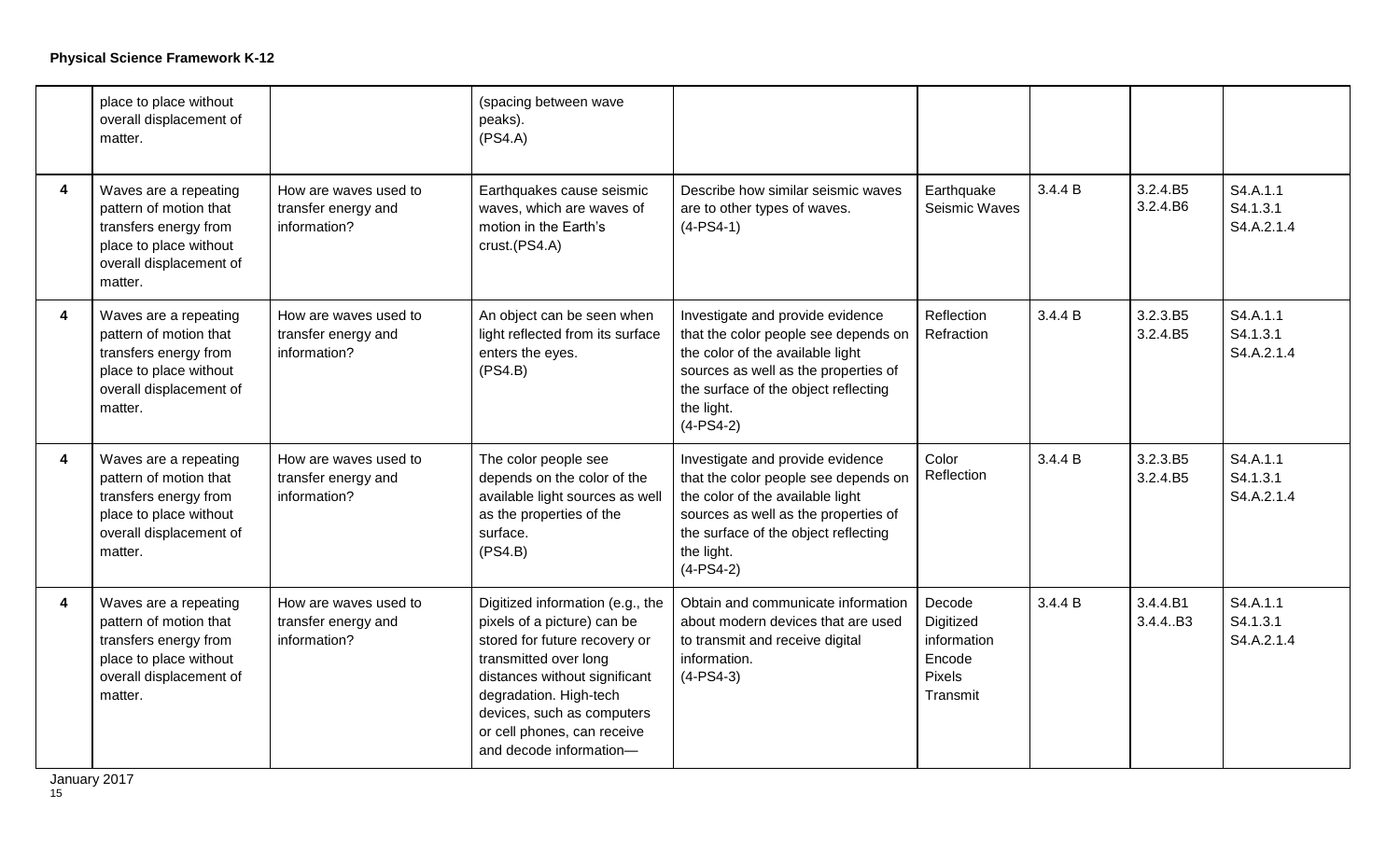|                    |                                                                                                                                 |                                                                                  | convert it from digitized form<br>to voice-and vice versa.<br>(PS4.C)                                                                                                              |                                                                                                                                                                                                       |                                                                                                          |                               |                                |                                                               |
|--------------------|---------------------------------------------------------------------------------------------------------------------------------|----------------------------------------------------------------------------------|------------------------------------------------------------------------------------------------------------------------------------------------------------------------------------|-------------------------------------------------------------------------------------------------------------------------------------------------------------------------------------------------------|----------------------------------------------------------------------------------------------------------|-------------------------------|--------------------------------|---------------------------------------------------------------|
| <b>Fifth Grade</b> |                                                                                                                                 |                                                                                  |                                                                                                                                                                                    |                                                                                                                                                                                                       |                                                                                                          |                               |                                |                                                               |
| Grade              | <b>Big Idea</b>                                                                                                                 | <b>Essential Questions</b>                                                       | <b>Concepts</b>                                                                                                                                                                    | <b>Competencies</b>                                                                                                                                                                                   | <b>Vocabulary</b>                                                                                        | 2002<br><b>Standards</b>      | <b>SAS</b><br><b>Standards</b> | <b>Assessment</b><br><b>Anchor Eligible</b><br><b>Content</b> |
| 5                  | Matter can be understood<br>in terms of the types of<br>atoms present and the<br>interactions both between<br>and within atoms. | How can one explain the<br>structure, properties, and<br>interactions of matter? | When two or more different<br>substances are mixed, a new<br>substance with different<br>properties may be formed.<br>(PS1.B)                                                      | Plan and conduct an investigation to<br>determine whether the mixing of two<br>or more substances results in new<br>substances (e.g., cooking, baking,<br>burning, etc.).<br>$(5-PS1-4)$              | Chemical<br>change vs.<br>physical<br>change<br>Mass<br>Temperature<br>Volume                            | 3.4.7.A<br>3.2.7.B            | 3.2.5.A6<br>3.2.3 A.4          | S8.C.1.1.3<br>S8.A.1.3<br>S8.A.2.2<br>S8.A.2.1                |
| 5                  | Matter can be understood<br>in terms of the types of<br>atoms present and the<br>interactions both between<br>and within atoms. | How can one explain the<br>structure, properties, and<br>interactions of matter? | Matter of any type can be<br>subdivided into particles that<br>are too small to see, but even<br>then the matter still exists and<br>can be detected by other<br>means.<br>(PS1.A) | Develop a model to describe that<br>matter is made of particles too small<br>to be seen.<br>$(5-PS1-1)$                                                                                               | Condensation<br>Evaporation<br>Matter<br>Particles                                                       | 3.4.7.A<br>3.1.7.B<br>3.2.7.B | 3.2.5.A6                       | S8.C.1.1.2<br>S8.A.1.3<br>S8.A.2.2<br>S8.A.2.1                |
| 5                  | Matter can be understood<br>in terms of the types of<br>atoms present and the<br>interactions both between<br>and within atoms. | How can one explain the<br>structure, properties, and<br>interactions of matter? | Measurements of a variety of<br>properties can be used to<br>identify materials.<br>(PS1.A)                                                                                        | Make observations and<br>measurements to identify given<br>materials based on their properties.<br>$((5-PS1-3)$                                                                                       | <b>Hardness</b><br>Mass<br>Moh's scale<br>Porosity<br>Properties<br>Solubility<br>Streak tests<br>Volume | 3.4.7.A<br>3.1.7.C<br>3.2.7.B | 3.2.5.A6                       | S8.C.1.1.2<br>S8.A.1.3<br>S8.A.2.2<br>S8.A.2.1                |
| 5                  | Matter can be understood<br>in terms of the types of<br>atoms present and the<br>interactions both between<br>and within atoms. | How can one explain the<br>structure, properties, and<br>interactions of matter? | The amount of matter is<br>conserved when it changes<br>form.<br>(PS1.A)                                                                                                           | Measure and graph quantities to<br>provide evidence that regardless of<br>the type of change that occurs when<br>heating, cooling, or mixing<br>substances, the total mass of matter<br>is conserved. | Conservation of<br>mass                                                                                  | 3.4.7.A<br>3.1.7.B<br>3.2.7.B | 3.2.5.A6                       | S8.C.1.1.3<br>S8.A.1.3<br>S8.A.2.2<br>S8.A.2.1                |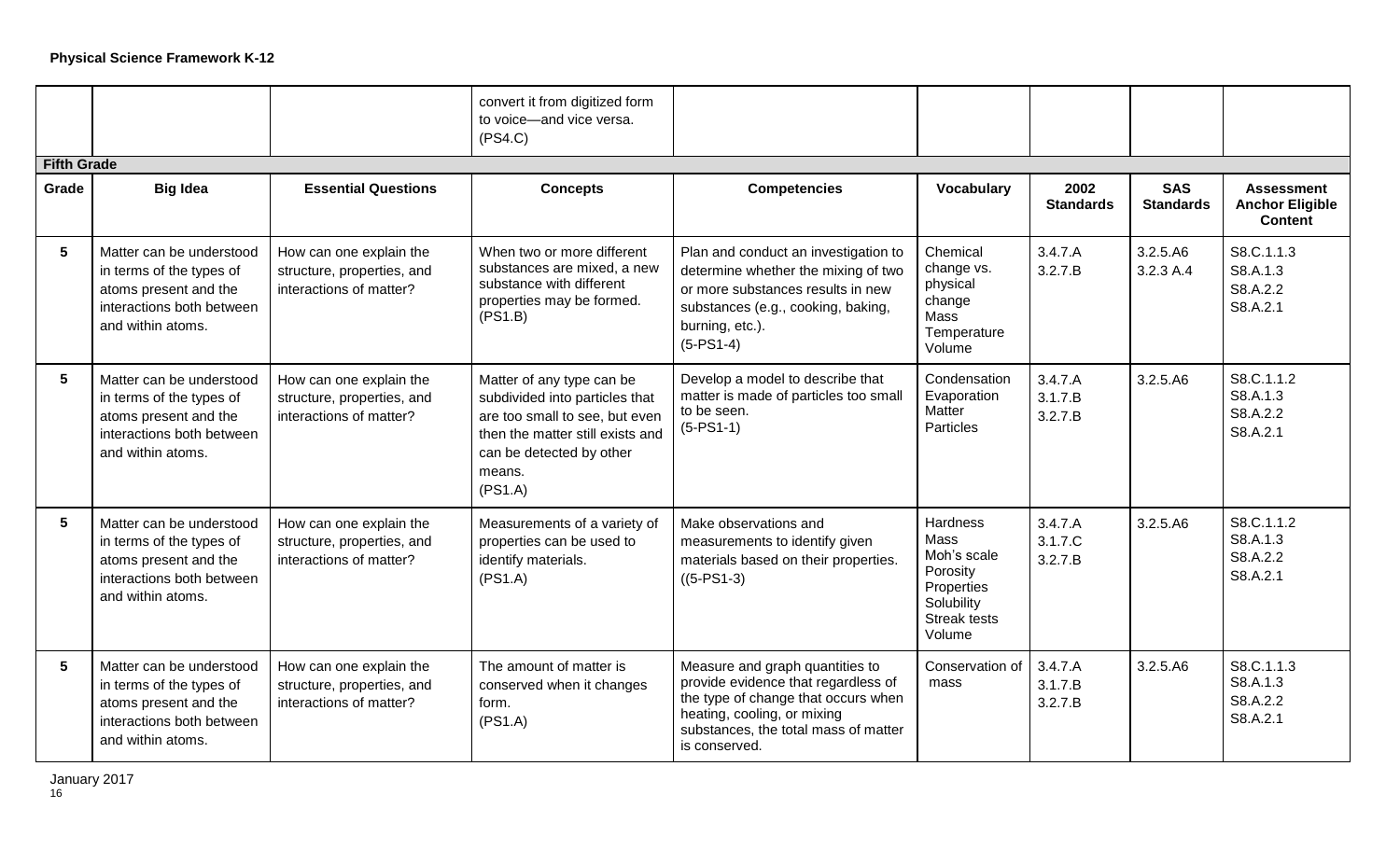|                 |                                                                                                                                                    |                                                                                    |                                                                                                                                                                                                       | $(5-PS1-2)$                                                                                                                                                                                                                         |                                                              |                               |                      |                                                                                |
|-----------------|----------------------------------------------------------------------------------------------------------------------------------------------------|------------------------------------------------------------------------------------|-------------------------------------------------------------------------------------------------------------------------------------------------------------------------------------------------------|-------------------------------------------------------------------------------------------------------------------------------------------------------------------------------------------------------------------------------------|--------------------------------------------------------------|-------------------------------|----------------------|--------------------------------------------------------------------------------|
| $5\phantom{1}$  | Matter can be understood<br>in terms of the types of<br>atoms present and the<br>interactions both between<br>and within atoms.                    | How can one explain the<br>structure, properties, and<br>interactions of matter?   | When two or more different<br>substances are mixed, a new<br>substance with different<br>properties may be formed;<br>such occurrences depend on<br>the substances and the<br>temperature.<br>(PS1.B) | Investigate the interaction of two or<br>more substances to provide<br>evidence that when different<br>substances are mixed, one or more<br>new substances with different<br>properties may or may not be<br>formed.<br>$(5-PS1-4)$ | Chemical<br>change<br>Mixtures vs.<br>compounds              | 3.4.7.A                       | 3.2.6.A4<br>3.2.7.A4 | S8.C.1.1.1<br>S8.A.1.3<br>S8.A.2.2<br>S8.A.2.1<br>S8.C.1.1.2<br>S8.C.1.1.3     |
| 5               | Matter can be understood<br>in terms of the types of<br>atoms present and the<br>interactions both between<br>and within atoms.                    | How can one explain the<br>structure, properties, and<br>interactions of matter?   | No matter what reaction or<br>change in properties occurs,<br>the total mass of the<br>substances does not change.<br>(PS1.B)                                                                         | Plan and carry out investigations to<br>determine the effect on the total<br>mass of a substance when the<br>substance changes shape, phase,<br>and/or is dissolved.<br>$(5-PS1-2)$                                                 | Chemical<br>change<br><b>Dissolve</b><br>Physical<br>changes | 3.4.7.A<br>3.1.7.C<br>3.2.7.B | 3.2.5.A6             | S8.C.1.1.3<br>S8.A.1.3<br>S8.A.2.2<br>S8.A.2.1                                 |
| $5\phantom{1}$  | Interactions of objects or<br>systems of objects can be<br>predicted and explained<br>using the concept of<br>energy transfer and<br>conservation. | How can one explain and<br>predict interactions between<br>objects within systems? | *Gravitational force of Earth<br>acting on another object near<br>Earth's surface pulls that<br>object toward the planet's<br>center.<br>(PS2.B)<br>*Earth and Space Science                          | *Construct and support an argument<br>that the gravitational force exerted by<br>Earth on objects is directed down.<br>$(5-PS2-1)$<br>*Earth and Space Science                                                                      | Gravitational<br>force                                       | 3.4.7.C<br>3.4.7.D            | 3.3.6B1<br>3.3.7.B1  | S8.C.3.1<br>S8.D.3.1<br>S8.D.3.1.1<br>S8.D.3.1.2                               |
| $5\phantom{1}$  | Interactions of objects or<br>systems of objects can be<br>predicted and explained<br>using the concept of<br>energy transfer and<br>conservation. | How is energy transferred and<br>conserved?                                        | **Energy released from food<br>was once energy from the sun<br>that was captured by plants in<br>the chemical process that<br>forms plant matter.<br>(PS3.D)<br>**Life Science                        | **Use a model to describe that<br>energy in animal's food was once<br>energy from the sun.<br>$(5-PS3-1)$<br>**Life Science                                                                                                         | Energy flow<br>Flow chart<br>Model<br>Photosynthesis         |                               | 4.1.7.C              | S8.B.3.1.1<br>S8.B.3.1.2<br>S8.B.3.1.3<br>S8.C.2.1<br>S8.C.2.1.1<br>S8.C.2.2.1 |
| $5\phantom{.0}$ | Waves are a repeating<br>pattern of motion that<br>transfers energy from                                                                           | How are waves used to<br>transfer energy and<br>information?                       | N/A                                                                                                                                                                                                   | N/A                                                                                                                                                                                                                                 | N/A                                                          | N/A                           | N/A                  | N/A                                                                            |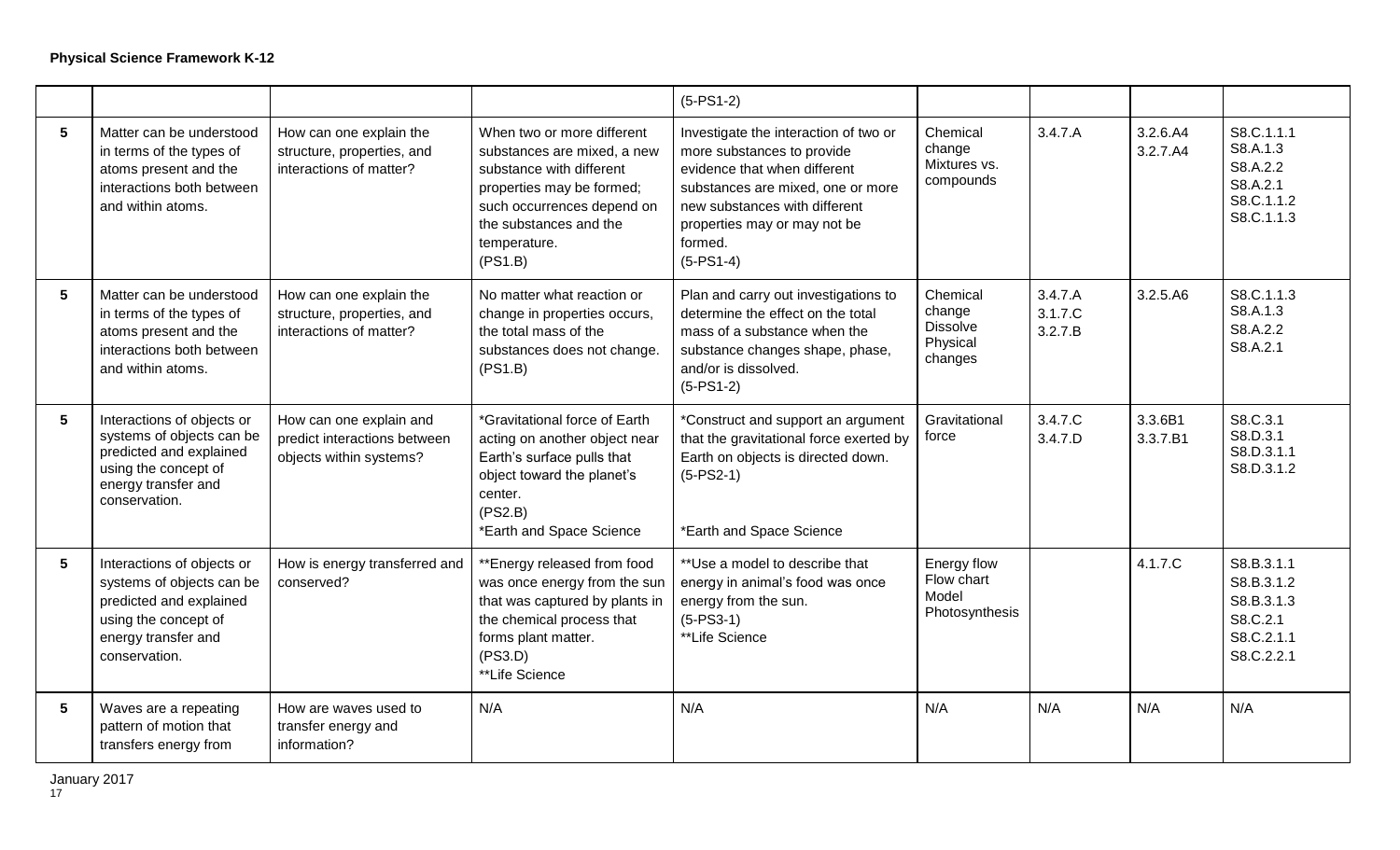|                      | place to place without<br>overall displacement of<br>matter.                                                                    |                                                                                  |                                                                                                                                                                                             |                                                                                                                                                                                                        |                                                                                                                                                                                                                   |                                          |                                                          |                                                               |
|----------------------|---------------------------------------------------------------------------------------------------------------------------------|----------------------------------------------------------------------------------|---------------------------------------------------------------------------------------------------------------------------------------------------------------------------------------------|--------------------------------------------------------------------------------------------------------------------------------------------------------------------------------------------------------|-------------------------------------------------------------------------------------------------------------------------------------------------------------------------------------------------------------------|------------------------------------------|----------------------------------------------------------|---------------------------------------------------------------|
| <b>Middle School</b> |                                                                                                                                 |                                                                                  |                                                                                                                                                                                             |                                                                                                                                                                                                        |                                                                                                                                                                                                                   |                                          |                                                          |                                                               |
| Grade                | <b>Big Idea</b>                                                                                                                 | <b>Essential Questions</b>                                                       | <b>Concepts</b>                                                                                                                                                                             | <b>Competencies</b>                                                                                                                                                                                    | <b>Vocabulary</b>                                                                                                                                                                                                 | 2002<br><b>Standards</b>                 | <b>SAS</b><br><b>Standards</b>                           | <b>Assessment</b><br><b>Anchor Eligible</b><br><b>Content</b> |
| $6-8$                | Matter can be understood<br>in terms of the types of<br>atoms present and the<br>interactions both between<br>and within atoms. | How can one explain the<br>structure, properties, and<br>interactions of matter? | Pure substances are made<br>from a single type of atom or<br>compound; each pure<br>substance has characteristic<br>physical and chemical<br>properties that can be used to<br>identify it. | Plan investigations to generate<br>evidence supporting the claim that<br>one pure substance can be<br>distinguished from another based on<br>given characteristic properties.                          | Boiling point<br>Characteristic<br>Conductivity<br>Density<br>Flammability<br>Malleability<br>Melting point<br>Odor<br>Properties<br>Pure<br>Substance<br>Reactivity<br>Solubility                                | 3.2.10.B(2)<br>3.4.7.A(1)<br>3.4.7.A(2)  | 3.2.6.A2<br>3.2.6.A4<br>3.2.6.A5<br>3.2.7.A1             | S8.C.1.1.1<br>S8.C.1.1.2<br>S8.A.1.3<br>S8.A.2.1<br>S8.A.2.2  |
| $6-8$                | Matter can be understood<br>in terms of the types of<br>atoms present and the<br>interactions both between<br>and within atoms. | How can one explain the<br>structure, properties, and<br>interactions of matter? | Each pure substance has<br>characteristic physical and<br>chemical properties (for any<br>bulk quantity under given<br>conditions) that can be used<br>to identify it.                      | Given certain conditions (ex.<br>temperature, pressure, space<br>available), select appropriate<br>materials, based on their physical<br>and/or chemical properties, to be<br>used to solve a problem. | Chemical<br>change (e.g.,<br>combustion,<br>precipitation)<br>Conditions<br>(e.g.,<br>concentration,<br>alloy,<br>pH, pressure,<br>catalysts)<br>Physical<br>change (e.g.,<br>phase<br>change/change<br>of state, | 3.6.10.C(1)<br>3.6.10.C(3)<br>3.4.7.A(3) | 3.2.3.A1<br>3.2.3.A4<br>3.2.4.A4<br>3.2.6.A5<br>3.2.7.A1 | S8.A.1.3<br>S8.A.2.1<br>S8.A.2.2<br>S8.C.1.1.2                |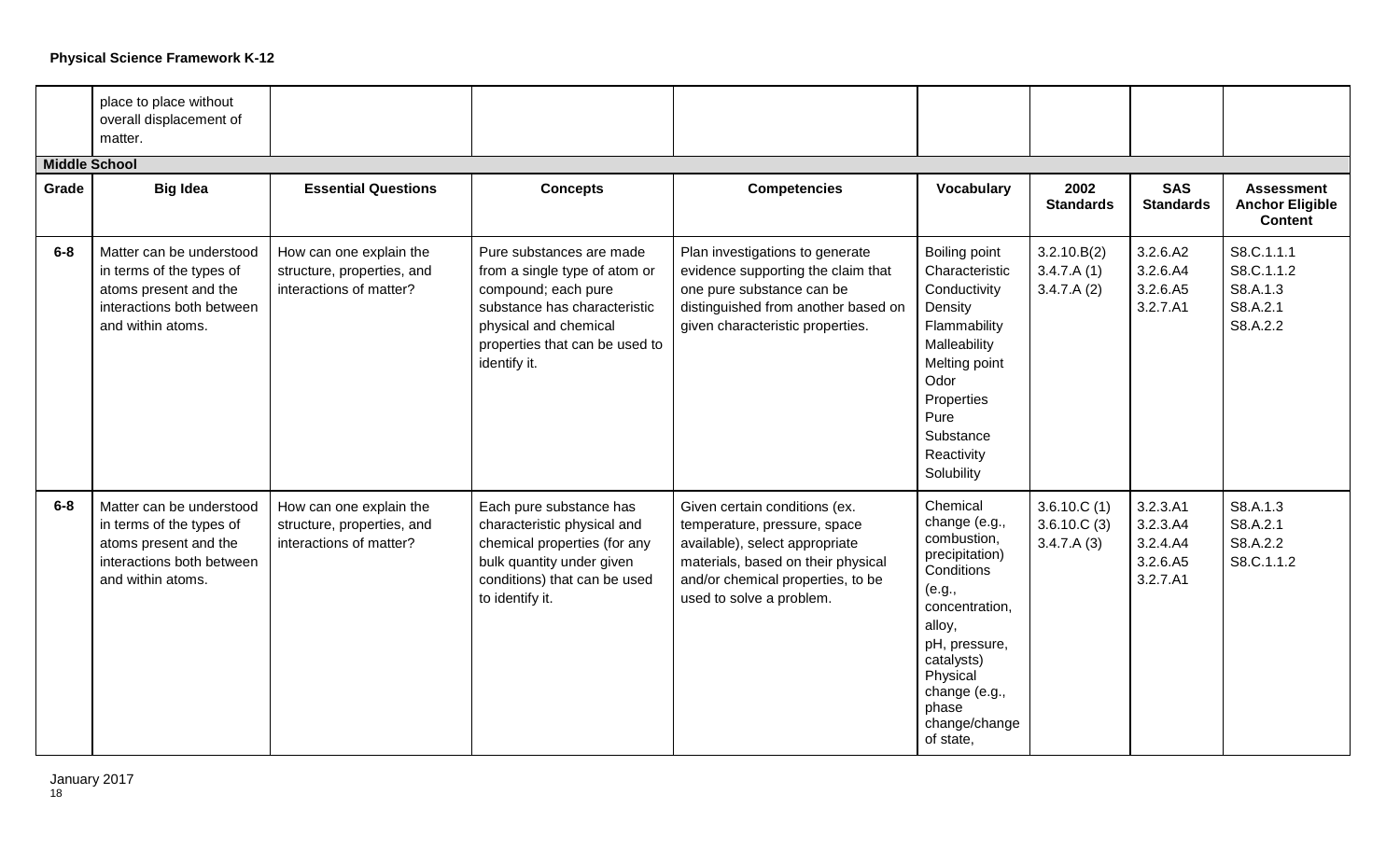|         |                                                                                                                                 |                                                                                  |                                                                                                                                                                         |                                                                                                                                                                                                           | solubility)                                                                                                                                                                                                                          |                                                          |                       |                                                  |
|---------|---------------------------------------------------------------------------------------------------------------------------------|----------------------------------------------------------------------------------|-------------------------------------------------------------------------------------------------------------------------------------------------------------------------|-----------------------------------------------------------------------------------------------------------------------------------------------------------------------------------------------------------|--------------------------------------------------------------------------------------------------------------------------------------------------------------------------------------------------------------------------------------|----------------------------------------------------------|-----------------------|--------------------------------------------------|
| $6-8$   | Matter can be understood<br>in terms of the types of<br>atoms present and the<br>interactions both between<br>and within atoms. | How can one explain the<br>structure, properties, and<br>interactions of matter? | The relationships of chemical<br>properties of elements are<br>represented in the repeating<br>patterns within the periodic<br>table.                                   | Using what you know about the<br>repeating pattern of chemical<br>properties and atomic structure<br>within the periodic table, predict the<br>location of an unknown element<br>based on its properties. |                                                                                                                                                                                                                                      | 3.1.10.B(2)<br>3.4.10.A(2)                               | 3.2.8.A2              | S8.C.1.1.1<br>S8.A.3.3<br>S11.C.1.1.4            |
| $6-8$   | Matter can be understood<br>in terms of the types of<br>atoms present and the<br>interactions both between<br>and within atoms. | How can one explain the<br>structure, properties, and<br>interactions of matter? | All substances are made of<br>atoms, which combine with<br>one another in various ways.                                                                                 | Compare and contrast models of<br>simple molecules to those with<br>extended structures.                                                                                                                  | Atoms<br>Bonding<br>Compounds<br>Elements                                                                                                                                                                                            | 3.1.10.B(1)<br>3.4.10.A(1)<br>3.4.10.A(6)<br>3.4.10.A(9) | 3.2.7.A2<br>3.2.10.A2 | S8.A.3.2<br>S8.C.1.1.1                           |
| $6-8$   | Matter can be understood<br>in terms of the types of<br>atoms present and the<br>interactions both between<br>and within atoms. | How can one explain the<br>structure, properties, and<br>interactions of matter? | The amount of matter is<br>conserved regardless of what<br>reaction or change in<br>properties occurs, the total<br>mass of the substances<br>involved does not change. | Plan and carry out investigations to<br>determine the effect on the total<br>mass of a substance when the<br>substance changes shape, phase,<br>and/or is dissolved.                                      | Chemical<br>equation<br>Conservation of<br>mass<br><b>Dissolve</b><br>Mass<br>Open vs.<br>Closed<br>Phase Change<br>Physical<br>Change<br>Product<br>Reactant<br>System<br>Yields (boiling,<br>melting,<br>freezing,<br>sublimation) | 3.4.7.A(4)<br>3.4.7.D<br>3.4.10.A(7)<br>3.2.10.B(2)      | 3.2.6.A3              | S8.C.1.1.3<br>S8.A.1.3<br>S8.A.2.1<br>S8.A.2.2   |
| $6 - 8$ | Matter can be understood<br>in terms of the types of<br>atoms present and the<br>interactions both between<br>and within atoms. | How can one explain the<br>structure, properties, and<br>interactions of matter? | When two or more different<br>substances are mixed, a new<br>substance with different<br>properties may be formed;                                                      | Investigate the interaction of two or<br>more substances to determine<br>whether a new substance is formed<br>when materials are mixed.                                                                   | Chemical<br>change<br>Compounds<br>Elements<br>Endothermic                                                                                                                                                                           | 3.2.10.B(2)<br>3.4.7.A(2)                                | 3.2.6.A4<br>3.2.7.A4  | S8.C.1.1.1<br>S8.C.1.1.3<br>S8.A.1.3<br>S8.A.2.1 |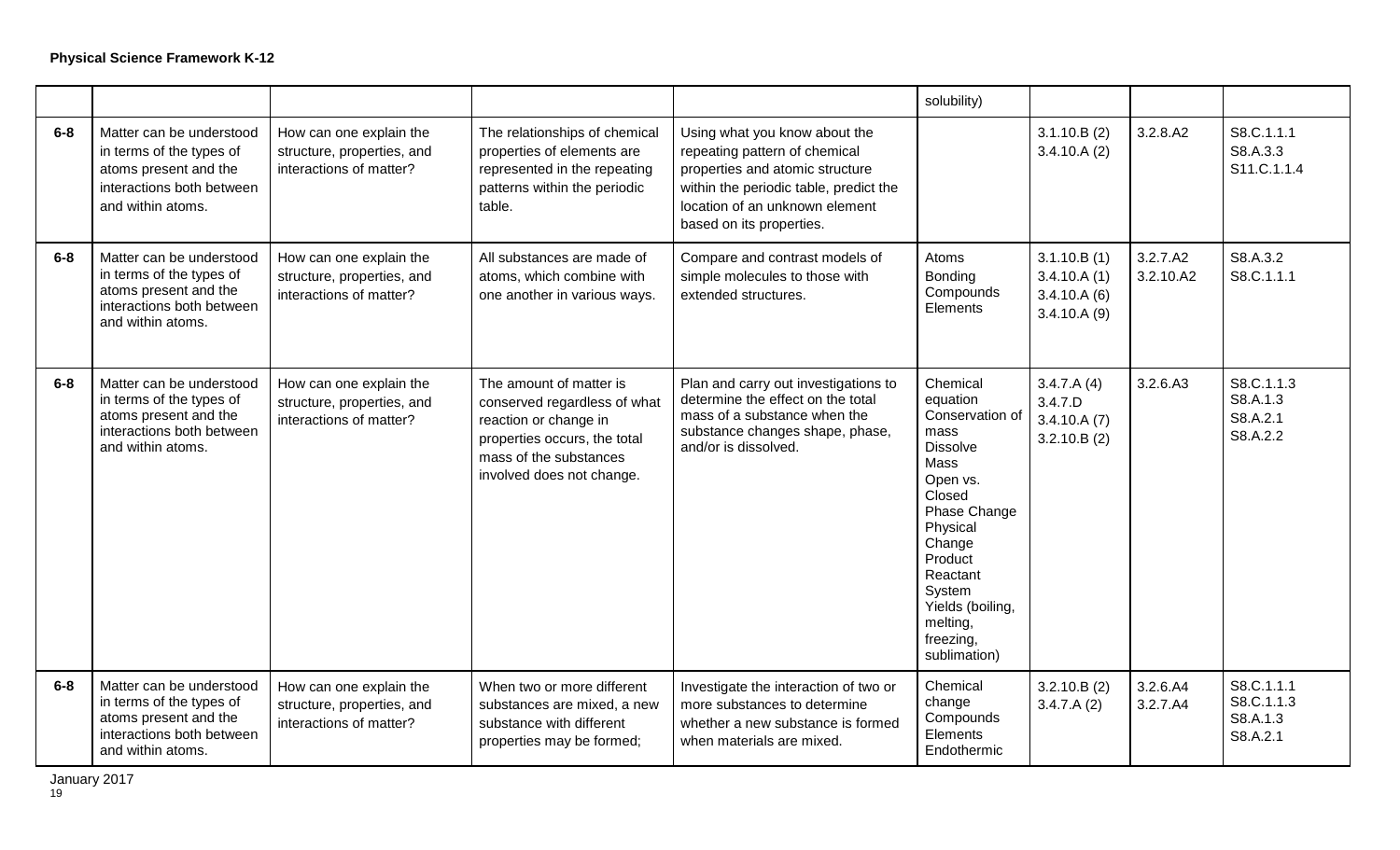|       |                                                                                                                                 |                                                                                  | such occurrences depend on<br>the substances and<br>conditions (e.g., temperature,<br>pressure, pH, catalysts, etc.).                                                                                                                                                 |                                                                                                                                         | Exothermic<br><b>Mixtures</b><br>Precipitate<br>Products<br>Reactants                                                                       |                           |                       | S8.A.2.2                                             |
|-------|---------------------------------------------------------------------------------------------------------------------------------|----------------------------------------------------------------------------------|-----------------------------------------------------------------------------------------------------------------------------------------------------------------------------------------------------------------------------------------------------------------------|-----------------------------------------------------------------------------------------------------------------------------------------|---------------------------------------------------------------------------------------------------------------------------------------------|---------------------------|-----------------------|------------------------------------------------------|
| $6-8$ | Matter can be understood<br>in terms of the types of<br>atoms present and the<br>interactions both between<br>and within atoms. | How can one explain the<br>structure, properties, and<br>interactions of matter? | In a chemical process, the<br>atoms that make up the<br>original substances<br>(reactants) are regrouped,<br>and these new substances<br>(products) have different<br>properties from those of the<br>reactants.                                                      | Develop representations of reactants<br>and products showing how atoms<br>regroup during chemical reactions<br>and have new properties. | Balancing<br>equations<br>Products<br>Reactants<br>Yields                                                                                   | 3.1.7.B(2)<br>3.4.7.A(4)  | 3.2.7.A4              | S8.A.3.2<br>S8.C.1.1.3                               |
| $6-8$ | Matter can be understood<br>in terms of the types of<br>atoms present and the<br>interactions both between<br>and within atoms. | How can one explain the<br>structure, properties, and<br>interactions of matter? | Using water as an example,<br>explain the relationship<br>between the physical<br>properties of a substance and<br>its molecular or atomic<br>structure.                                                                                                              | Compare and contrast the properties<br>of water with other substances<br>(freezing point, high specific heat,<br>cohesion).             | Cohesion<br>Polarity<br>Specific heat                                                                                                       | 3.4.10.A(5)               | 3.2.12.A1             | S8.A.3.2<br>S8.C.1.1.2<br>S11.C.1.1.2<br>BIO.A.2.1.1 |
| $6-8$ | Matter can be understood<br>in terms of the types of<br>atoms present and the<br>interactions both between<br>and within atoms. | How can one explain the<br>structure, properties, and<br>interactions of matter? | In a liquid, the molecules are<br>constantly in contact with<br>others; in a gas, they are<br>widely spaced except when<br>they happen to collide. In a<br>solid, atoms are closely<br>spaced and may vibrate in<br>position but do not change<br>relative locations. | Construct models comparing the<br>arrangement and motion of<br>molecules within solids, liquids and<br>gases of the same substance.     | Gas<br>Liquid<br>Kinetic vs.<br>Potential<br>energy<br>Molecular<br>motion<br>Solid<br>States of<br>matter<br>Temperature<br>Thermal energy | 3.1.7.B(2)<br>3.4.10.A(4) | 3.2.6.A1<br>3.2.10.A3 | S8.A.3.2<br>S8.C.1.1.2<br>S8.C.3.1.2                 |
| $6-8$ | Matter can be understood                                                                                                        | How can one explain the                                                          | The changes of state that                                                                                                                                                                                                                                             | Interpret a heating curve to                                                                                                            | Phase change                                                                                                                                | 3.1.7.C(1)                | 3.2.4.A5              | S8.C.1.1.2                                           |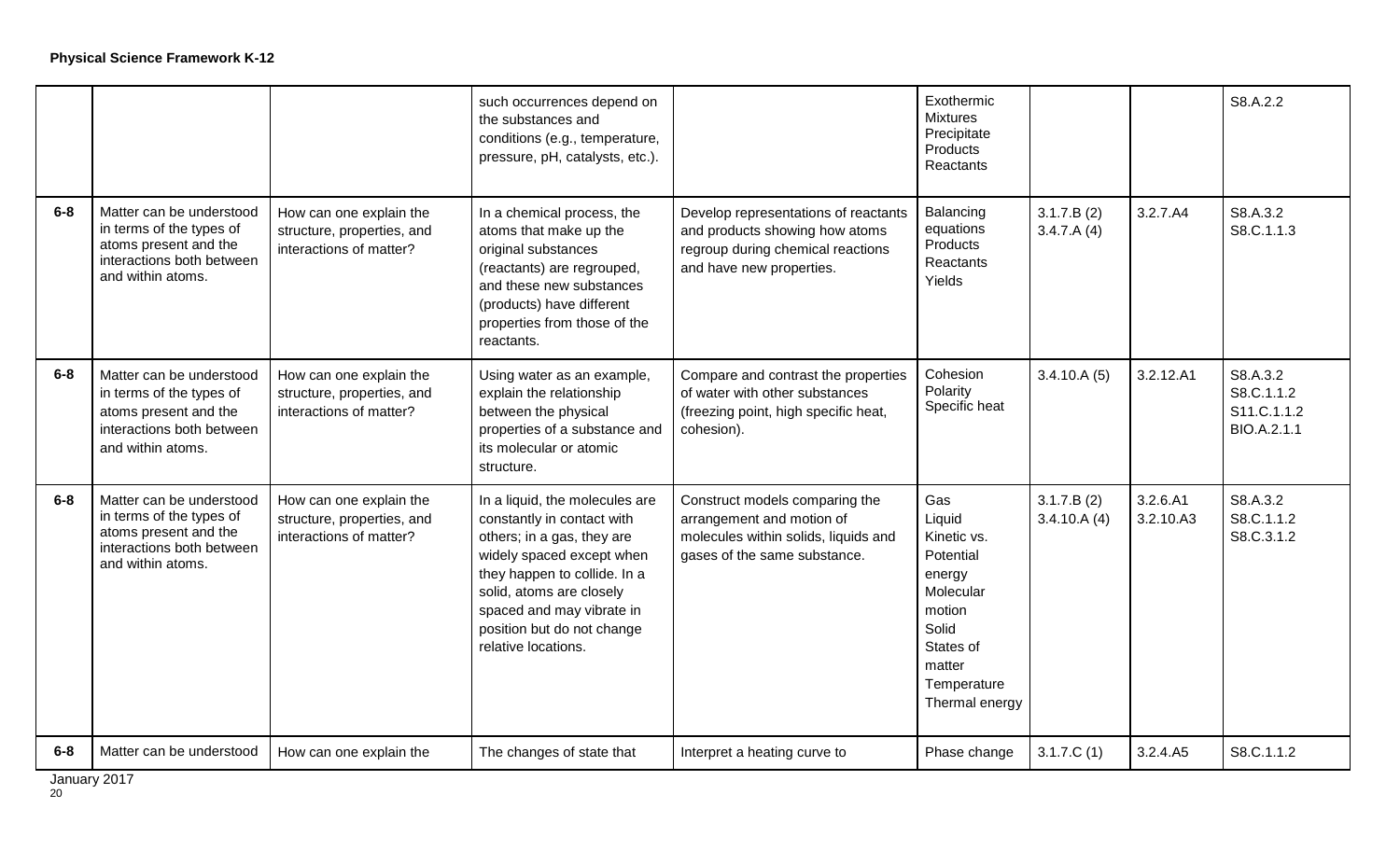|         | in terms of the types of<br>atoms present and the<br>interactions both between<br>and within atoms.                             | structure, properties, and<br>interactions of matter?                              | occur with variations in<br>temperature or pressure can<br>be described and predicted.                                                                                                                                              | determine the temperature at which<br>a substance is solid, liquid and/or<br>gas.                                                                                              | (boiling,<br>melting,<br>freezing,<br>sublimation)<br>Pressure<br>Temperature              | 3.4.10.A(4)                | 3.2.6.A1                         | S8.C.3.1.2<br>S8.A.1.1<br>S8.A.2.2<br>S8.A.2.1               |
|---------|---------------------------------------------------------------------------------------------------------------------------------|------------------------------------------------------------------------------------|-------------------------------------------------------------------------------------------------------------------------------------------------------------------------------------------------------------------------------------|--------------------------------------------------------------------------------------------------------------------------------------------------------------------------------|--------------------------------------------------------------------------------------------|----------------------------|----------------------------------|--------------------------------------------------------------|
| $6 - 8$ | Matter can be understood<br>in terms of the types of<br>atoms present and the<br>interactions both between<br>and within atoms. | How can one explain the<br>structure, properties, and<br>interactions of matter?   | Some chemical reactions<br>release energy, others absorb<br>energy.                                                                                                                                                                 | Design, construct and carry out an<br>experiment that either releases or<br>absorbs energy by chemical<br>processes.                                                           | Electrical<br>Endothermic<br>Exothermic<br>Colorimetric<br>Photometric                     | 3.2.10.B(2)<br>3.4.10.B(3) | 3.2.7.A3<br>3.2.8.A3             | S8.A.1.3<br>S8.A.2.1<br>S8.A.2.2<br>S8.C.1.1.3<br>S8.C.2.1.3 |
| $6-8$   | Interactions between any<br>two objects can cause<br>changes in one or both of<br>them.                                         | How can one explain and<br>predict interactions between<br>objects within systems? | Electromagnetic forces can<br>be attractive or repulsive, and<br>their sizes depend on the<br>magnitudes of the charges,<br>currents, or magnetic<br>strengths involved and on the<br>distances between the<br>interacting objects. | Plan and carry out investigations to<br>illustrate the factors that affect the<br>strength of electric and magnetic<br>forces.                                                 | Current<br>Electric charge<br>Electromagneti<br>c Forces<br>Resistance                     | 3.4.10.C(1)<br>3.2.10.B(2) | 3.2.6.B4<br>3.2.10.B4            | S8.A.1.3<br>S8.A.2.1<br>S8.A.2.2<br>S8.C.3.1.1               |
| $6-8$   | Interactions between any<br>two objects can cause<br>changes in one or both of<br>them.                                         | How can one explain and<br>predict interactions between<br>objects within systems? | Gravitational forces are<br>always attractive. There is a<br>gravitational force between all<br>objects. This force is<br>dependent upon mass and<br>distance between the objects.                                                  | Develop a simple model using given<br>data that represents the relationship<br>of gravitational interactions (force,<br>mass, distance) and the motion of<br>objects in space. | Gravitation<br>Gravitational<br>forces<br>Law of<br>universal<br>gravity<br>Mass<br>Weight | 3.1.7.B(1)<br>3.4.7.D(4)   | 3.2.5.B1<br>3.2.6.B1<br>3.2.7.B1 | S8.A.3.2<br>S8.C.3.1.1                                       |
| $6 - 8$ | Interactions between any<br>two objects can cause<br>changes in one or both of<br>them.                                         | How can one explain and<br>predict interactions between<br>objects within systems? | The motion of an object is<br>determined by the sum of the<br>forces acting on it; if the total<br>force on the object is not zero,                                                                                                 | Communicate qualitative<br>observations and information<br>graphically and mathematically to<br>represent how an object's relative                                             | Acceleration<br>Balanced<br>Displacement<br><b>Distance</b>                                | 3.1.10.B(3)<br>3.4.7.C(1)  | 3.2.6.B1<br>3.2.5.B1<br>3.2.7.B1 | S8.A.1.1<br>S8.C.3.1.1                                       |

January 2017 January 2017<br><sup>21</sup>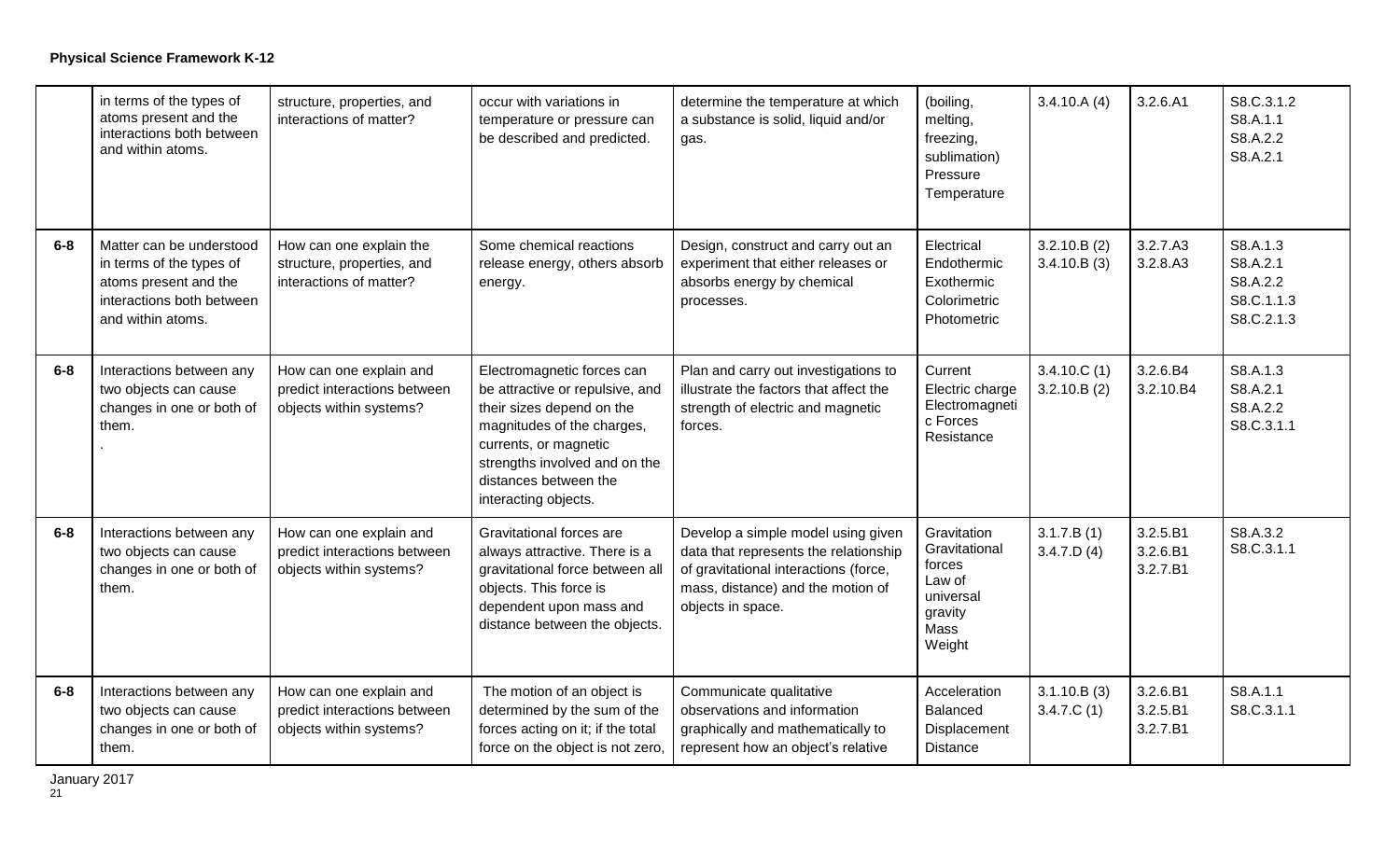|         |                                                                                                                                                    |                                                                                    | its motion will change.                                                                                                                                                                      | position, velocity, and direction of<br>motion are affected by forces acting<br>on the object.                                                                                    | Force<br>Motion graphs<br>Net Force<br>Newton's 1 <sup>st</sup><br>Law<br>Newton's 2 <sup>nd</sup><br><b>Law Position</b><br>Reference<br>frame<br>Speed<br>Unbalanced<br>Velocity |                                                                                                     |                                  |                                    |
|---------|----------------------------------------------------------------------------------------------------------------------------------------------------|------------------------------------------------------------------------------------|----------------------------------------------------------------------------------------------------------------------------------------------------------------------------------------------|-----------------------------------------------------------------------------------------------------------------------------------------------------------------------------------|------------------------------------------------------------------------------------------------------------------------------------------------------------------------------------|-----------------------------------------------------------------------------------------------------|----------------------------------|------------------------------------|
| $6 - 8$ | Interactions between any<br>two objects can cause<br>changes in one or both of<br>them.                                                            | How can one explain and<br>predict interactions between<br>objects within systems? | A pair of interacting objects<br>apply equal and opposite<br>forces on one another.                                                                                                          | Design a qualitative solution to a<br>problem involving the motion of<br>colliding objects. (e.g. pool table,<br>model car collision).                                            | Acceleration<br>Force<br>Force pairs<br>Mass<br>Newton's 3rd<br>Law                                                                                                                | 3.4.12.C(6)                                                                                         | 3.2.5.B1<br>3.2.6.B1<br>3.2.7.B1 | S8.C.3.1.1<br>S8.A.2.1<br>S8.A.2.2 |
| $6-8$   | Interactions between any<br>two objects can cause<br>changes in one or both of<br>them.                                                            | How can one explain and<br>predict interactions between<br>objects within systems? | Explain that the mechanical<br>advantages produced by<br>simple machines helps to do<br>work (physics) by either<br>overcoming a force or<br>changing the direction of the<br>applied force. | Given a scenario involving simple<br>machines, qualitatively compare the<br>mechanical advantage of each.<br>Based on this analysis, argue which<br>machine is best for the task. | <b>Distance</b><br>Force<br>Mechanical<br>advantage<br>Simple<br>machines<br>Work                                                                                                  | 3.4.4.C(11)<br>3.4.7.C(3)<br>3.4.10.C(2)                                                            |                                  | S8.A.1.1<br>S8.C.3.1.3             |
| $6-8$   | Interactions of objects or<br>systems of objects can be<br>predicted and explained<br>using the concept of<br>energy transfer and<br>conservation. | How is energy transferred and<br>conserved?                                        | Energy is transferred from<br>hotter regions or objects and<br>into colder ones by the<br>processes of conduction,<br>convection, and radiation.                                             | Use and/or construct models to<br>communicate the means by which<br>thermal energy is transferred during<br>conduction, convection, and<br>radiation.                             | Conduction<br>Convection<br>energy<br>Insulator<br>Radiation<br>Transfer<br>Thermal energy                                                                                         | 3.4.4.B(1)<br>3.4.4.B(2)<br>3.4.4.B(5)<br>3.2.10.B(4)<br>3.6.10.C(5)<br>3.6.10.C(6)<br>3.6.10.C (7) | 3.2.7.B3<br>3.2.6.B3<br>3.2.6.B6 | S8.A.3.2<br>S8.C.2.1.2             |
| $6-8$   | Interactions of objects or                                                                                                                         | How is energy transferred and                                                      | Whenever a transformation of                                                                                                                                                                 | Compare, evaluate, and design a                                                                                                                                                   | Energy transfer                                                                                                                                                                    | 3.4.7.B(3)                                                                                          | 3.2.5.B3                         | S8.A.2.1                           |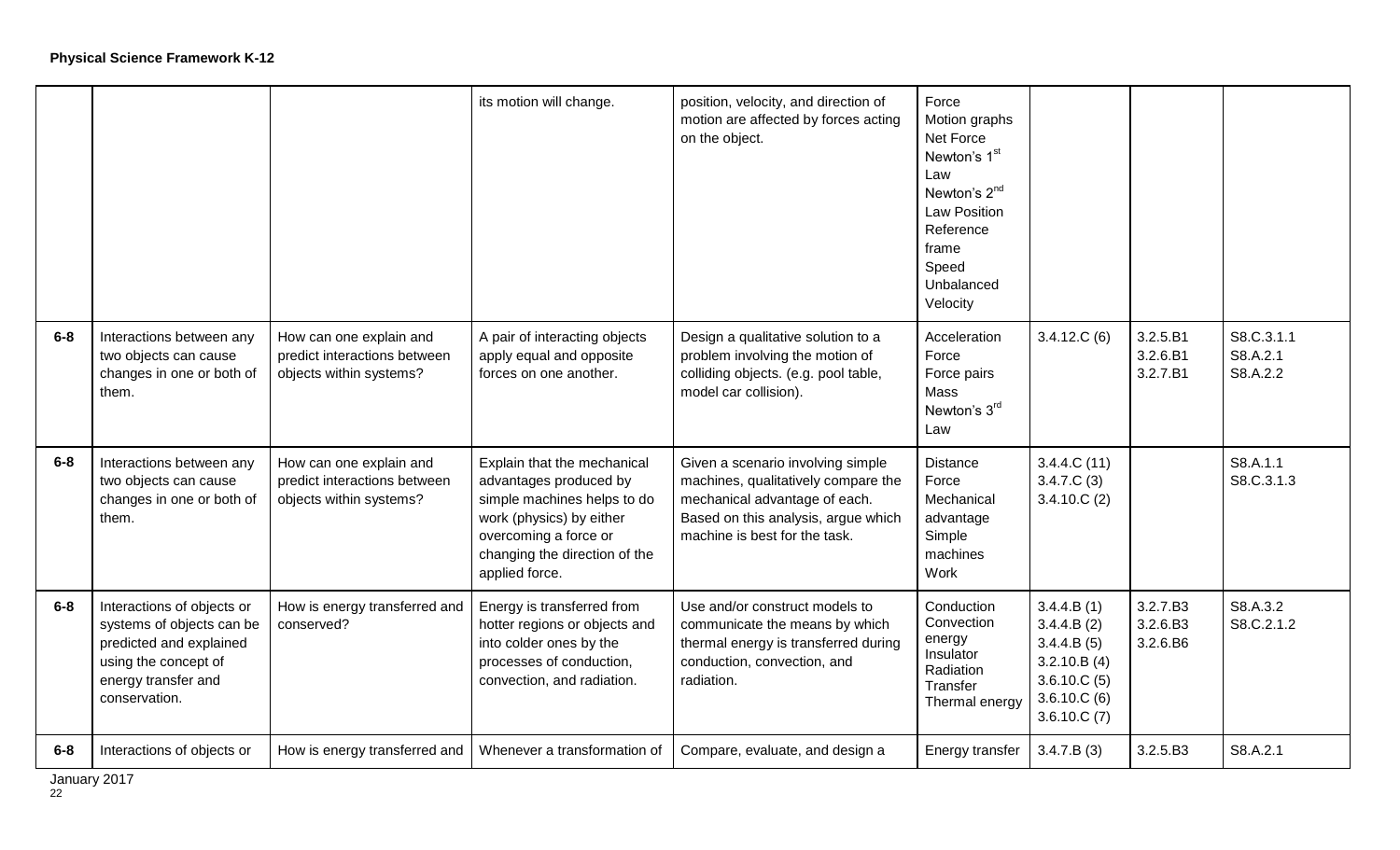|         | systems of objects can be<br>predicted and explained<br>using the concept of<br>energy transfer and<br>conservation.                               | conserved?                                                   | energy occurs, some of the<br>energy in the system appears<br>as thermal energy.                                                                                                                                       | device that improves thermal energy<br>transfer, and defend the selection of<br>materials chosen to construct the<br>device.                | Thermal energy<br>Law of<br>conservation of<br>energy                                                                                                         | 3.6.10.C(5)<br>3.6.10.C(6)<br>3.6.10.C(7) | 3.2.7.B6                         | S8.A.2.2<br>S8.C.2.1.3                      |
|---------|----------------------------------------------------------------------------------------------------------------------------------------------------|--------------------------------------------------------------|------------------------------------------------------------------------------------------------------------------------------------------------------------------------------------------------------------------------|---------------------------------------------------------------------------------------------------------------------------------------------|---------------------------------------------------------------------------------------------------------------------------------------------------------------|-------------------------------------------|----------------------------------|---------------------------------------------|
| $6 - 8$ | Interactions of objects or<br>systems of objects can be<br>predicted and explained<br>using the concept of<br>energy transfer and<br>conservation. | How is energy transferred and<br>conserved?                  | The term "heat" as used in<br>everyday language refers<br>both to thermal motion (the<br>motion of atoms or molecules<br>within a substance) and<br>electromagnetic radiation<br>(particularly infrared and<br>light). | Demonstrate different methods of<br>heat transfer used in technological<br>systems. Cite advantages and<br>disadvantages of each method.    | Atoms<br>Conduction<br>Convection<br>Electromagneti<br>c Radiation<br>Heat<br>Kinetic<br>Molecules<br>Potential<br>Substance<br>Temperature<br>Thermal energy | 3.4.10.B(4)<br>3.6.10.C (7)               | 3.2.5.B3<br>3.2.6.B3<br>3.2.8.B3 | S8.A.3.1<br>S8.C.2.1.2                      |
| $6-8$   | Interactions of objects or<br>systems of objects can be<br>predicted and explained<br>using the concept of<br>energy transfer and<br>conservation. | How is energy transferred and<br>conserved?                  | Temperature is a measure of<br>the average kinetic energy of<br>particles of matter.                                                                                                                                   | Generate and defend a model that<br>explains the Kinetic Theory.                                                                            | Kinetic energy<br>Temperature<br>System<br>Potential<br>energy<br>Total energy                                                                                | 3.4.10.B(3)<br>3.1.10.B(1)                | 3.2.8.B3                         | S8.A.3.2<br>S8.C.3.1.2                      |
| $6-8$   | Interactions of objects or<br>systems of objects can be<br>predicted and explained<br>using the concept of<br>energy transfer and<br>conservation. | How is energy transferred and<br>conserved?                  | The amount of energy<br>transfer needed to change the<br>temperature of a sample<br>depends on the nature of the<br>matter, the size of the sample,<br>and the environment.                                            | Develop and conduct an experiment<br>to rank the specific heat of various<br>materials by comparing their rate of<br>change in temperature. | Conduction<br>Heat transfer<br>Specific heat                                                                                                                  | 3.2.10.B(2)<br>3.4.12.B(4)                | 3.2.6.B3<br>3.2.7.B3<br>3.2.7.B6 | S8.A.1.3<br>S8.A.2.1 S8.A.2.2<br>S8.C.2.1.2 |
| $6 - 8$ | Waves are a repeating<br>pattern of motion that<br>transfers energy from                                                                           | How are waves used to<br>transfer energy and<br>information? | A wave has a repeating<br>pattern with a specific<br>wavelength, frequency, and                                                                                                                                        | Use a drawing or physical<br>representation of wave properties to<br>explain amplitude, frequency, and                                      | Amplitude<br>Compressions<br>Crest                                                                                                                            | 3.4.7.C(5)<br>3.1.7.D(1)                  | 3.2.7.B5                         | S8.A.1.1                                    |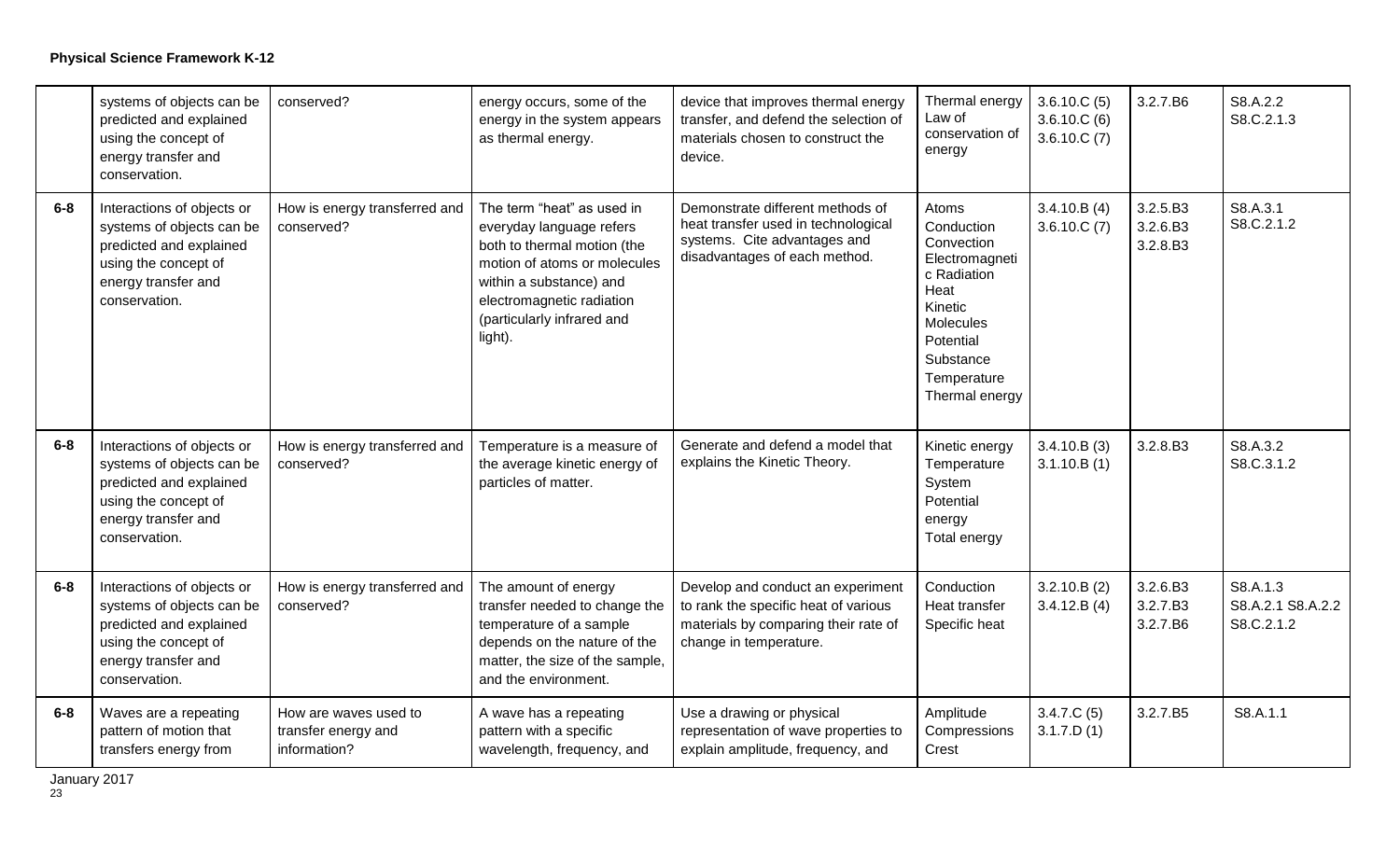|                    | place to place without<br>overall displacement of<br>matter.                                                                             |                                                                                  | amplitude.                                                                                                                                           | wavelength of different waves in the<br>electromagnetic spectrum.                                          | Frequency<br>Trough<br>Rarefactions<br>Wave<br>Wave length              |                           |                                   |                                                               |
|--------------------|------------------------------------------------------------------------------------------------------------------------------------------|----------------------------------------------------------------------------------|------------------------------------------------------------------------------------------------------------------------------------------------------|------------------------------------------------------------------------------------------------------------|-------------------------------------------------------------------------|---------------------------|-----------------------------------|---------------------------------------------------------------|
| $6-8$              | Waves are a repeating<br>pattern of motion that<br>transfers energy from<br>place to place without<br>overall displacement of<br>matter. | How are waves used to<br>transfer energy and<br>information?                     | A sound wave needs a<br>medium through which it is<br>transmitted.                                                                                   | Through the use of models, explain<br>the transmission of sound waves<br>through different mediums.        | Longitudinal<br>Medium<br>Sound Wave<br>Vacuum                          | 3.2.10.B(2)<br>3.4.7.C(5) | 3.2.5.B5                          | S8.A.3.2                                                      |
| $6-8$              | Waves are a repeating<br>pattern of motion that<br>transfers energy from<br>place to place without<br>overall displacement of<br>matter. | How are waves used to<br>transfer energy and<br>information?                     | When light shines on an<br>object, it is reflected,<br>absorbed, or transmitted<br>through the object.                                               | Construct explanations of how waves<br>are reflected, absorbed or<br>transmitted through an object.        | Absorption<br>Color<br>Frequency<br>Light<br>Reflection<br>Transmission | 3.4.7.C(4)<br>3.4.7.C(5)  | 3.2.7.B5                          | S8.A.1.1                                                      |
| $6-8$              | Waves are a repeating<br>pattern of motion that<br>transfers energy from<br>place to place without<br>overall displacement of<br>matter. | How are waves used to<br>transfer energy and<br>information?                     | Many modern communication<br>devices use digitized signals<br>(sent as wave pulses) as a<br>more reliable way to encode<br>and transmit information. | Apply scientific knowledge to explain<br>the application of waves in common<br>communication designs.      | Decode<br>Encode<br>Transmit<br>Wave pulse                              | 3.4.7.B(3)<br>3.4.7.C(5)  | 3.2.7.B5<br>3.2.8.B6              | S8.A.1.3<br>S8.A.2.1 S8.A.2.2                                 |
| <b>High School</b> |                                                                                                                                          |                                                                                  |                                                                                                                                                      |                                                                                                            |                                                                         |                           |                                   |                                                               |
| Grade              | <b>Big Idea</b>                                                                                                                          | <b>Essential Questions</b>                                                       | <b>Concepts</b>                                                                                                                                      | <b>Competencies</b>                                                                                        | Vocabulary                                                              | 2002<br><b>Standards</b>  | <b>SAS</b><br><b>Standards</b>    | <b>Assessment</b><br><b>Anchor Eligible</b><br><b>Content</b> |
| $9 - 12$           | Matter can be understood<br>in terms of the types of<br>atoms present and the<br>interactions both between                               | How can one explain the<br>structure, properties, and<br>interactions of matter? | Stable forms of matter are<br>those in which the electric<br>potential energy is minimized.                                                          | Construct models showing that<br>stable forms of matter are those with<br>minimum electrical field energy. | Coulomb's Law<br>Geometries<br>and orbital<br>shapes                    | 3.2.10B<br>3.4.10C        | 3.2.C.A1<br>3.2.C.A5<br>3.2.12.A2 | CHEM.A.1.1.1<br>CHEM.A.2.2.4                                  |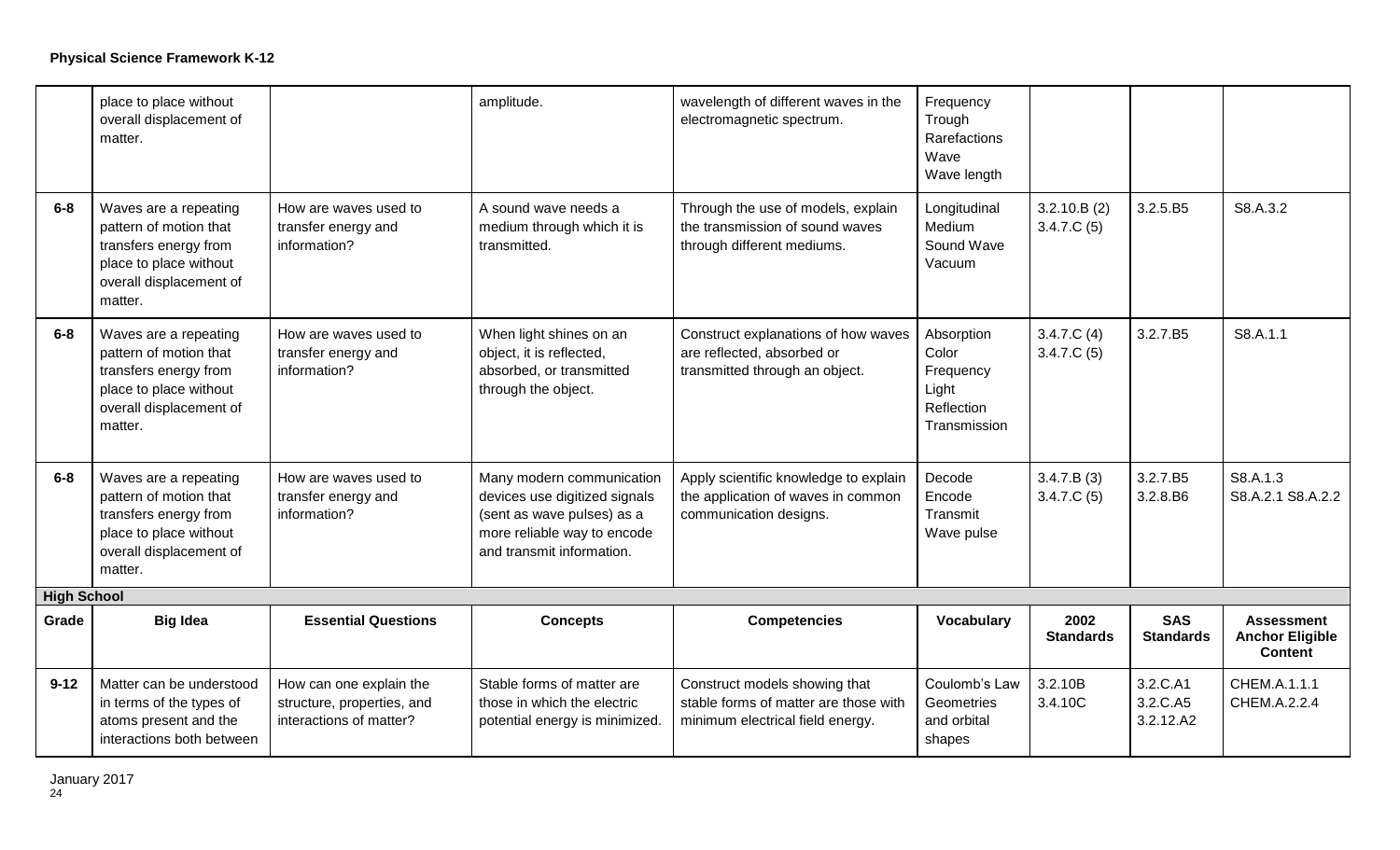|          | and within atoms.                                                                                                               |                                                                                  |                                                                                                                                                                                                                                                                                           |                                                                                                                                                                                                                         | Lewis dot<br>structures<br>Molecular<br>Octet rule                                                                                                                                                                                                                                               |                    |                                                 |                                        |
|----------|---------------------------------------------------------------------------------------------------------------------------------|----------------------------------------------------------------------------------|-------------------------------------------------------------------------------------------------------------------------------------------------------------------------------------------------------------------------------------------------------------------------------------------|-------------------------------------------------------------------------------------------------------------------------------------------------------------------------------------------------------------------------|--------------------------------------------------------------------------------------------------------------------------------------------------------------------------------------------------------------------------------------------------------------------------------------------------|--------------------|-------------------------------------------------|----------------------------------------|
| $9 - 12$ | Matter can be understood<br>in terms of the types of<br>atoms present and the<br>interactions both between<br>and within atoms. | How can one explain the<br>structure, properties, and<br>interactions of matter? | A stable molecule has lower<br>energy, by an amount known<br>as the binding energy, than<br>the same set of atoms<br>separated; this energy must<br>be provided to break the<br>bond.                                                                                                     | Construct models showing that<br>energy is needed to break bonds<br>and overcome intermolecular forces<br>and that energy is released when<br>bonds form (Enthalpy, Lattice energy<br>are beyond the Eligible Content). | Activation<br><b>Binding Energy</b><br><b>Bond Energy</b><br>Endothermic<br>Energy<br>Enthalpy<br>Exothermic<br>Lattice energy<br>Physical<br>properties                                                                                                                                         | 3.2.10B<br>3.4.10A | 3.2.1.C.A2<br>3.2.C.A1<br>3.2.10.A4<br>3.4.10.A | CHEM.A.1.1.4                           |
| $9 - 12$ | Matter can be understood<br>in terms of the types of<br>atoms present and the<br>interactions both between<br>and within atoms. | How can one explain the<br>structure, properties, and<br>interactions of matter? | Each atom has a charged<br>substructure consisting of a<br>nucleus, which is made of<br>protons and neutrons,<br>surrounded by electrons. The<br>periodic table orders elements<br>in increasing number of<br>protons and places those with<br>similar chemical properties in<br>columns. | Use the atomic model and the<br>periodic table to predict and explain<br>trends in properties of elements.                                                                                                              | Atomic radius<br>Charge<br>Chemical<br>Configuration<br>Effective<br>nuclear charge<br>Electron affinity<br>Electronegativit<br>y Electrons<br>Elements<br>Energy<br>Ionization<br>Neutrons<br><b>Nucleus</b><br>Orbital diagram<br>Particles<br>Physical<br>properties<br>Protons<br>Reactivity | 3.1.10C<br>3.4.10A | 3.2.10.A1<br>3.2.C.A1<br>3.2.C.A2               | <b>CHEM.A.2.1</b><br><b>CHEM.A.2.3</b> |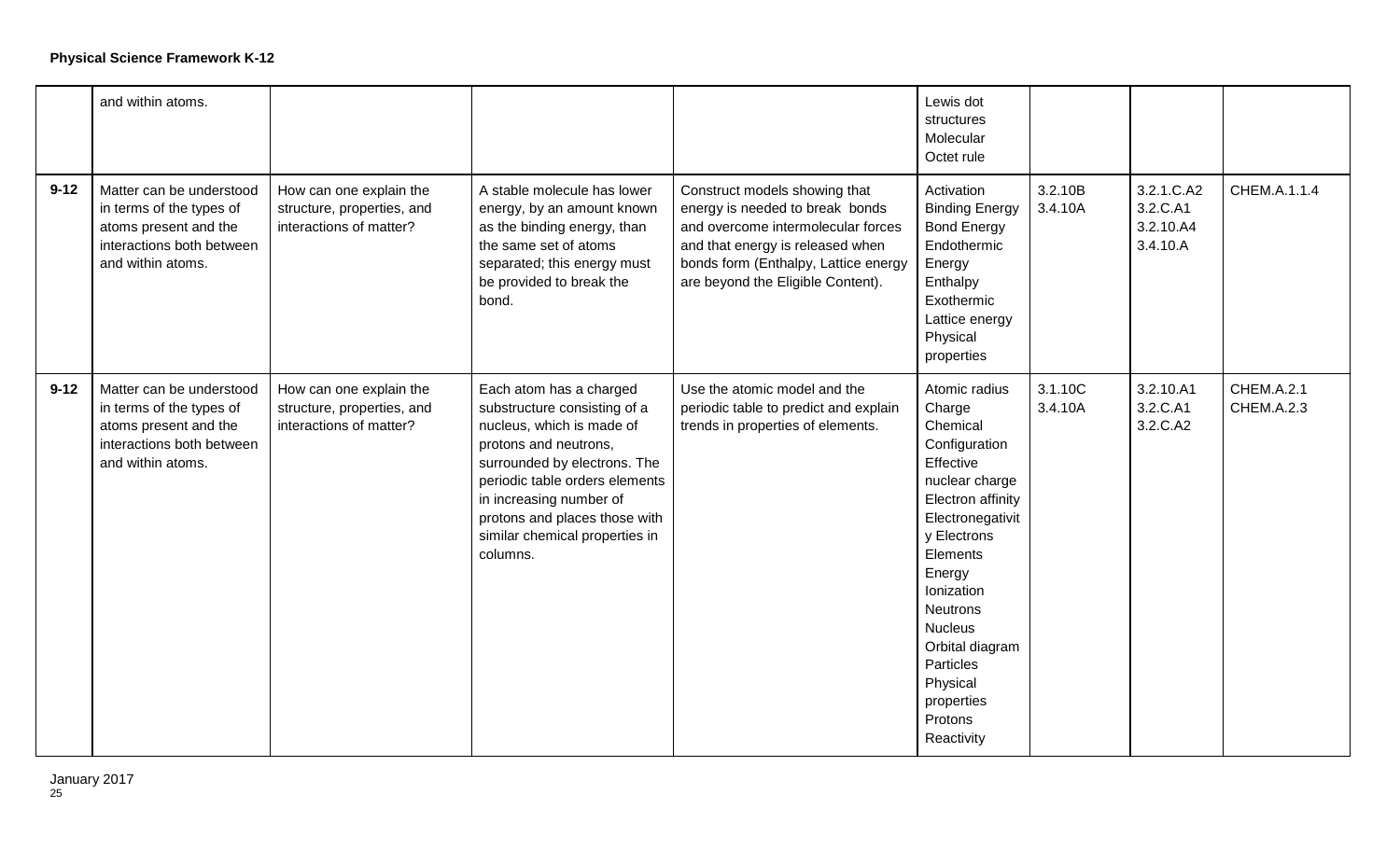|          |                                                                                                                                 |                                                                                  |                                                                                                                                             |                                                                                                                                                                                               | Shielding effect<br>Subatomic                                                                                                                                                                       |                      |                                                                                      |                                                                                                   |
|----------|---------------------------------------------------------------------------------------------------------------------------------|----------------------------------------------------------------------------------|---------------------------------------------------------------------------------------------------------------------------------------------|-----------------------------------------------------------------------------------------------------------------------------------------------------------------------------------------------|-----------------------------------------------------------------------------------------------------------------------------------------------------------------------------------------------------|----------------------|--------------------------------------------------------------------------------------|---------------------------------------------------------------------------------------------------|
| $9 - 12$ | Matter can be understood<br>in terms of the types of<br>atoms present and the<br>interactions both between<br>and within atoms. | How can one explain the<br>structure, properties, and<br>interactions of matter? | Each atom has a charged<br>substructure consisting of a<br>nucleus, which is made of<br>protons and neutrons, and<br>surrounding electrons. | Develop a model showing the likely<br>position of electrons as determined<br>by the quantized energy levels of<br>atoms.                                                                      | <b>Bohr</b><br>Configuration<br>Dalton<br>Electronic<br>Emission<br>Energy levels<br><b>Excited state</b><br>Ground state<br>Orbitals<br>Quantized<br>Sublevels<br>Rutherford<br>Spectra<br>Thomson | 3.4.1.10A            | 3.2.10.A1<br>3.2.C.A1<br>3.2.C.A2<br>3.2.10.A5<br>3.2.12.A2                          | CHEM.A.2.2<br>CHEM.A.2.2.1<br>CHEM.A.2.2.2<br>CHEM.A.2.2.3<br>CHEM.A.2.2.4                        |
| $9 - 12$ | Matter can be understood<br>in terms of the types of<br>atoms present and the<br>interactions both between<br>and within atoms. | How can one explain the<br>structure, properties, and<br>interactions of matter? | The solubility of solutions<br>depends on their properties<br>and other factors. e.g.,<br>dissolving, dissociating                          | Develop explanations and/or<br>mathematical expressions comparing<br>solutions made from ionic and<br>covalent solutes and how various<br>factors affect the solubility of these<br>solutions | Colligative<br>Heterogeneous<br>Homogeneous<br>"Like dissolves<br>like"<br>Molarity<br>Percent by<br>mass<br>Percent by<br>volume<br>Polarity<br>Properties<br>Solubility<br>Solute<br>Solvent      | 3.4.12.A             | 3.2.C.A1<br>3.2.C.A2<br>3.2.C.A4<br>3.2.10.A2<br>3.2.10.A4<br>3.2.10.A5<br>3.2.12.A1 | <b>CHEM.A.1.2</b><br>CHEM.A.1.2.1<br>CHEM.A.1.2.2<br>CHEM.A.1.2.3<br>CHEM.A.1.2.4<br>CHEM.A.1.2.5 |
| $9 - 12$ | Matter can be understood<br>in terms of the types of<br>atoms present and the<br>interactions both between                      | How can one explain the<br>structure, properties, and<br>interactions of matter? | The fact that atoms are<br>conserved, together with<br>knowledge of chemical<br>properties of the elements                                  | Analyze and interpret data sets,<br>using the mole concept, to<br>mathematically determine amounts<br>of representative particles in                                                          | Density<br>Dimensional<br>analysis<br><b>Excess</b>                                                                                                                                                 | 3.4.12.A<br>3.1.12.D | 3.2.C.A2<br>3.2.C.A4<br>3.2.10.A5                                                    | <b>CHEM, B.1.1</b><br>CHEM.B.1.1.1<br>CHEM.B.1.2.1                                                |

January 2017 January 2017<br><sup>26</sup>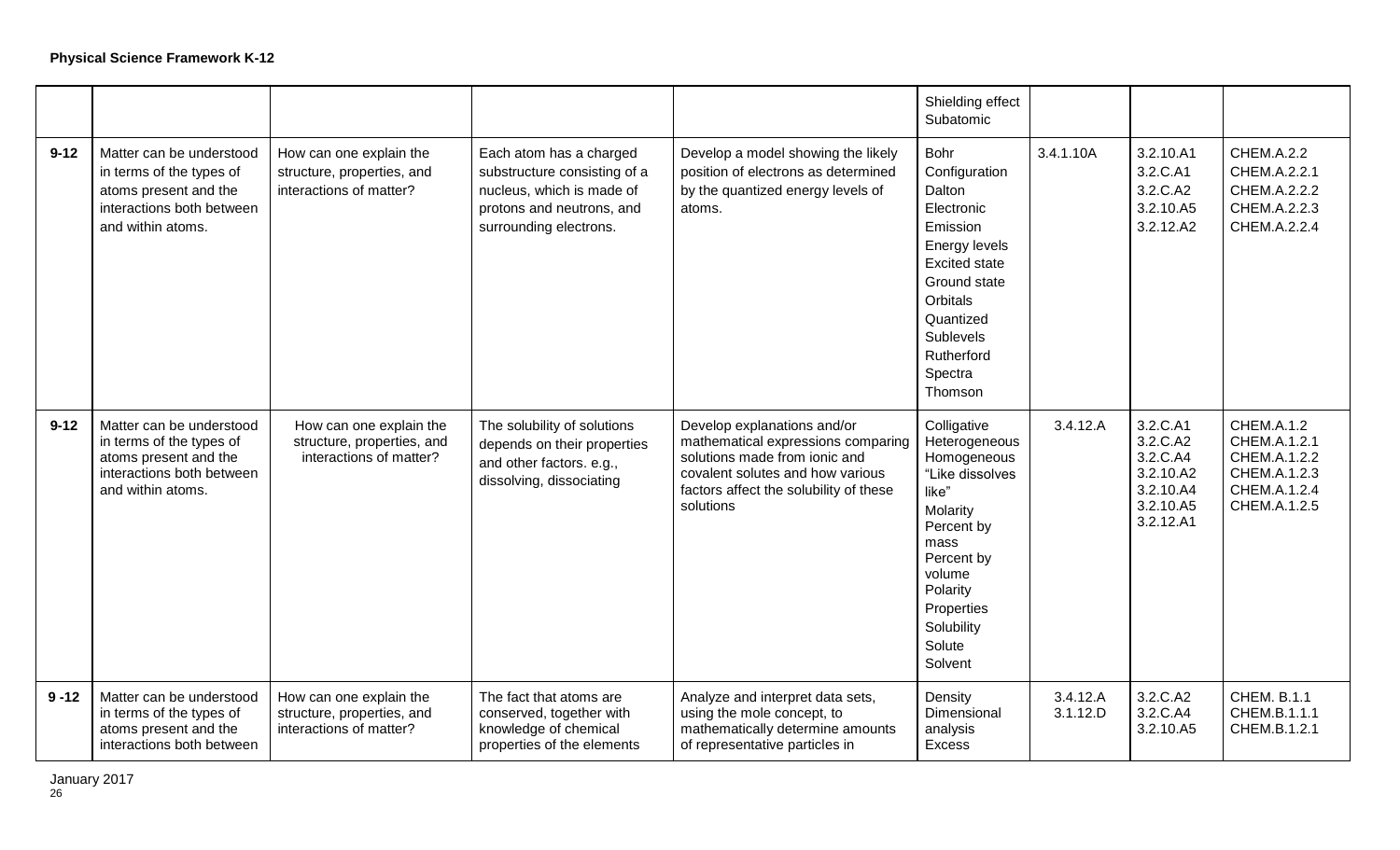|          | and within atoms.                                                                                                               |                                                                                  | involved, can be used to<br>describe and predict chemical<br>reactions and calculate<br>quantities of reactants and<br>products.                             | macroscopic, measureable<br>quantities.                                                                                                                                                                                                                                                                                | reactants<br>Limiting<br>reactants<br>Molar mass<br>Mole<br>Percent yield<br>Proportion/ratio<br>s.<br>Stoichiometric<br>relationships                                                                        |          |                                               |                              |
|----------|---------------------------------------------------------------------------------------------------------------------------------|----------------------------------------------------------------------------------|--------------------------------------------------------------------------------------------------------------------------------------------------------------|------------------------------------------------------------------------------------------------------------------------------------------------------------------------------------------------------------------------------------------------------------------------------------------------------------------------|---------------------------------------------------------------------------------------------------------------------------------------------------------------------------------------------------------------|----------|-----------------------------------------------|------------------------------|
| $9 - 12$ | Matter can be understood<br>in terms of the types of<br>atoms present and the<br>interactions both between<br>and within atoms. | How can one explain the<br>structure, properties, and<br>interactions of matter? | The mole, as a fundamental<br>unit, is used to represent a<br>specific quantity of atomic<br>particles such as atoms, ions,<br>formula units, and molecules. | Analyze and interpret data to apply<br>the laws of definite proportions and<br>multiple proportions, to determine<br>empirical and molecular formulas of<br>compounds, percent composition<br>and mass of elements in a<br>compound.                                                                                   | Avogadro's<br>number<br>Empirical<br>Formula<br>Law of definite<br>proportions<br>Law of multiple<br>proportions<br>Molar mass<br>Molar volume<br>Molecular<br>Percent<br>composition<br>Ratio                | 3.4.10.A | 3.2.C.A1<br>3.2.C.A2<br>3.2.C.A4<br>3.2.10.A5 | CHEM.B.1.2<br>CHEM.B.1.2.3   |
| $9 - 12$ | Matter can be understood<br>in terms of the types of<br>atoms present and the<br>interactions both between<br>and within atoms. | How can one explain the<br>structure, properties, and<br>interactions of matter? | The kinetic molecular theory<br>and Gas Laws are used to<br>explain and predict the<br>behavior of gases.                                                    | Utilize mathematical relationships to<br>predict changes in the number of<br>particles (moles), the temperature,<br>the pressure, and the volume in a<br>gaseous system (i.e., Boyle's Law,<br>Charles' Law, Avogadro's Law,<br>Dalton's Law of partial pressures, the<br>combined gas law, and the ideal gas<br>law). | Avogadro's law<br>Boyle's law<br>Charles's law<br>Combined gas<br>law<br>Dalton's law of<br>density<br>Partial<br>pressures<br>Gay-Lussac's<br>law<br>Ideal Gas Law<br>Molar mass<br>Molar volume<br>Pressure | 3.4.10.A | 3.2.10.A3<br>3.2.C.A3                         | CHEM.B.2.2.1<br>CHEM.B.2.2.2 |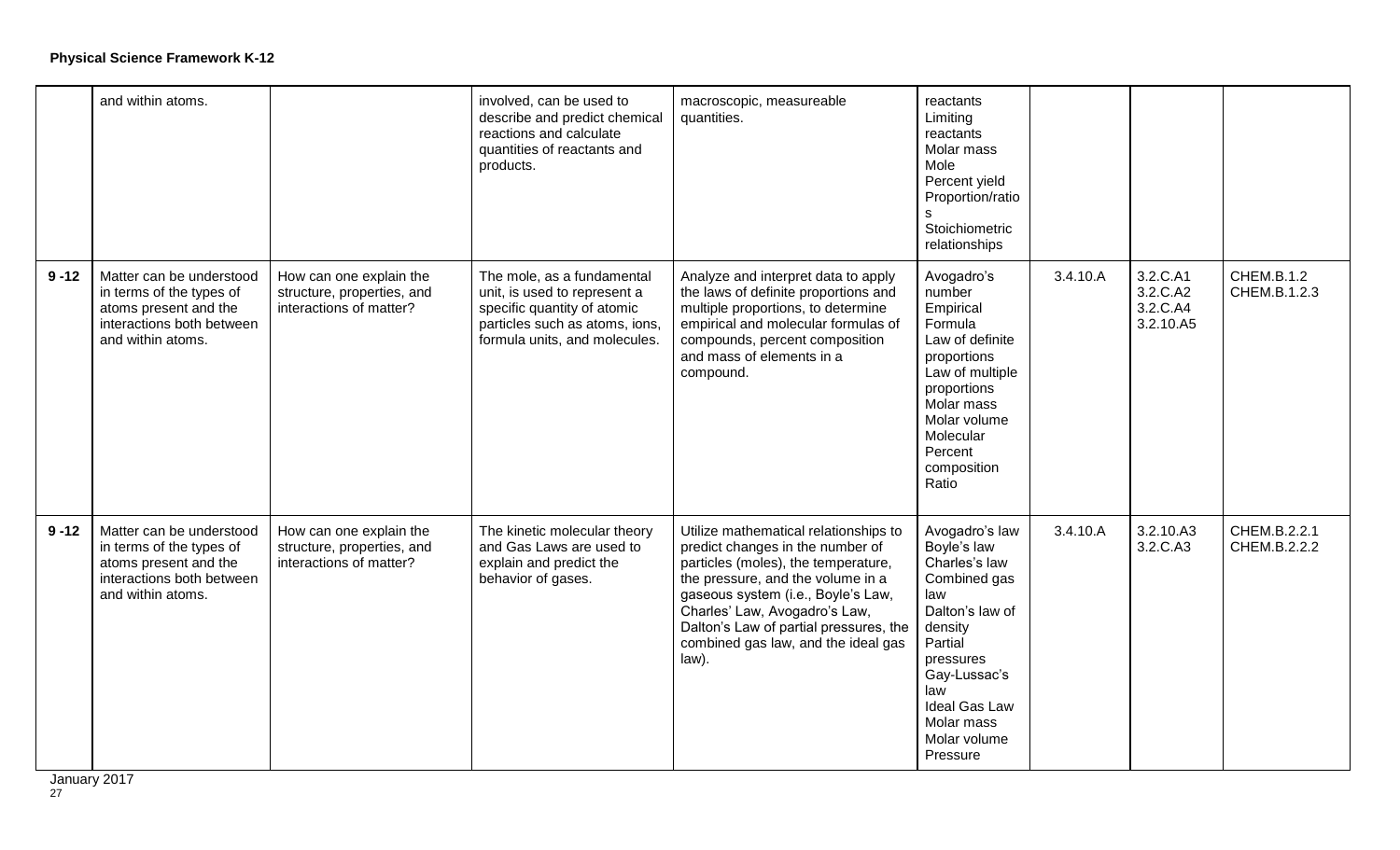|          |                                                                                                                                 |                                                                                  |                                                                                                                                                                                                                                            |                                                                                                                                                                                                 | <b>STP</b>                                                                                                                                                                                                                |                        |                                                                                                  |                                                                                                                        |
|----------|---------------------------------------------------------------------------------------------------------------------------------|----------------------------------------------------------------------------------|--------------------------------------------------------------------------------------------------------------------------------------------------------------------------------------------------------------------------------------------|-------------------------------------------------------------------------------------------------------------------------------------------------------------------------------------------------|---------------------------------------------------------------------------------------------------------------------------------------------------------------------------------------------------------------------------|------------------------|--------------------------------------------------------------------------------------------------|------------------------------------------------------------------------------------------------------------------------|
| $9 - 12$ | Matter can be understood<br>in terms of the types of<br>atoms present and the<br>interactions both between<br>and within atoms. | How can one explain the<br>structure, properties, and<br>interactions of matter? | Properties of chemical<br>compounds are related to<br>electrostatic interaction<br>between particles.                                                                                                                                      | Use Lewis Structures and VSEPR to<br>predict and explain charge<br>distribution across a particle (atom,<br>ion, molecule or formula unit)                                                      | Atoms<br>Covalent bond<br>Electronegativit<br>y scale<br>lons<br>Ionic Bond<br>Lattice / crystal<br>structure<br>Metallic<br>Bonding<br>Molecules<br>Polarity<br>VSEPR/shape                                              | 3.1.10B                | 3.2.10.A1<br>3.2.C.A5                                                                            | CHEM.B.1.4<br>CHEM.B.1.4.1                                                                                             |
| $9 - 12$ | Matter can be understood<br>in terms of the types of<br>atoms present and the<br>interactions both between<br>and within atoms. | How can one explain the<br>structure, properties, and<br>interactions of matter? | The structure and interactions<br>of matter at the bulk scale are<br>determined by electrical<br>forces within and between<br>atoms. Properties of<br>chemical compounds are<br>related to electrostatic<br>interaction between particles. | Analyze and interpret data obtained<br>from measuring the bulk properties<br>of various substances to explain the<br>relative strength of the interactions<br>among particles in the substance. | Boiling point<br>Bonding<br>Dispersion<br>Forces<br>Freezing point<br>Hydrogen<br>Intermolecular<br>"Like dissolves<br>like"<br>London<br>Van der Waals<br>Melting point<br>Polarity<br>Surface tension<br>Vapor pressure | 3.4.1.12.a<br>3.4.12.a | 3.2.C.A1<br>3.2.C.A2<br>3.2.C.A4<br>3.2.10.A<br>3.2.10.A1<br>3.2.10.A4<br>3.2.10.A5<br>3.2.12.A1 | <b>CHEM.A.1.1</b><br><b>CHEM.A.1.2</b><br>CHEM.A.1.2.1<br>CHEM.A.1.2.2<br>CHEM.A.1.2.3<br>CHEM.A.1.2.4<br>CHEM.A.1.2.5 |
| $9 - 12$ | Matter can be understood<br>in terms of the types of<br>atoms present and the<br>interactions both between                      | How can one explain the<br>structure, properties, and<br>interactions of matter? | Chemical processes, their<br>rates, and energy changes<br>can be understood in terms of<br>the arrangement and energy                                                                                                                      | Use models to understand the effect<br>of concentration, temperature, and<br>surface area on frequency of<br>collisions and subsequently rate.                                                  | Activation<br>Bond energy<br>Collision theory<br>Energy                                                                                                                                                                   | 3.4.10A<br>3.4.12A     | S11.C.1.1<br>3.2.C.A4                                                                            |                                                                                                                        |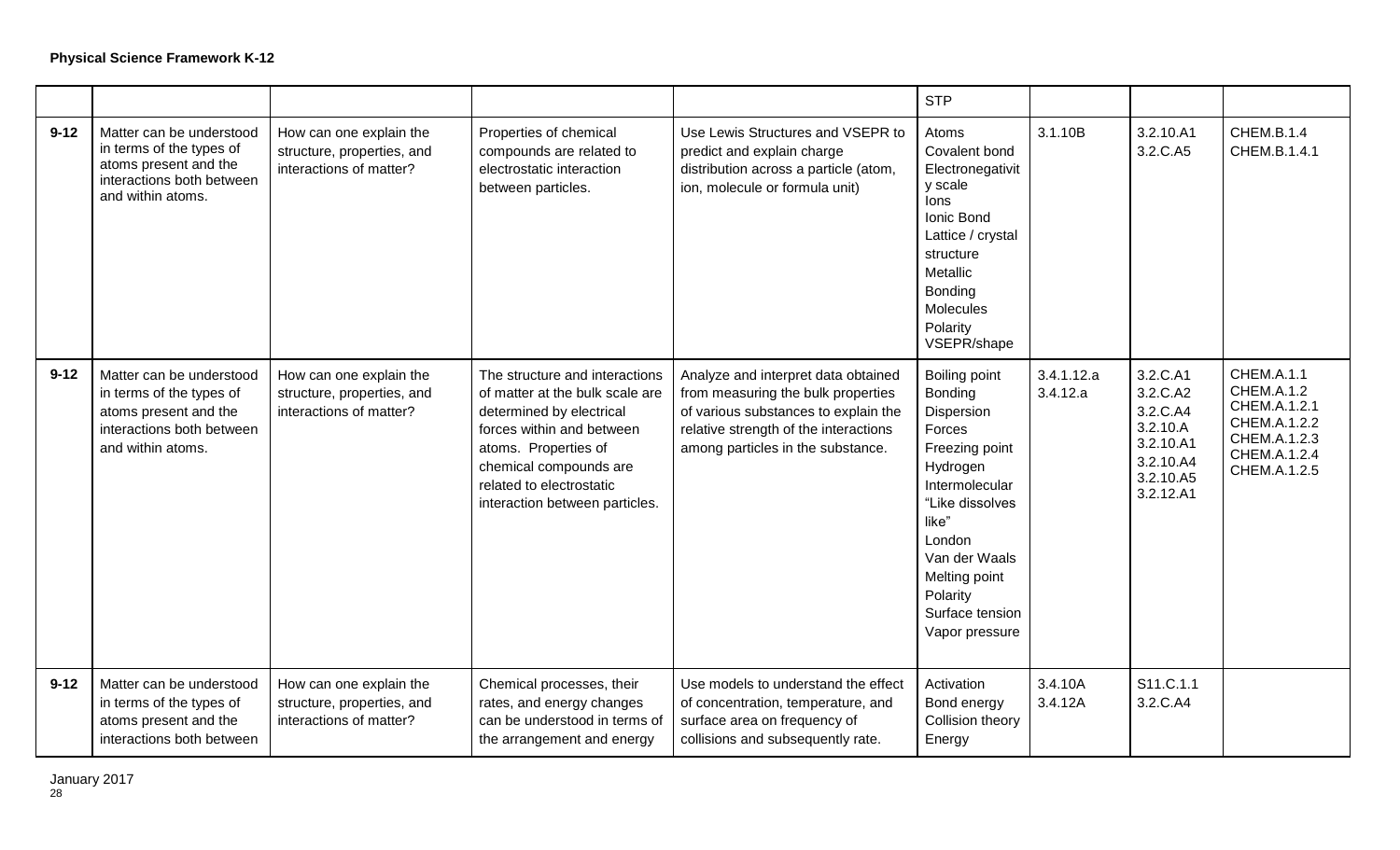|          | and within atoms.                                                                                                               |                                                                                  | of colliding particles and the<br>subsequent rearrangements<br>of atoms.                                                                                                                     | Describe the function of catalysts.                                                                                                                                                                 | Reaction rate                                                                                                                                                                                                                                                              |                               |                                                            |  |
|----------|---------------------------------------------------------------------------------------------------------------------------------|----------------------------------------------------------------------------------|----------------------------------------------------------------------------------------------------------------------------------------------------------------------------------------------|-----------------------------------------------------------------------------------------------------------------------------------------------------------------------------------------------------|----------------------------------------------------------------------------------------------------------------------------------------------------------------------------------------------------------------------------------------------------------------------------|-------------------------------|------------------------------------------------------------|--|
| $9 - 12$ | Matter can be understood<br>in terms of the types of<br>atoms present and the<br>interactions both between<br>and within atoms. | How can one explain the<br>structure, properties, and<br>interactions of matter? | The fact that atoms are<br>conserved, together with<br>knowledge of the chemical<br>properties of the elements<br>involved, can be used to<br>describe and predict chemical<br>reactions.    | Develop and use models to explain<br>that atoms (and therefore mass) are<br>conserved during a chemical<br>reaction. Models can include<br>computer models, ball and stick<br>models, and drawings. | <b>Balance</b><br>Chemical<br>properties<br>Combustion<br>Decomposition<br>Double<br>replacement<br>Mole ratio<br>Net ionic<br>equations<br>Physical<br>properties<br>Products<br>Reactants<br>Single<br>replacement<br>Synthesis<br>redox<br>(reduction and<br>oxidation) | 3.4.10A<br>3.4.12A<br>3.1.10B | 3.2.10.A2<br>3.2.C.A2<br>3.2.10.A4<br>3.2.C.A4<br>3.2.C.B3 |  |
| $9 - 12$ | Matter can be understood<br>in terms of the types of<br>atoms present and the<br>interactions both between<br>and within atoms. | How can one explain the<br>structure, properties, and<br>interactions of matter? | In many situations, a dynamic<br>and condition-dependent<br>balance between the rates of<br>a forward and the reverse<br>reaction determines the<br>concentration of reaction<br>components. | Develop a model for chemical<br>systems to support/predict changes<br>in reaction conditions limited to<br>simple equilibrium reactions.                                                            | Equilibrium<br>Percent yield<br>Le Chatelier's<br>overlap<br>Le Chatelier's<br>principle                                                                                                                                                                                   | 3.4.10A<br>3.4.12A            | 3.2.10.A4<br>3.2.C.A2<br>3.2.C.A4                          |  |
| $9 - 12$ | Matter can be understood<br>in terms of the types of<br>atoms present and the                                                   | How can one explain the<br>structure, properties, and<br>interactions of matter? | In many situations, a dynamic<br>and condition-dependent<br>balance between the rates of                                                                                                     | Use system models (computers or<br>drawings) to construct molecular-<br>level explanations to predict the                                                                                           | Reaction<br>Reverse                                                                                                                                                                                                                                                        | 3.4.10A<br>3.1.10B            | 3.2.10.A4<br>3.2.C.A4<br>3.2.12.A5                         |  |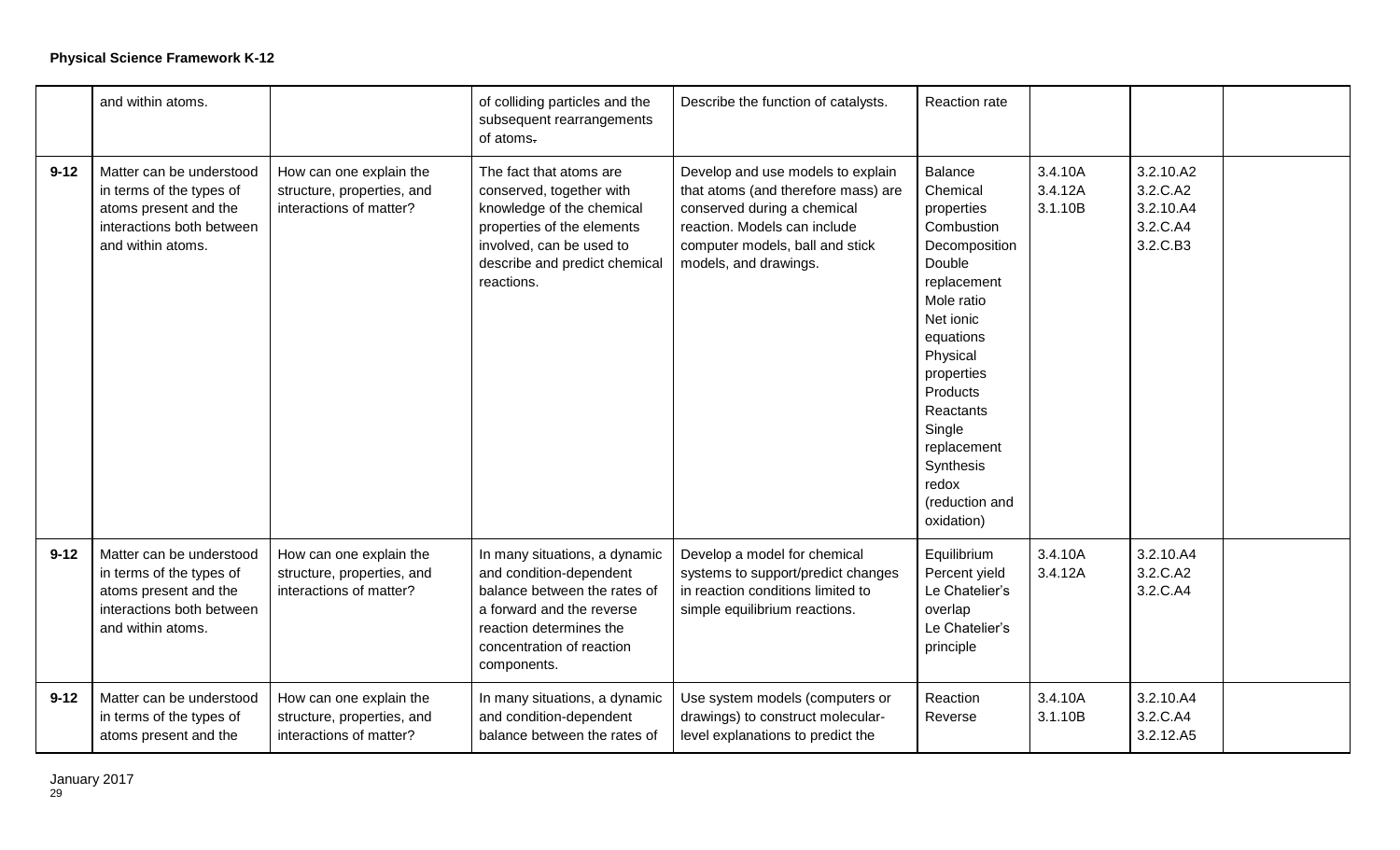|          | interactions both between<br>and within atoms.                                                                                  |                                                                                  | a forward and the reverse<br>reaction determines the<br>concentration of reaction<br>components.                                                                                                                                                        | behavior of systems where a<br>dynamic and condition-dependent<br>balance between a reaction and the<br>reverse reaction determines the<br>numbers of all types of molecules<br>present.            |                                                                                                                                                   |          |                       |  |
|----------|---------------------------------------------------------------------------------------------------------------------------------|----------------------------------------------------------------------------------|---------------------------------------------------------------------------------------------------------------------------------------------------------------------------------------------------------------------------------------------------------|-----------------------------------------------------------------------------------------------------------------------------------------------------------------------------------------------------|---------------------------------------------------------------------------------------------------------------------------------------------------|----------|-----------------------|--|
| $9 - 12$ | Matter can be understood<br>in terms of the types of<br>atoms present and the<br>interactions both between<br>and within atoms. | How can one explain the<br>structure, properties, and<br>interactions of matter? | Nuclear processes, including<br>fusion, fission, and radioactive<br>decays involve changes in<br>unstable nuclei The total<br>number of neutrons plus<br>protons does not change in<br>any nuclear process.                                             | Construct models to explain changes<br>in nuclei during the processes of<br>fission, fusion, and radioactive decay<br>and the subatomic interactions that<br>determine nuclear stability.           | Alpha radiation<br>Beta radiation<br>Gamma<br>radiation<br>Nuclear fission<br>Nuclear fusion<br>Radioactivity<br>Stable nuclei<br>Unstable nuclei | 3.4.12.A | 3.2.12.A2<br>3.2.C.A3 |  |
| $9 - 12$ | Matter can be understood<br>in terms of the types of<br>atoms present and the<br>interactions both between<br>and within atoms. | How can one explain the<br>structure, properties, and<br>interactions of matter? | Spontaneous radioactive<br>decays follow a characteristic<br>exponential decay law.<br>Nuclear lifetimes allow<br>radiometric dating to be used<br>to determine the maximum<br>ages of rocks and other<br>materials from the isotope<br>ratios present. | Analyze and interpret data sets to<br>determine the maximum age of<br>samples (rocks, organic material)<br>using the mathematical model of<br>radioactive decay.                                    | Decay<br>Half-Life<br>Isotopes<br>Radioactive                                                                                                     | 3.4.12.A | 3.2.12.A2             |  |
|          | Matter can be understood<br>in terms of the types of<br>atoms present and the<br>interactions both between<br>and within atoms. | How can one explain the<br>structure, properties, and<br>interactions of matter? | Acids and bases are identified<br>by their characteristics and<br>interactions. pH scale is a log<br>scale that reflects the<br>concentration of protons in a<br>solution.                                                                              | Using models, differentiate between<br>acid and bases and acid-base<br>systems. Determine neutralization<br>point of a reaction. Determine pH of<br>a solution. Show understanding of<br>log scale. | Acid<br><b>Arrhenius</b><br>Base<br><b>Bronsted Lowry</b><br>pH<br>pH scale<br>Proton<br>Titration                                                | 3.4.12A  | 3.2.12.A              |  |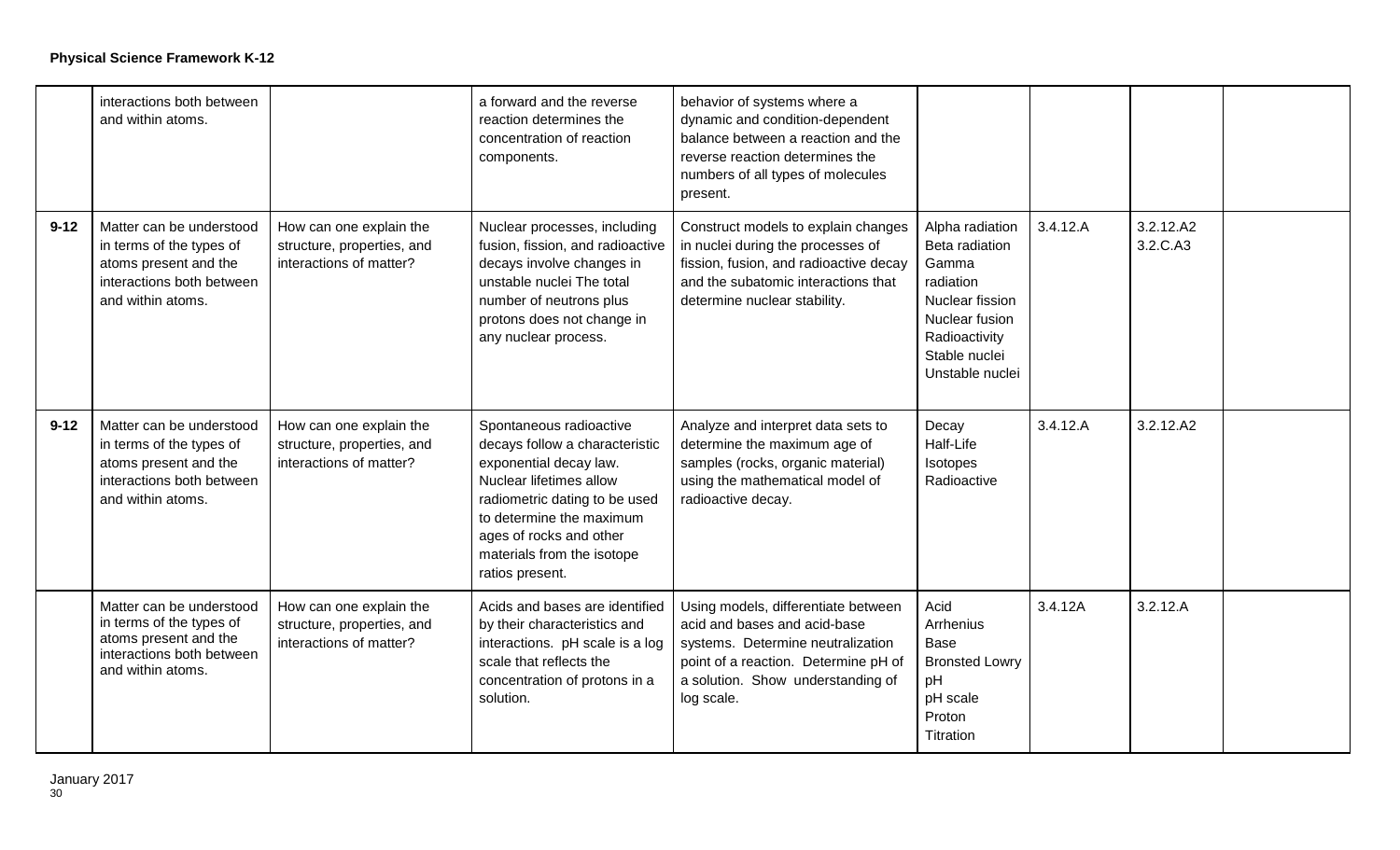| $9 - 12$ | Matter can be understood<br>in terms of the types of<br>atoms present and the<br>interactions both between<br>and within atoms | How can one explain the<br>structure, properties, and<br>interactions of matter?   |                                                                                                                                                                                                     | Apply a systematic set of rules<br>(IUPAC) for naming compounds and<br>writing chemical formulas (e.g.,<br>binary covalent, binary ionic, ionic<br>compounds containing polyatomic<br>ions)                                                           | Nomenclature<br><b>IUPAC</b>                                                                | 3.2.C.A2<br>3.2.C.A4<br>3.4.12A |                                   |  |
|----------|--------------------------------------------------------------------------------------------------------------------------------|------------------------------------------------------------------------------------|-----------------------------------------------------------------------------------------------------------------------------------------------------------------------------------------------------|-------------------------------------------------------------------------------------------------------------------------------------------------------------------------------------------------------------------------------------------------------|---------------------------------------------------------------------------------------------|---------------------------------|-----------------------------------|--|
| $9 - 12$ | Matter can be understood<br>in terms of the types of<br>atoms present and the<br>interactions both between<br>and within atoms | How can one explain the<br>structure, properties, and<br>interactions of matter?   |                                                                                                                                                                                                     | Utilize significant figures to<br>communicate the precision in a<br>quantitative observation<br>Accuracy discussion: Calculate error<br>and percent error given experimental<br>data and the accepted value.                                          | Accuracy<br>Error<br>Figures<br>Percent error<br>Precision<br>Significant                   | 3.2.C.A3                        |                                   |  |
|          |                                                                                                                                |                                                                                    |                                                                                                                                                                                                     |                                                                                                                                                                                                                                                       |                                                                                             |                                 |                                   |  |
| $9 - 12$ | Interactions between any<br>two objects can cause<br>changes in one or both of<br>them.                                        | How can one explain and<br>predict interactions between<br>objects within systems? | The motion of an object is<br>determined by the interactions<br>between the object and any<br>other objects in the system.                                                                          | Construct an explanation for the<br>motion of an object based on the<br>interactions that occur between the<br>object and other objects in the<br>system.                                                                                             | Force<br>System<br>Velocity                                                                 | 3.4.10C                         | 3.2.P.B1<br>3.2.P.B6<br>3.2.12.B6 |  |
| $9 - 12$ | Interactions between any<br>two objects can cause<br>changes in one or both of<br>them.                                        | How can one explain and<br>predict interactions between<br>objects within systems? | Newton's Second Law<br>provides a mathematical<br>model that describes the<br>relationship between the net<br>force on an object, the mass<br>of the object, and the<br>acceleration of the object. | Plan and carry out investigations to<br>show how the mathematical<br>relationship of Newton's Second Law<br>of motion accurately predicts the<br>relationship between the net force on<br>objects, their mass, and the resulting<br>change in motion. | Acceleration<br>Mass<br>Net Force                                                           | 3.2.10B<br>3.4.10C              | 3.2.P.B1<br>3.2.P.B6<br>3.2.12.B6 |  |
| $9 - 12$ | Interactions between any<br>two objects can cause<br>changes in one or both of<br>them.                                        | How can one explain and<br>predict interactions between<br>objects within systems? | Newton's Law of Universal<br>Gravitation provides a<br>mathematical model that<br>describes and predicts the<br>effects of gravitational forces<br>acting between masses.                           | Use mathematical representations of<br>Newton's Law of Gravitation to<br>describe and predict the gravitational<br>forces between objects.                                                                                                            | Gravitational<br>forces<br>Mathematical<br>representation<br>Newton's Law<br>of Gravitation | 3.4.10D                         | 3.2.P.B1<br>3.2.P.B6<br>3.2.12.B6 |  |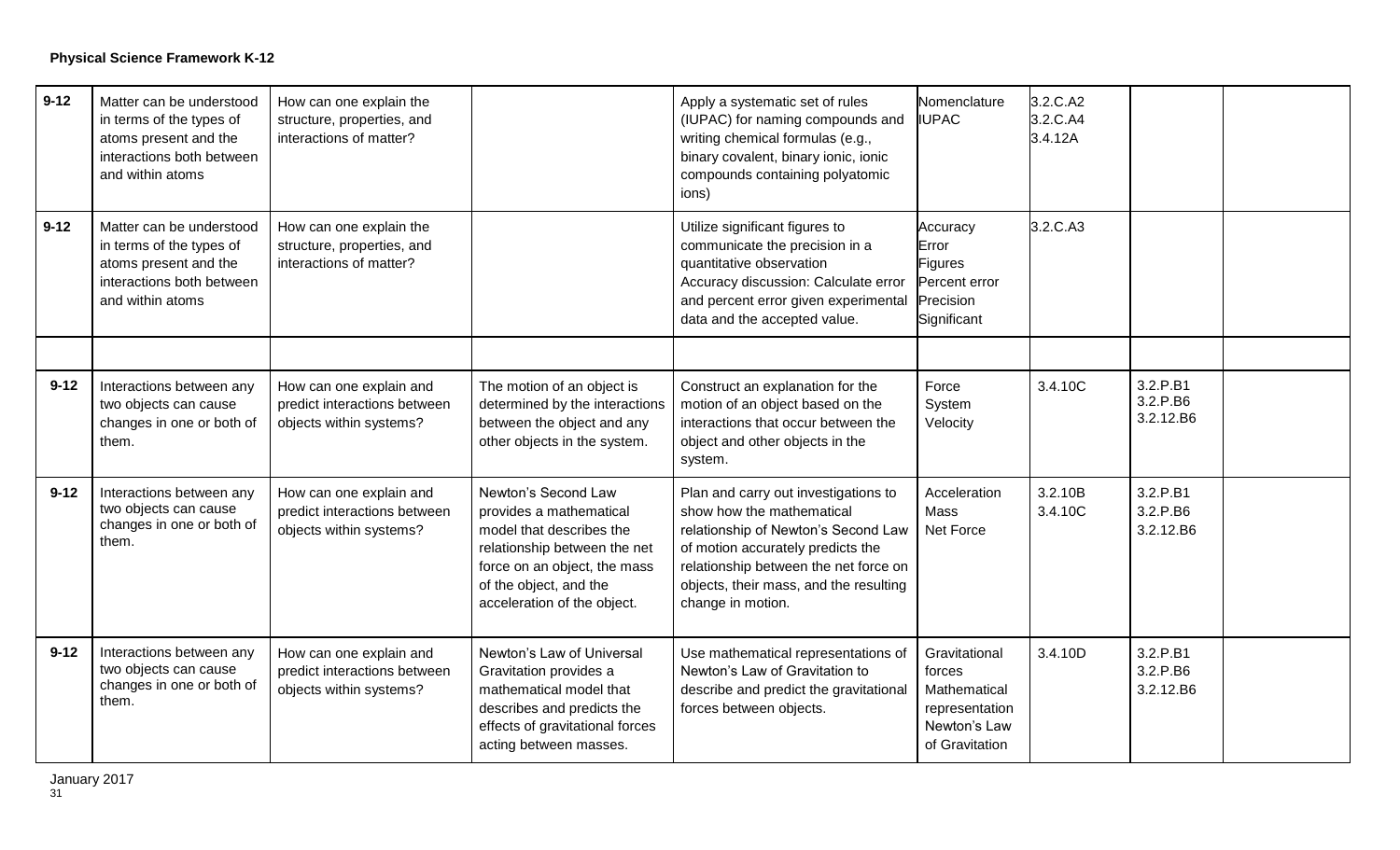| $9 - 12$ | Interactions between any<br>two objects can cause<br>changes in one or both of<br>them.                                                            | How can one explain and<br>predict interactions between<br>objects within systems? | Coulomb's Law provides a<br>mathematical model that<br>describes and predicts the<br>effect of electrostatic forces<br>acting between electrically<br>charged objects.                                         | Use mathematical representations of<br>Coulomb's Law to describe and<br>predict the electrostatic forces<br>between objects.                                                 | Electrostatic<br>force                                        | 3.4.10C            | 3.2.12.B4             |  |
|----------|----------------------------------------------------------------------------------------------------------------------------------------------------|------------------------------------------------------------------------------------|----------------------------------------------------------------------------------------------------------------------------------------------------------------------------------------------------------------|------------------------------------------------------------------------------------------------------------------------------------------------------------------------------|---------------------------------------------------------------|--------------------|-----------------------|--|
|          |                                                                                                                                                    |                                                                                    |                                                                                                                                                                                                                |                                                                                                                                                                              |                                                               |                    |                       |  |
| $9 - 12$ | Interactions of objects or<br>systems of objects can be<br>predicted and explained<br>using the concept of<br>energy transfer and<br>conservation. | How is energy transferred and<br>conserved?                                        | The energy an object has<br>within a system depends on<br>the object's motion and<br>interactions with other objects<br>in that system.                                                                        | Construct an explanation for the<br>energy of an object has in a system<br>based on the object's motion and the<br>object's interaction with other objects<br>in the system. | Kinetic energy<br>Mechanical<br>energy<br>Potential<br>energy | 3.4.10B            | 3.2.P.B2              |  |
| $9 - 12$ | Interactions of objects or<br>systems of objects can be<br>predicted and explained<br>using the concept of<br>energy transfer and<br>conservation. | How is energy transferred and<br>conserved?                                        | Any change in an object's<br>energy is the result of<br>interactions with other objects<br>in a system or a transfer of<br>energy between systems,<br>changing in the total energy of<br>the systems involved. | Develop and use a model to explain<br>how an object's energy is transferred<br>or transformed as objects interact<br>within a system.                                        | Energy transfer<br>Model<br>System                            | 3.4.10B            | 3.2.P.B2<br>3.2.12.B6 |  |
| $9 - 12$ | Interactions of objects or<br>systems of objects can be<br>predicted and explained<br>using the concept of<br>energy transfer and<br>conservation. | How is energy transferred and<br>conserved?                                        | Any energy gain or loss in a<br>system will result in a<br>corresponding energy loss or<br>gain in another system.                                                                                             | Identify problems and suggest<br>design solutions to optimize the<br>energy transfer between objects or<br>systems of objects.                                               | Design<br>Energy transfer<br>Solution<br>System               | 3.2.12D<br>3.4.10B | 3.2.P.B2<br>3.2.12.B6 |  |
| $9 - 12$ | Interactions of objects or<br>systems of objects can be<br>predicted and explained<br>using the concept of<br>energy transfer and<br>conservation. | How is energy transferred and<br>conserved?                                        | Mathematical expressions for<br>the kinetic and potential<br>energy of objects allow for the<br>concept of the conservation of<br>energy to be used to describe<br>and predict the behavior of                 | Construct mathematical models to<br>show how energy is transformed and<br>transferred within a system.                                                                       | Mathematical<br>model<br>Transfer<br>Transform                | 3.4.10B            | 3.2.P.B2<br>3.2.12.B6 |  |

January 2017 January 2017<br>32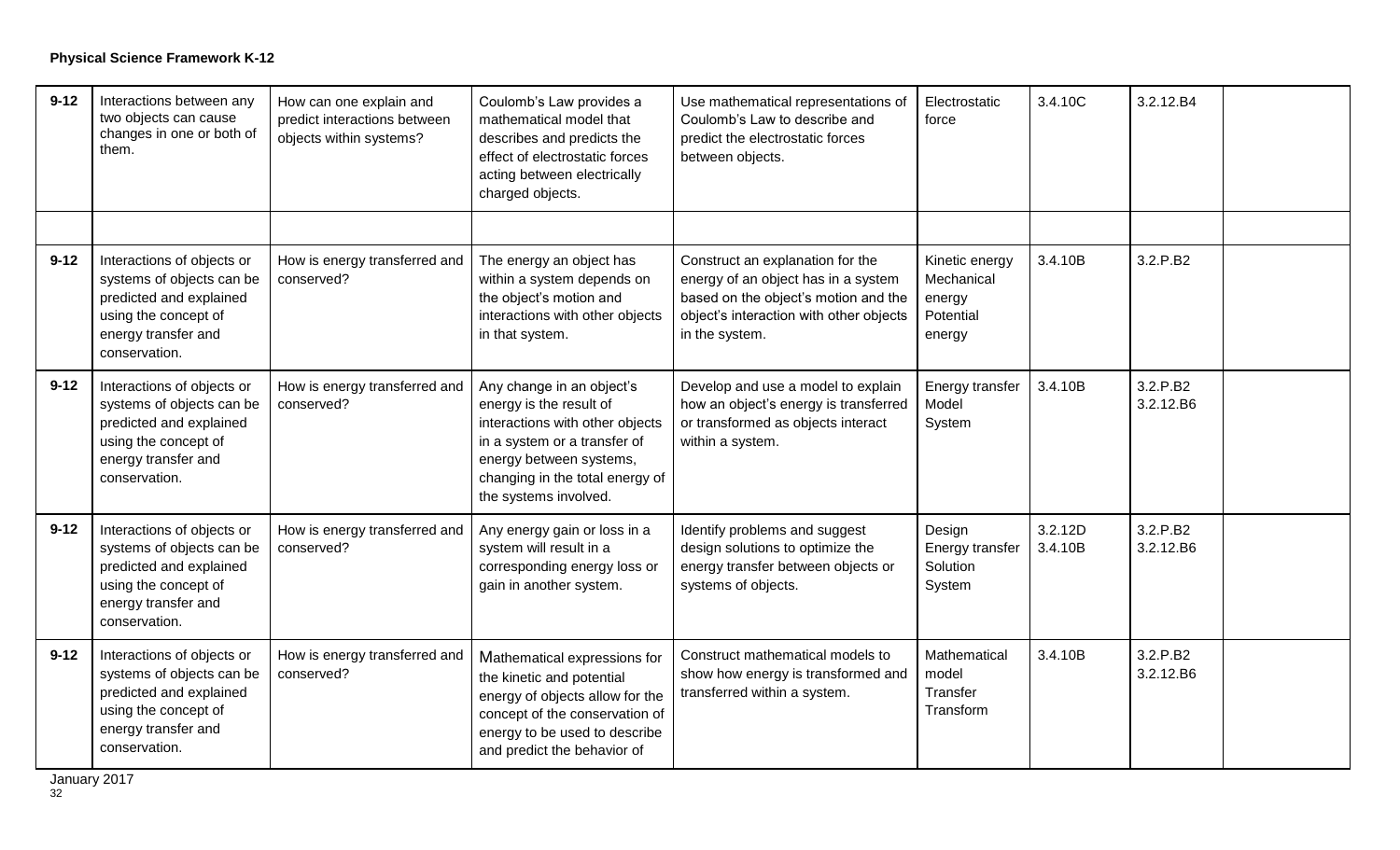|          |                                                                                                                                                    |                                                              | objects in a system.                                                                                                                                                                                                   |                                                                                                                                                                                                                             |                                                                             |                    |                                   |  |
|----------|----------------------------------------------------------------------------------------------------------------------------------------------------|--------------------------------------------------------------|------------------------------------------------------------------------------------------------------------------------------------------------------------------------------------------------------------------------|-----------------------------------------------------------------------------------------------------------------------------------------------------------------------------------------------------------------------------|-----------------------------------------------------------------------------|--------------------|-----------------------------------|--|
| $9 - 12$ | Interactions of objects or<br>systems of objects can be<br>predicted and explained<br>using the concept of<br>energy transfer and<br>conservation. | How is energy transferred and<br>conserved?                  | Mathematical expressions for<br>the kinetic and potential<br>energy of objects allow for the<br>concept of the conservation of<br>energy to be used to describe<br>and predict the behavior of<br>objects in a system. | Plan and carry out an investigation to<br>provide evidence that energy is<br>conserved in a system.                                                                                                                         | Conservation of<br>energy<br>Evidence<br>Investigation                      | 3.2.10B<br>3.4.10B | 3.2.P.B2<br>3.2.12.B6             |  |
| $9 - 12$ | Interactions of objects or<br>systems of objects can be<br>predicted and explained<br>using the concept of<br>energy transfer and<br>conservation. | How is energy transferred and<br>conserved?                  | The transfer of energy<br>through interactions of objects<br>or systems of objects cause a<br>change in the momentum of<br>objects or systems of objects.                                                              | Generate and analyze data to<br>support the claim that the total<br>momentum of a closed system of<br>objects is conserved.                                                                                                 | Elastic collision<br>Impulse<br>Inelastic<br>collision<br>Momentum          | 3.2.10B<br>3.4.10B | 3.2.P.B2                          |  |
| $9 - 12$ | Interactions of objects or<br>systems of objects can be<br>predicted and explained<br>using the concept of<br>energy transfer and<br>conservation. | How is energy transferred and<br>conserved?                  | For any system of interacting<br>objects, the total momentum<br>within the system changes<br>due to transfer of momentum<br>or energy into or out of the<br>system.                                                    | Use mathematical representations to<br>support the claim that the total<br>momentum of a system of objects is<br>conserved through the transfer of<br>momentum between objects when<br>there is no net force on the system. | Claims<br>Mathematical<br>representation<br>Momentum<br>Net force<br>System | 3.4.10B            | 3.2.P.B2<br>3.2.12B2<br>3.2.12.B6 |  |
| $9 - 12$ | Interactions of objects or<br>systems of objects can be<br>predicted and explained<br>using the concept of<br>energy transfer and<br>conservation. | How is energy transferred and<br>conserved?                  | For any system of interacting<br>objects, the total momentum<br>within the system changes<br>due to transfer of momentum<br>or energy into or out of the<br>system.                                                    | Apply scientific and engineering<br>ideas to design, evaluate, and refine<br>a device that minimizes the force on<br>a macroscopic object during a<br>collision.                                                            | Macroscopic<br>object                                                       | 3.2.12D<br>3.4.10B | 3.2.P.B2<br>3.2.12B2<br>3.2.12.B6 |  |
| $9 - 12$ | Waves are a repeating<br>pattern of motion that<br>transfers energy from<br>place to place without<br>overall displacement of                      | How are waves used to<br>transfer energy and<br>information? | The speed of a wave in any<br>medium is the product of the<br>wave's frequency and<br>wavelength.                                                                                                                      | Analyze and interpret data to support<br>the claim that the speed of a wave in<br>a medium is the product of the<br>wave's frequency and the wave's<br>wavelength.                                                          | Medium<br>Frequency<br>Wave<br>Wavelength                                   | 3.4.12C            | 3.2.P.B5                          |  |

January 2017 January 2017<br>33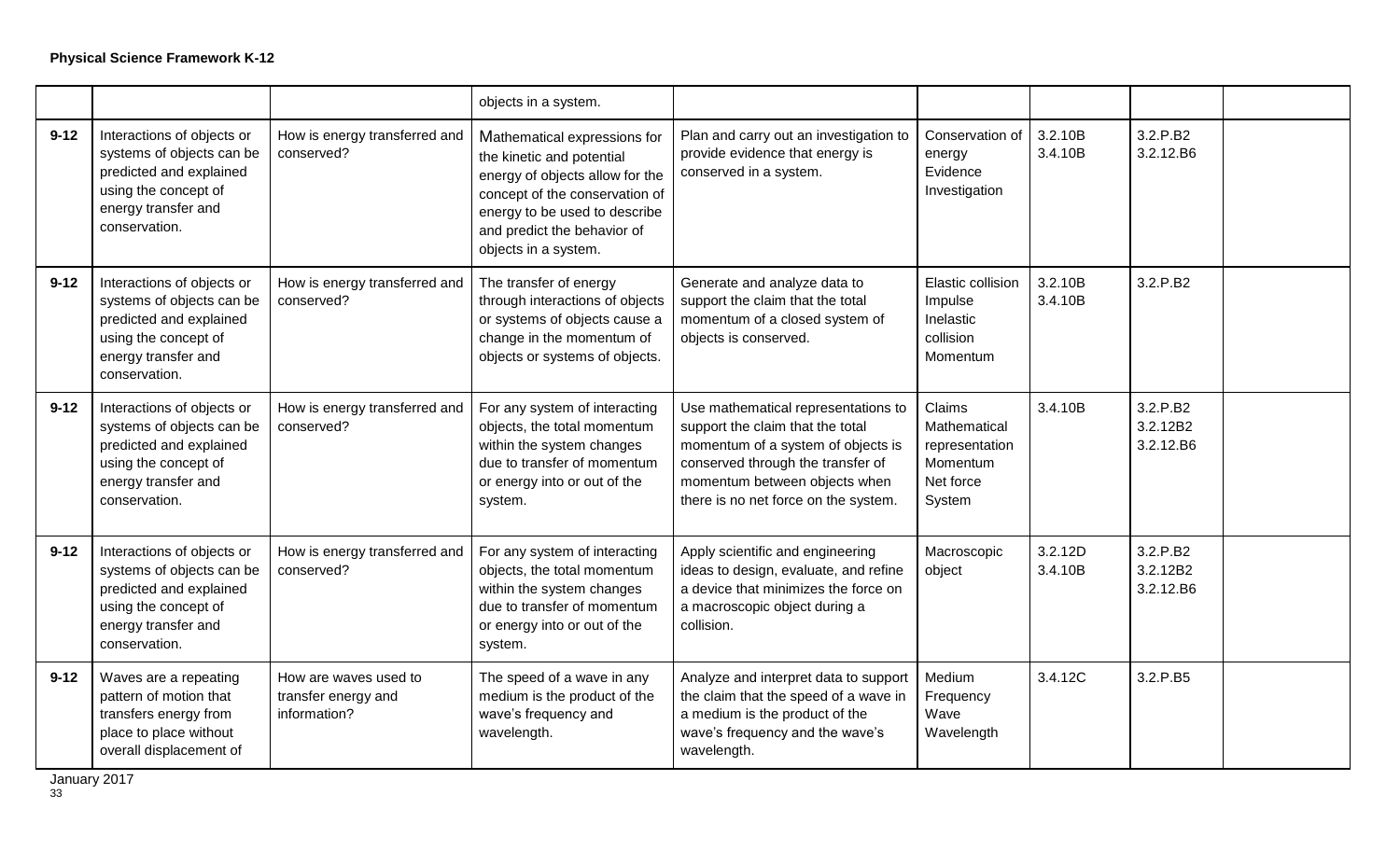|          | matter.                                                                                                                                  |                                                              |                                                                                                                                                                                                     |                                                                                                                                                                                                                                                  |                                                                                        |                    |          |  |
|----------|------------------------------------------------------------------------------------------------------------------------------------------|--------------------------------------------------------------|-----------------------------------------------------------------------------------------------------------------------------------------------------------------------------------------------------|--------------------------------------------------------------------------------------------------------------------------------------------------------------------------------------------------------------------------------------------------|----------------------------------------------------------------------------------------|--------------------|----------|--|
| $9 - 12$ | Waves are a repeating<br>pattern of motion that<br>transfers energy from<br>place to place without<br>overall displacement of<br>matter. | How are waves used to<br>transfer energy and<br>information? | Wave transmission, reflection,<br>refraction, and/or absorption<br>occurs when waves travel<br>between two different<br>mediums.                                                                    | Construct explanations for the<br>transmission, reflection, refraction<br>and/or absorption of waves as they<br>pass from one medium to another<br>medium.                                                                                       | Absorption<br>Reflection<br>Refraction<br>Transmission                                 | 3.4.12C            | 3.2.P.B5 |  |
| $9 - 12$ | Waves are a repeating<br>pattern of motion that<br>transfers energy from<br>place to place without<br>overall displacement of<br>matter. | How are waves used to<br>transfer energy and<br>information? | Wave transmission, reflection,<br>refraction, and/or absorption<br>occurs when waves travel<br>between two different<br>mediums.                                                                    | Develop a claim and reasoning<br>supported by evidence that<br>describes the behavior of a wave as<br>it passes from one medium to<br>another medium.                                                                                            |                                                                                        | 3.4.12C            | 3.2.P.B5 |  |
| $9 - 12$ | Waves are a repeating<br>pattern of motion that<br>transfers energy from<br>place to place without<br>overall displacement of<br>matter. | How are waves used to<br>transfer energy and<br>information? | Objects have natural<br>frequencies and when they<br>are forced to vibrate at a<br>natural frequency they<br>resonate with large vibrations.                                                        | Construct an explanation for the<br>application of resonance in everyday<br>phenomena (e.g., waves in a<br>stretched string, speech, the design<br>of all musical instruments).                                                                  | Resonance                                                                              | 3.4.10C            |          |  |
| $9 - 12$ | Waves are a repeating<br>pattern of motion that<br>transfers energy from<br>place to place without<br>overall displacement of<br>matter. | How are waves used to<br>transfer energy and<br>information? | As waves pass through each<br>other they create new waves<br>with characteristics that are<br>derived from the<br>characteristics of the original<br>waves.                                         | Investigate the patterns created<br>when waves of different frequencies<br>combine, and explain how these<br>patterns are used to encode and<br>transmit information                                                                             | Constructive<br>interference<br>Destructive<br>interference<br>Encode<br>Superposition | 3.4.12C            |          |  |
| $9 - 12$ | Waves are a repeating<br>pattern of motion that<br>transfers energy from<br>place to place without<br>overall displacement of<br>matter. | How are waves used to<br>transfer energy and<br>information? | Electromagnetic waves are<br>particle-like photons that<br>travel through a vacuum at<br>the speed of light and have an<br>energy that is directly<br>proportional to the frequency<br>of the wave. | Evaluate the claims, evidence, and<br>reasoning behind the idea that<br>electromagnetic radiation can be<br>described either by a wave model or<br>a particle model, and that for some<br>situations one model is more useful<br>than the other. | Electromagneti<br>c wave<br>Particle model<br>Photon<br>Wave model                     | 3.4.12C<br>3.4.12D | 3.2.P.B5 |  |